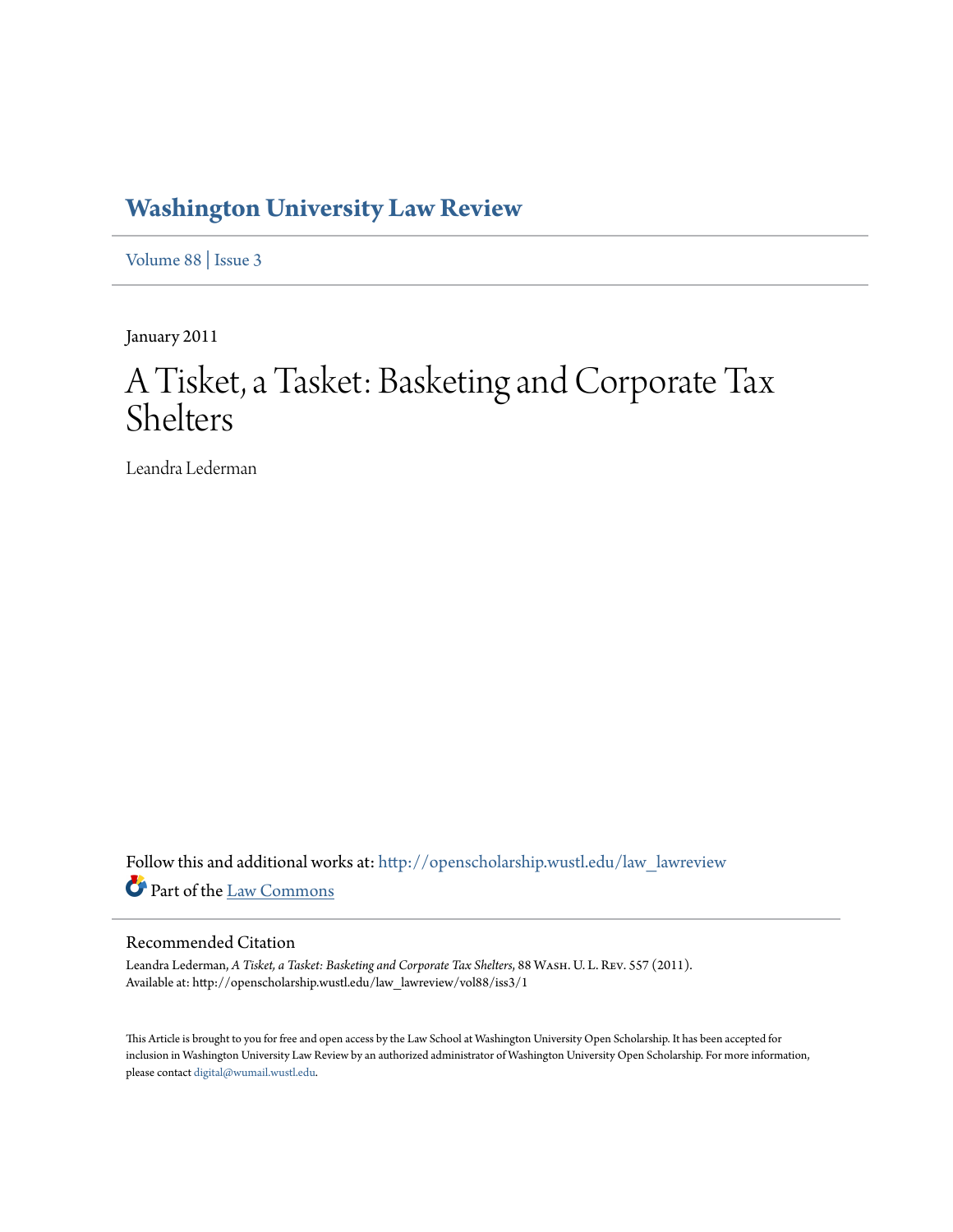# Washington University Law Review

VOLUME 88 NUMBER 3 2011

### **A TISKET, A TASKET: BASKETING AND CORPORATE TAX SHELTERS**

#### **LEANDRA LEDERMAN**

#### ABSTRACT

*In an income tax system that comported with the economic, or Haig-Simons, definition of income, deductible expenses would not face sourcebased limitations. A true Haig-Simons income tax system therefore would not take the schedular approach of sorting different types of expenses and losses into distinct conceptual "baskets" containing corresponding types of income. Practical realities often require departing from the Haig-Simons norm, however. The U.S. federal income tax system does require individuals to basket a number of types of expenses and losses. For example, individuals' passive activity losses can only be deducted from passive income gains. By contrast, most corporations taxed under Subchapter C of the Internal Revenue Code are not subject to many of these restrictions. Thus, corporations generally can deduct their passive investment expenses and*  losses from their active business income. That ability allowed the creation of

William W. Oliver Professor of Tax Law, Indiana University Maurer School of Law. I am grateful to Brian Broughman, Cliff Fleming, Christopher Hanna, Susan Morse, and Bill Popkin for comments on prior drafts. I am also grateful for helpful discussions with Alice Abreu, Benjamin Alarie, Raquel Meyer Alexander, Michael Alexeev, Richard Bird, Joshua Blank, Yariv Brauner, David Fischer, David Gamage, David Hyman, Darian Ibrahim, Sarah Lawsky, Stephen Mazza, Stephanie McMahon, Bob Peroni, Lisa Philipps, Ted Seto, Jeff Stake, and participants in the 2009 Midwest Law & Economics Conference at Notre Dame Law School, the 2009 Central States Law Schools Association meeting at Capital Law School, the 2010 Law and Society Association meeting, a 2009 faculty workshop at Brooklyn Law School, a 2010 Tax Policy Colloquium at Southern Methodist University's Dedman Law School, a 2010 Tax Law Colloquium at Washburn University School of Law, and a 2010 Tax Law & Policy Workshop at the University of Toronto Faculty of Law. Brandon Benjamin, Robert Christie, Katherine Erbeznik, Michala Irons, and Angela Moudy provided valuable research assistance.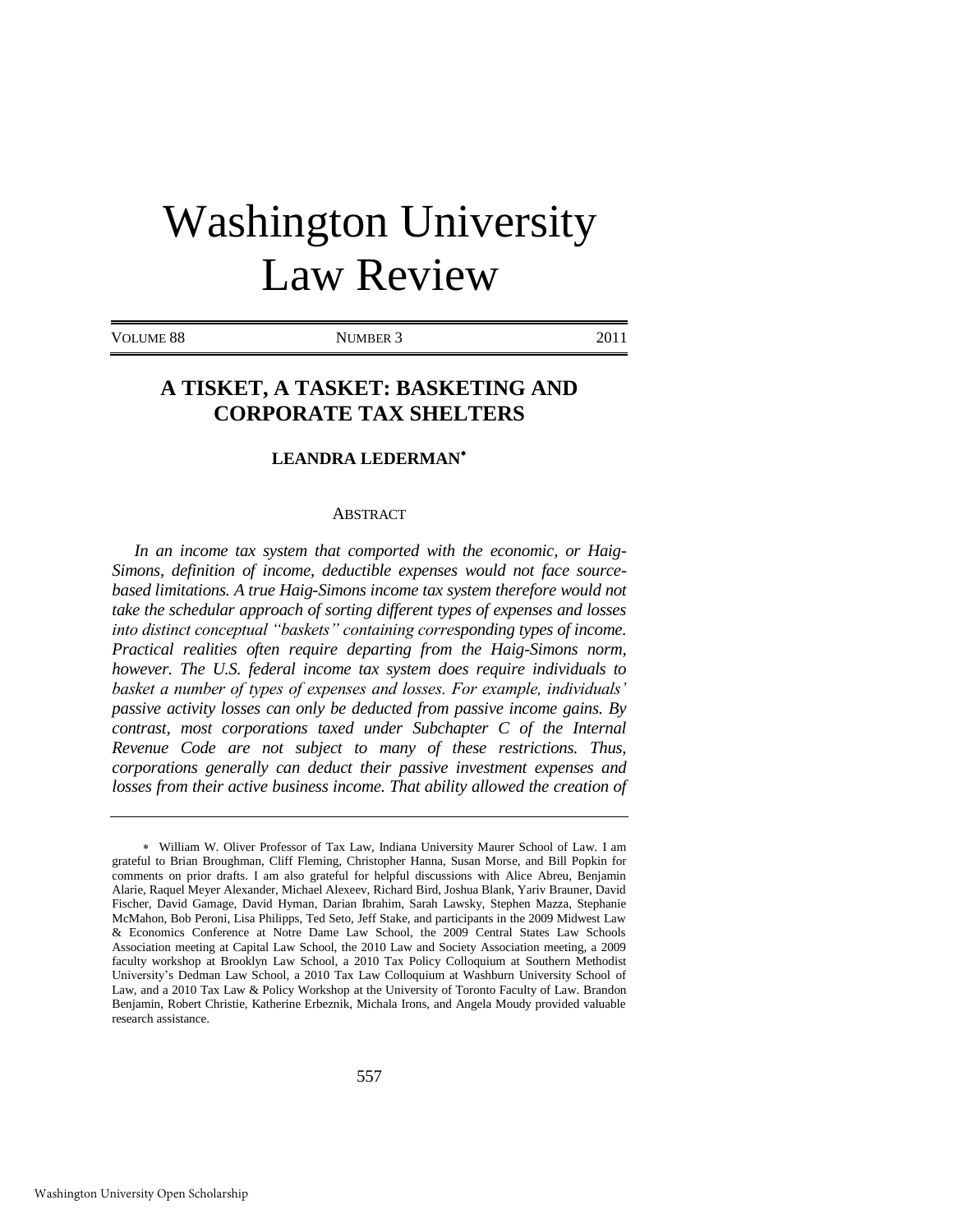*infamous tax strategies such as Son-of-BOSS and the CINS contingent installment sale shelter.* 

*In order to prevent the resurgence of abusive tax shelters, this Article proposes to extend to the domestic corporate context the passive/active distinction that already exists for individuals. If corporations were required to basket their passive-source expenses and losses with their passive income (such as income from interest, dividends, and rents and royalties, other than those produced by an active business), many abusive tax shelters involving financial products would not work. The Article also considers the three principal objections to the proposal—that it is overbroad, underinclusive, and too complex—and argues that the proposal is tailored so as to minimize these costs.* 

#### TABLE OF CONTENTS

| A.                                                 |                                                                           |  |
|----------------------------------------------------|---------------------------------------------------------------------------|--|
| $B_{\cdot}$                                        | Examples of Basketing Rules for Individuals 565                           |  |
|                                                    | The Limitation on the Deduction of Investment Interest 565<br>$l_{\cdot}$ |  |
|                                                    | 2.                                                                        |  |
|                                                    | 3.                                                                        |  |
|                                                    | 4.                                                                        |  |
|                                                    | 5.                                                                        |  |
| II. A PROPOSAL FOR DOMESTIC CORPORATE BASKETING572 |                                                                           |  |
| A.                                                 |                                                                           |  |
|                                                    | $\mathcal{I}$ .                                                           |  |
|                                                    | 2.                                                                        |  |
|                                                    | The Passive Activity Loss Rules and the Unrelated<br>$\overline{a}$ .     |  |
|                                                    |                                                                           |  |
|                                                    | b.                                                                        |  |
|                                                    | $\overline{c}$ .                                                          |  |
|                                                    | $\mathcal{E}$<br>Ordering Rules 581                                       |  |
| <i>B</i> .                                         | Limiting Passive Deductions: Effects on Tax Shelters 582                  |  |
|                                                    | $\mathcal{I}$ .                                                           |  |
|                                                    | $\mathfrak{a}$ .                                                          |  |
|                                                    | Basis Shifting Across Time: CINS (ACM<br>i.                               |  |
|                                                    |                                                                           |  |
|                                                    | ii. Basis Shifting Between Parties: FLIP/OPIS  585                        |  |
|                                                    | Strategies Involving Offsetting Transfers 587<br>b.                       |  |
|                                                    |                                                                           |  |
|                                                    |                                                                           |  |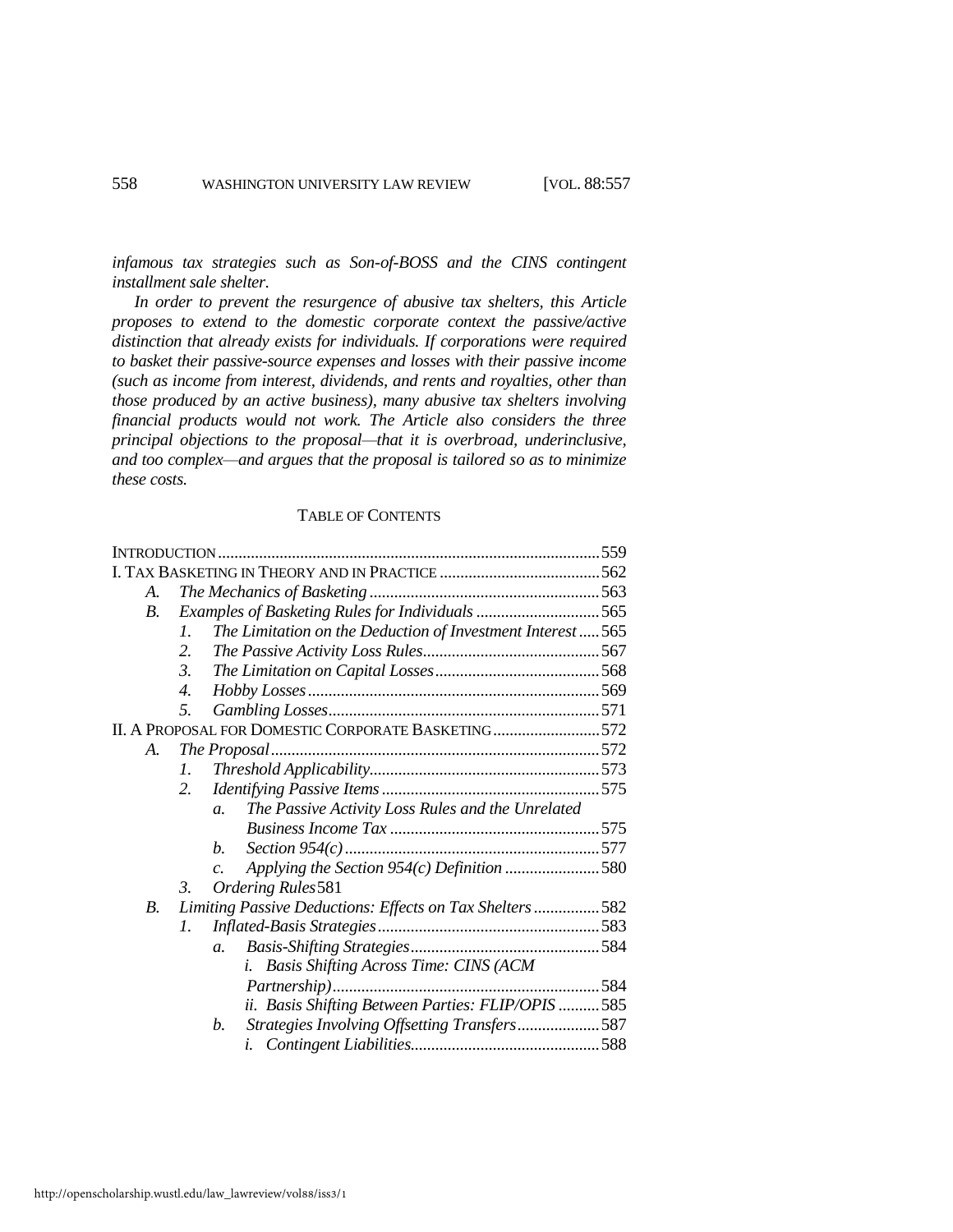| 2. Cross-Border Dividend-Stripping Transactions592                                                   |  |  |
|------------------------------------------------------------------------------------------------------|--|--|
|                                                                                                      |  |  |
|                                                                                                      |  |  |
| A.                                                                                                   |  |  |
|                                                                                                      |  |  |
|                                                                                                      |  |  |
|                                                                                                      |  |  |
| C. The Complexity Objection: Segregating Corporations'                                               |  |  |
|                                                                                                      |  |  |
| 007.com/index.com/index.com/index.com/index.com/index.com/index.com/index.com/index.com/index.com/in |  |  |

#### **INTRODUCTION**

How should expenses and losses in profit-seeking activities be taxed? Most people would probably answer that they should be deductible. The federal income tax generally does allow deductions related to business and investment activities.<sup>1</sup> However, it limits some deductions more than others. In a tax system that comported with the economic, or Haig-Simons, definition of income, all expenses and losses connected with profit-seeking activities would be fully deductible, regardless of their source.<sup>2</sup> The federal income tax frequently deviates from that norm for both policy reasons and practical reasons that include administrative difficulties and efforts to close loopholes.

One type of deviation from the Haig-Simons norm involves what is often termed "basketing," whereby particular types of deductions are grouped with the same type of income and are only allowed to be deducted to the extent of that income. For example, a taxpayer's capital losses can only be deducted to the extent of capital gains (plus, in the case of an individual, up to \$3,000 of ordinary income).<sup>3</sup> Basketing generally restricts individuals' ability to deduct passive or investment-type expenses and losses from active-type income, but

<sup>1.</sup> *See, e.g.*, I.R.C. §§ 162, 167, 212 (2006).

<sup>2.</sup> The Haig-Simons definition of income is named after Robert Haig and Henry Simons. *See* Michael A. Livingston, *Reinventing Tax Scholarship: Lawyers, Economists, and the Role of the Legal Academy*, 83 CORNELL L. REV. 365, 376 n.26 (1998). It provides that income is the change in a taxpayer's net worth, after taking into account consumption, or, more technically, "the fair market value of one's consumption plus change in net worth during the relevant accounting period (such as a year)." Daniel Shaviro, *The Optimal Relationship Between Taxable Income and Financial Accounting Income: Analysis and a Proposal*, 97 GEO. L.J. 423, 431 (2009) (footnote omitted).

<sup>3.</sup> I.R.C. § 1211 (2006).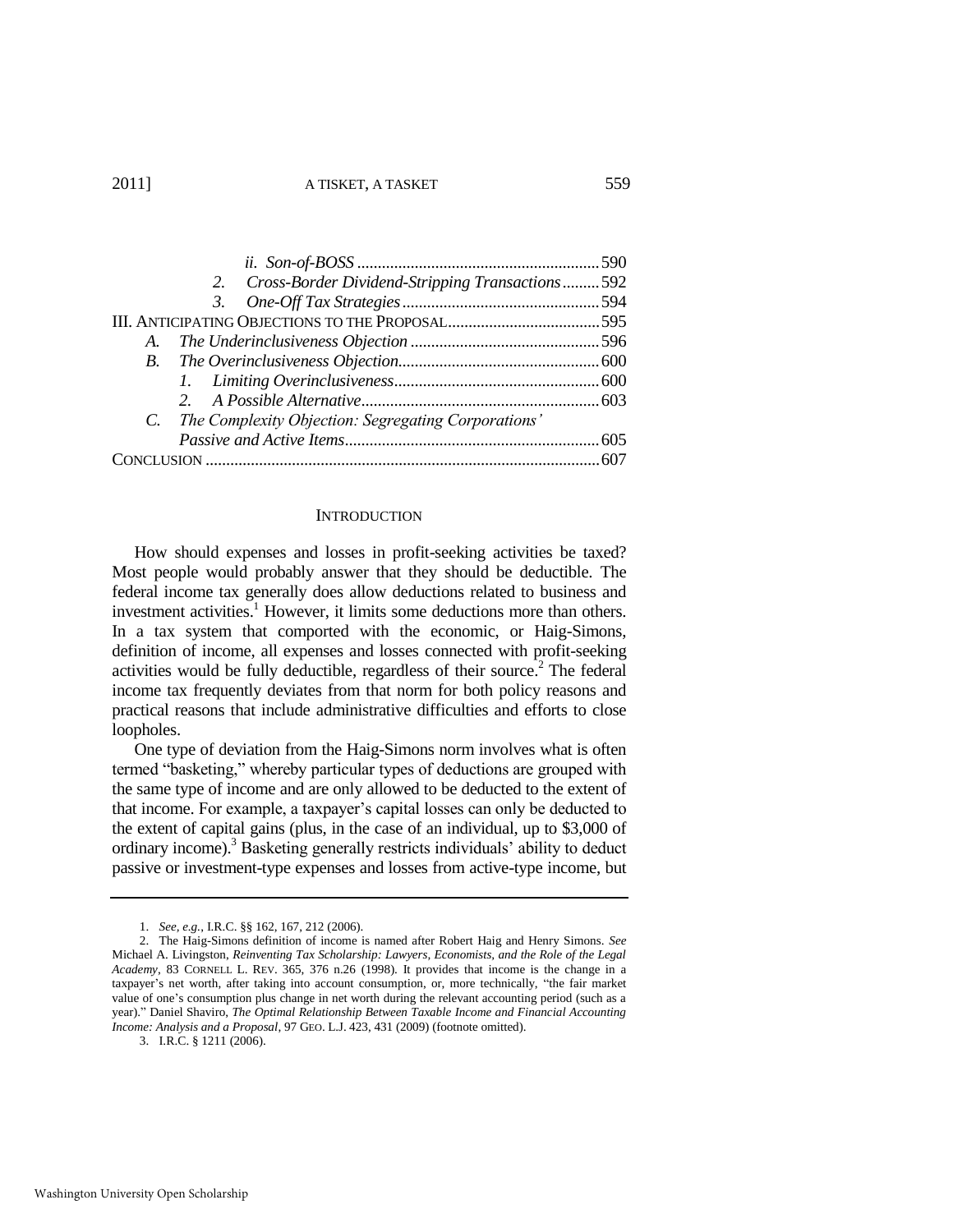not vice versa. For example, individuals can deduct investment-related interest expense (such as interest paid with respect to investments in portfolio stock) only from net investment income.<sup>4</sup> Similarly, they can deduct socalled "passive activity losses" only from passive income gains, not from other income (such as salary). $5$ 

<span id="page-4-0"></span>The last restriction was enacted as part of an effort to halt the tax shelter activity of high-income individuals in the 1970s and 1980s.<sup>6</sup> The hallmark of many of these old-style tax shelters was an "investment" in an asset or in an activity run by someone other than the taxpayer that produced expenses (such as for interest and depreciation) or net losses, giving rise to deductions that the taxpayer used to lower tax on other income (typically portfolio or employment income).<sup>7</sup> The 1970s and 1980s tax shelter investors generally were individuals, so it is not surprising that responsive statutes exempted most corporations from their ambit.<sup>8</sup>

The 1990s saw a new breed of tax shelter, the corporate tax shelter. The new shelters were much more complex than the earlier ones, but many shelters were easily replicated once developed.<sup>9</sup> The newer shelters also shared with the older shelters the feature of using an "investment" to produce losses for tax purposes that would shelter the corporation's other income, such as income from its business activities.<sup>10</sup> As discussed below in Part II.B, had the Internal Revenue Code (Code) required basketing of corporations' passive-source expenses and losses with their passive-source income, many of these strategies would not have worked and therefore likely would not have been developed.

<sup>4.</sup> *Id.* § 163(d)(1).

<sup>5.</sup> *Id.* § 469. In general, a passive activity is one that "involves the conduct of any trade or business, and . . . in which the taxpayer does not materially participate." *Id.* § 469(c)(1); *cf. id.* § 469(c)(2)–(7) (providing exceptions and special rules).

<sup>6.</sup> *See* Robert J. Peroni, *A Policy Critique of the Section 469 Passive Loss Rules*, 62 S. CAL. L. REV. 1, 3 (1988). The Tax Reform Act of 1986 also tightened up Code § 163(d), completely eliminating individuals' ability to deduct investment interest from noninvestment income. *See* Tax Reform Act of 1986, Pub. L. No. 99-514, § 511(a), 100 Stat. 2244, 2244–46 (codified in scattered sections of 26 U.S.C.).

<sup>7.</sup> *See, e.g.*, James S. Eustice, *Abusive Corporate Tax Shelters: Old "Brine" in New Bottles*, 55 TAX L. REV. 135, 156–57 (2002).

<sup>8.</sup> *See* I.R.C. § 163(d)(1) ("In the case of a taxpayer *other than a corporation*, the amount allowed as a deduction under this chapter for investment interest for any taxable year shall not exceed the net investment income of the taxpayer for the taxable year.‖ (emphasis added)); *id.* § 469(a) (providing that § 469 applies to individuals, estates, trusts, closely held C corporations, and personal service corporations, but not to other corporations).

<sup>9.</sup> *See* Edward D. Kleinbard, *Corporate Tax Shelters and Corporate Tax Management*, 51 TAX EXECUTIVE 235, 239 (1999).

<sup>10.</sup> *See* Mona L. Hymel, *Tax Policy and the Passive Loss Rules: Is Anybody Listening?*, 40 ARIZ. L. REV. 615, 617–19 (1998).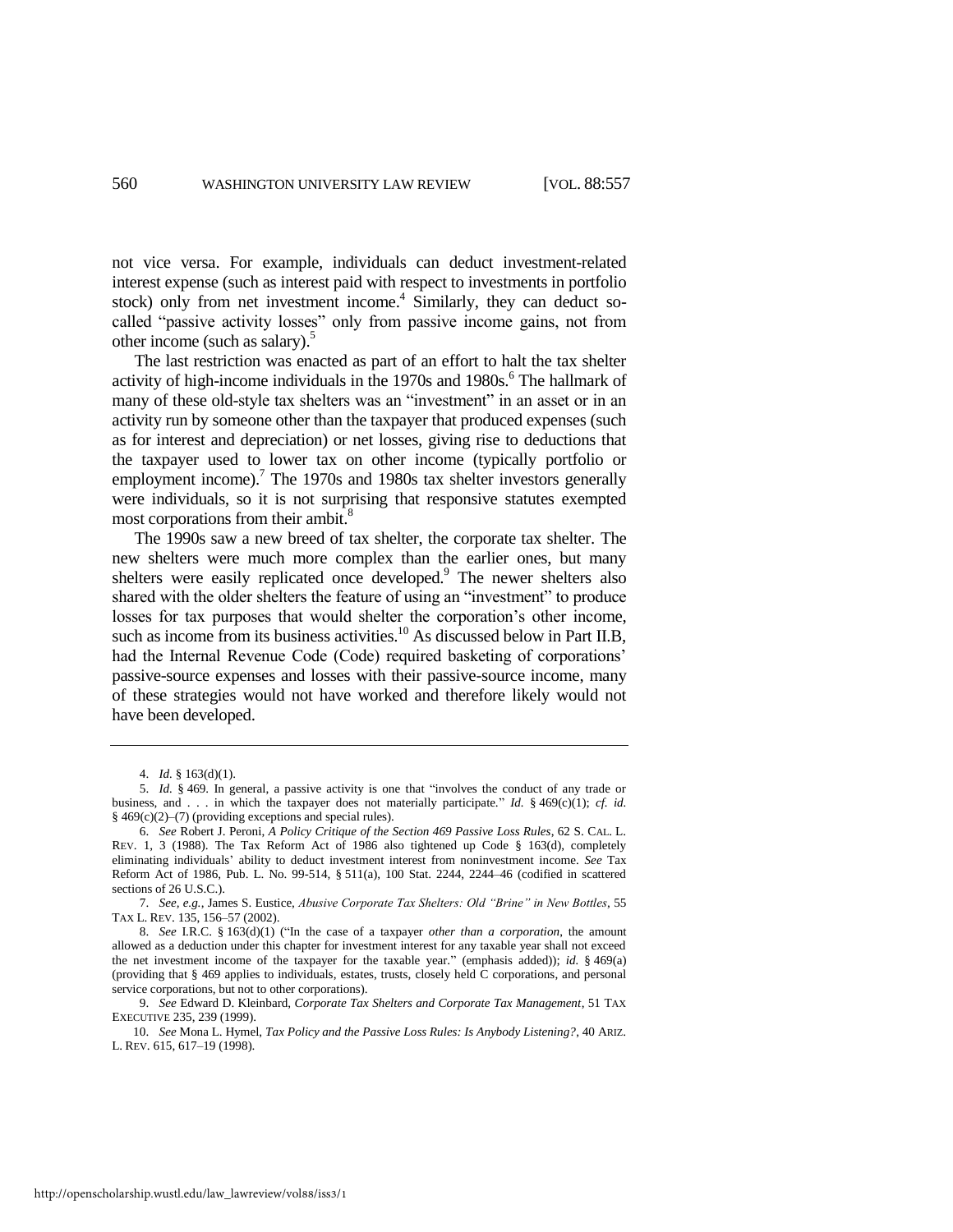2011] A TISKET, A TASKET 561

<span id="page-5-0"></span>Instead, the government unleashed an expensive, multi-pronged attack on corporate tax shelters that included significant litigation, specifying "listed transactions‖ that are subject to special rules, such as enhanced disclosure requirements, and increased penalties.<sup>11</sup> The government seems to have prevailed, at least for the moment.<sup>12</sup> In part, most companies have a lot less income to try to shelter given the current state of the economy.<sup>13</sup> However, tax shelters are a recurring problem.<sup>14</sup> It is not safe to assume that if the government has won the battle, the war is over. Requiring corporations to basket passive expenses and losses with passive income would help prevent a resurgence of corporate tax abuses by precluding the deduction of passive losses from active income.

This Article therefore proposes the extension of tax basketing to corporations in the domestic context. Part I explores the current uses of basketing domestically in the federal income tax. This part shows that basketing is often used to prevent what Congress considers to be abuse of the tax laws, and is primarily applied to individuals' passive expenses and losses, as well as to certain personal expenses and losses of individuals.

Part II of the Article proposes the extension of basketing to corporations' passive items. It describes the details of the proposal, including a definition of passive items that would rely on a section already used by three regimes applicable to multinational corporations—Subpart F, the Passive Foreign Investment Company regime, and the foreign tax credit—and argues that the distinction made by all three of these regimes could readily be extended to

<sup>11.</sup> *See* Alex Raskolnikov, *Crime and Punishment in Taxation: Deceit, Deterrence, and the Self-Adjusting Penalty*, 106 COLUM. L. REV. 569, 585–86 (2006). Professor Raskolnikov explains:

The recent tax shelter regulations (Regulations) identify the most typical features of transactions viewed by the government as tax avoidance and require taxpayers to disclose all transactions that possess any of these features (reportable transactions). Transactions that result in large losses, involve brief asset holding periods, or are protected by confidentiality agreements or by contingent fee and similar arrangements trigger the disclosure requirements. Taxpayers must also disclose any of the specific transactions designated by the government as, essentially, illegitimate tax shelters (listed transactions). The American Jobs Creation Act of 2004 . . . expanded the Regulations' reach even further, and backed them up with new penalties, including an unheard-of fine for tax advisors equal to \$10,000 for each day of a violation.

*Id.* (footnotes omitted).

<sup>12.</sup> *See* Victor Fleischer, *The Tax Shelter War is Over*, THE CONGLOMERATE BLOG: BUS., L., ECON. & SOC'Y (Oct. 28, 2006), http://www.theconglomerate.org/2006/10/the\_tax\_shelter.html (quoting former Treasury Assistant Secretary for Tax Policy Pamela Olson as stating, "The tax shelter war is over. The government won."").

<sup>13.</sup> *See* Calvin H. Johnson & Lawrence Zelenak, *Codification of General Disallowance of*  Artificial Losses, 122 TAX NOTES 1389, 1391 (2009) ("Shelters may not reemerge as a major problem soon, both because [of other] . . . forces . . . and, regrettably, because there may not be much income needing sheltering for the next few years.").

<sup>14.</sup> *See id.* ("It would be a major mistake . . . to assume that the tax shelter dragon has been slain once and for all.").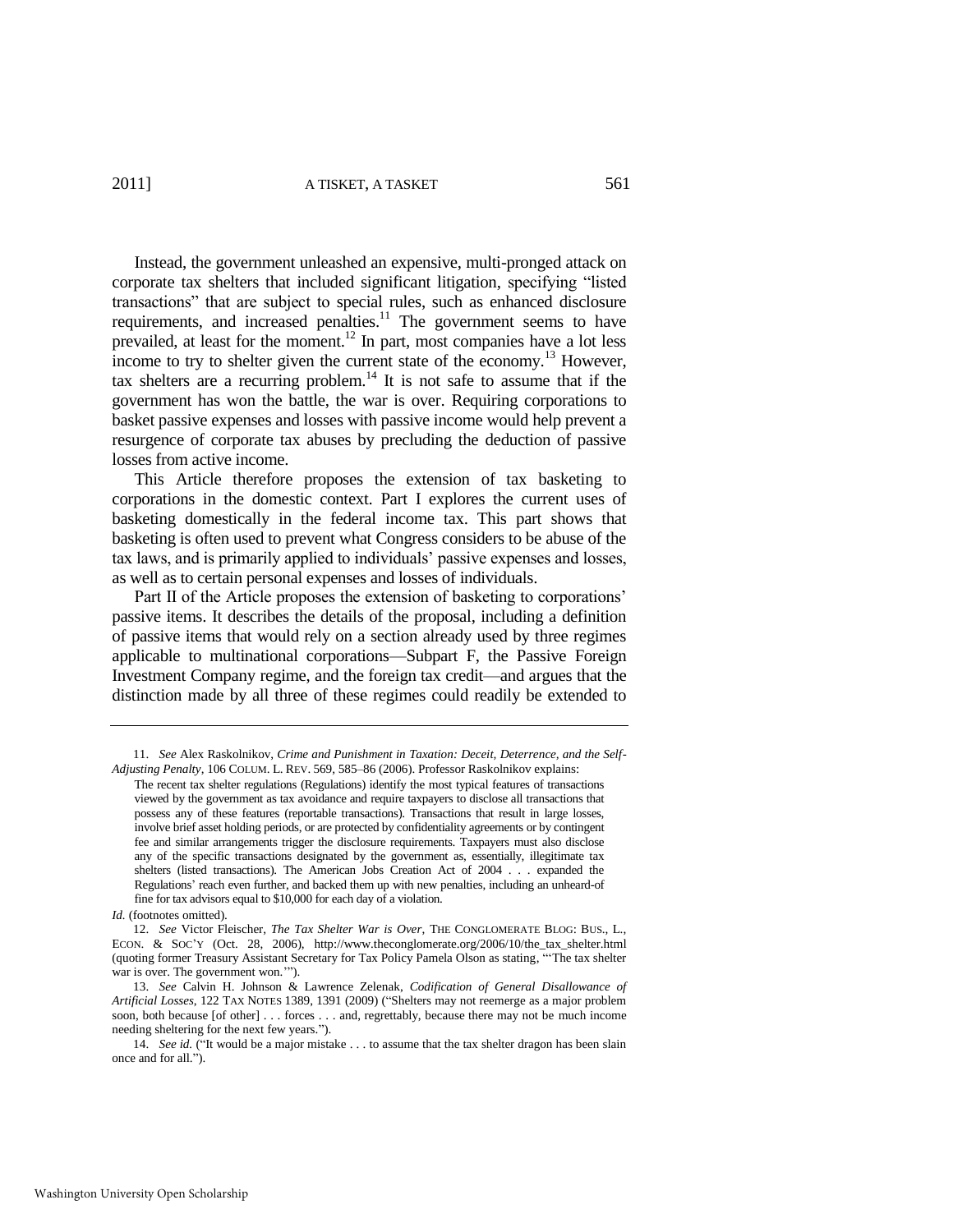the domestic context. Part II also discusses the effect the proposal would have on tax shelters, applying it to specific tax shelters that would not have worked had the proposed provision existed at the time.

Part III considers possible objections to the proposal. First, it considers the argument that basketing is underinclusive (not addressing all tax sheltering). In this regard, it both (1) draws on the analysis in Part II, which shows that the proposal targets the shelters that are most easily replicated, and (2) considers possible ploys to avoid the impact of the proposal. Second, Part III addresses the point that basketing inevitably is overinclusive, throwing out some wheat with the chaff. Finally, this Part considers the issue of complexity and, in particular, the possible objection that it is simply too difficult for corporations to separate their passive and active items. However, as discussed in Part II, multinational corporations are already required to do that sorting for several other purposes. The Article therefore concludes that extending basketing to corporations in the domestic context would give rise to substantial benefits that likely would justify its costs.

#### <span id="page-6-1"></span><span id="page-6-0"></span>I. TAX BASKETING IN THEORY AND IN PRACTICE

The tax base of the federal income tax is "taxable income."<sup>15</sup> Taxable income generally is comprised of gross income less deductions, though the calculation differs somewhat for individuals depending on whether they itemize their deductions or simply claim the standard deduction.<sup>16</sup> Most deductions can be claimed without basketing.<sup>17</sup> Therefore, the federal income tax generally is not what is termed a "schedular" system, under which income is routinely sorted by type.<sup>18</sup> However, some provisions do limit certain deductions by requiring basketing.<sup>19</sup> This Part discusses the mechanics of basketing, as well as several major basketing provisions and the rationales behind them.

<sup>15.</sup> See, e.g., I.R.C. § 1 (2006) (applying tax rates to "taxable income" of individuals); *id.* § 11(a) (applying tax rates to "taxable income" of corporations).

<sup>16.</sup> *See id.* § 63.

<sup>17.</sup> *See* Lawrence Zelenak, *When Good Preferences Go Bad: A Critical Analysis of the Anti-Tax Shelter Provisions of the Tax Reform Act of 1986*, 67 TEX. L. REV. 499, 566 (1989) ("The use of baskets to limit deductions represents a significant departure from the long-standing approach of the federal income tax system in combining all of a taxpayer's items of income or loss into a single basket and thus allowing any loss to offset any income, no matter how unrelated.").

<sup>18.</sup> *See* Nancy H. Kaufman, *Fairness and the Taxation of International Income*, 29 LAW & POL'Y INT'L BUS. 145, 159 (1998) ("Schedular systems consist of a series of different taxes, each with its own rate, on different classes (schedules) of income, such as wages, interest, rents, and business profits." (emphasis added)).

<sup>19.</sup> *See supra* text accompanying note[s 17](#page-6-0)[–18.](#page-6-1)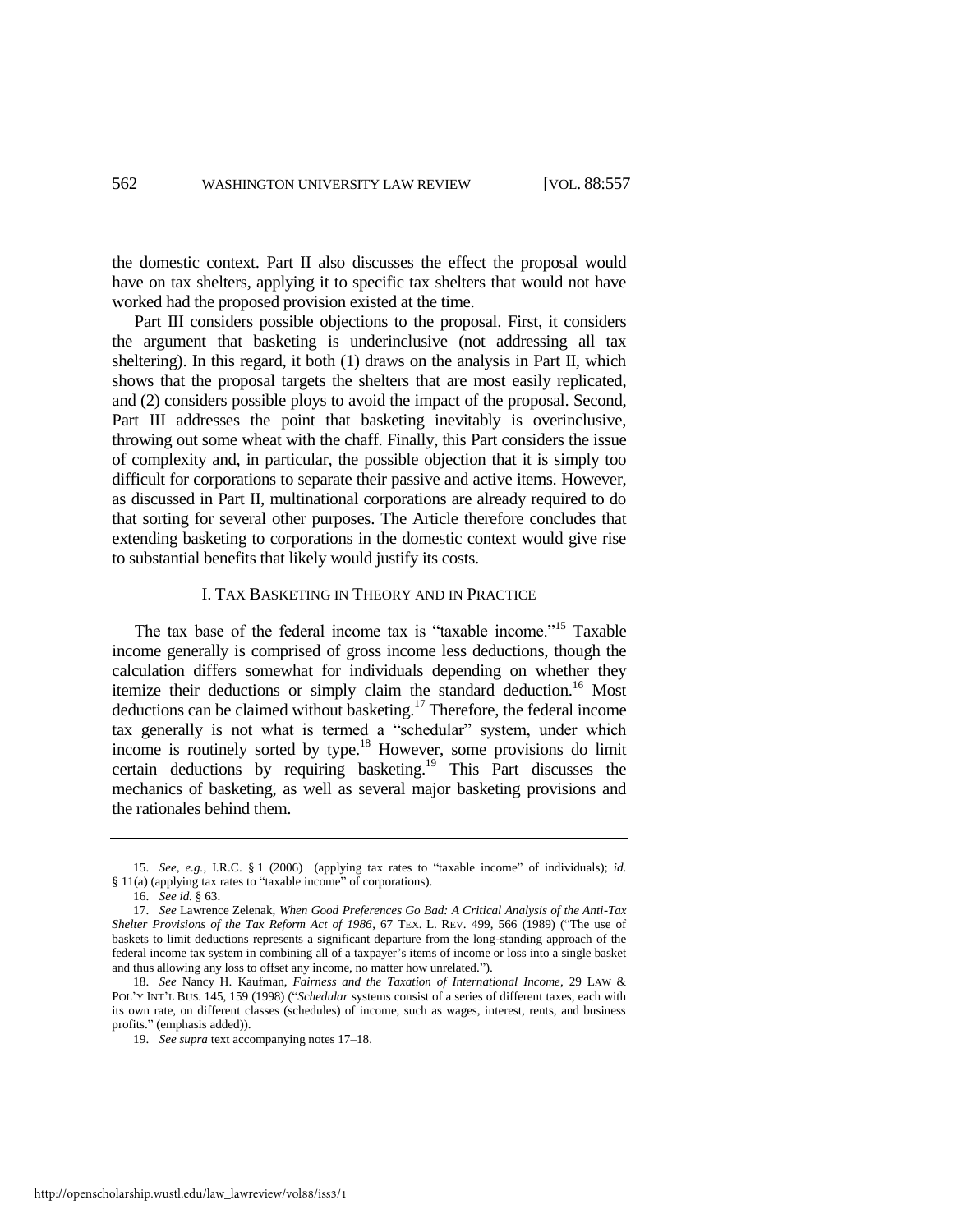#### *A. The Mechanics of Basketing*

Basketing involves the grouping together of related income and deductions, and is an exception to the general rule under the federal income tax system of allowing deductions to be taken from income of any type.<sup>20</sup> To understand the mechanics of basketing, first consider a situation without basketing in which the taxpayer has income of \$100,000 from an investment and a business-related loss of \$20,000. The tax treatment of just those two items (that is, ignoring deductions available to individuals, such as the standard deduction<sup>21</sup> and personal exemption<sup>22</sup>) is as follows:

| Gross income   | \$100,000 |
|----------------|-----------|
| Deduction      |           |
| Taxable income | \$80,000  |

That example does not involve basketing; a deduction of one type (business) *was* allowed against income of another type (investment). Now consider an example involving basketing. Imagine that the taxpayer has \$100,000 of business income and \$20,000 of investment interest expense. As discussed below,<sup>23</sup> the taxpayer can only deduct the investment interest to the extent of net investment income, $24$  and the taxpayer has no investment income in this example. The taxpayer therefore cannot take the investment interest expense as a deduction this year. Accordingly, the taxpayer's tax treatment of these two transactions is as follows:

<span id="page-7-0"></span>

| Gross income   | \$100,000      |
|----------------|----------------|
| Deduction      | $<\!\!50\!\!>$ |
| Taxable income | \$100,000      |

Note that the deduction in this example was disallowed because of the absence of income of the same type. The converse is not true, however. That is, income inclusion is not limited by basketing—only deductions are.<sup>25</sup>

25. By contrast, in a "schedular" tax system, income typically is taxed only if it is of a type that falls on one of the schedules, although one schedule may be a catch-all category. *See* William B.

<sup>20.</sup> *See supra* text accompanying not[e 17.](#page-6-0)

<sup>21.</sup> *See* I.R.C. § 63(b)–(c).

<sup>22.</sup> *See id.* § 151.

<sup>23.</sup> *See infra* text accompanying note[s 38](#page-9-0)[–42.](#page-9-1) 

<sup>24.</sup> I.R.C. § 163(d).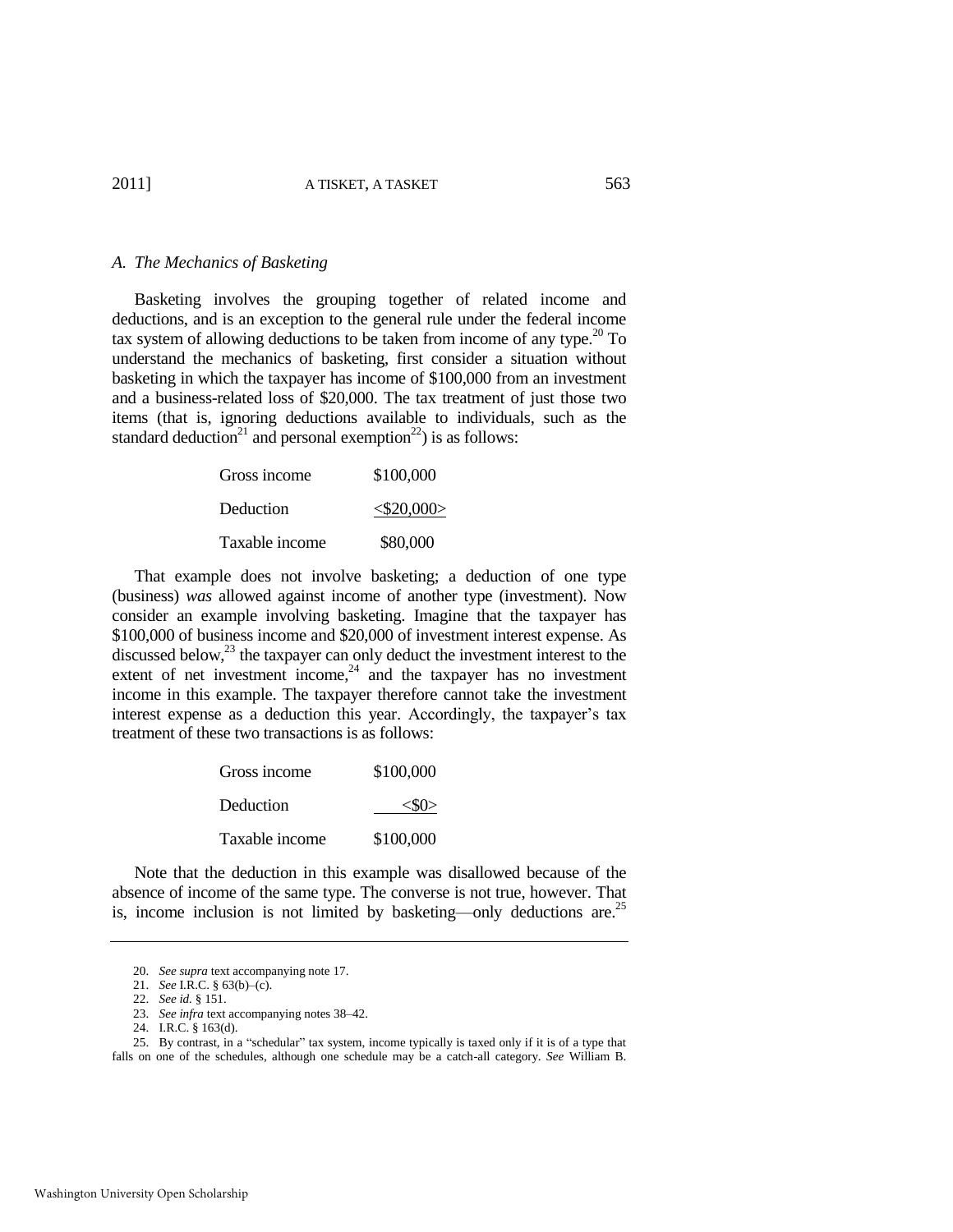Thus, in the first example, the investment income was included in gross income despite the absence of any investment expenses.

Another illustration of this principle involves the limitation on capital losses, also discussed below.<sup>26</sup> Capital losses are deductible only from capital gains, plus, for noncorporate taxpayers, up to \$3,000 of ordinary income.<sup>27</sup> It is only capital losses, not gains, that are subject to the limitation; $^{28}$  regardless of the presence of capital losses, capital gains constitute gross income.<sup>29</sup> For example, if a taxpayer has \$100,000 of capital gains for the year, all  $$100,000$  constitutes gross income.<sup>30</sup> If that same taxpayer is a corporation and also has \$110,000 of otherwise deductible capital losses for the same year, only \$100,000 of the capital losses will be deductible.<sup>31</sup>

In each of the situations described thus far, the basketing requirement applies to items of particular types (such as investment interest or capital losses). Basketing can be done in other ways, as well. For example, it could be done with respect to a specific activity only, so that expenses and losses from one activity cannot offset the income from another activity, even if they are of the same type. An example of that is the so-called "hobby loss" rules of Code § 183 discussed below,<sup>32</sup> which allow limited deductions with respect to activities not engaged in for profit.<sup>33</sup> Under § 183, each hobby is considered separately, so that losses incurred in one hobby are not deductible from income produced by another hobby.<sup>34</sup> Similarly, the "at risk" rules of Code § 465, which restrict the loss deductions available to individuals and C corporations for borrowed amounts for which the taxpayer does not have personal liability or property at risk,  $35$  apply activity by activity.  $36$ 

26. *See infra* text accompanying note[s 60](#page-12-0)[–63.](#page-12-1) 

- 27. I.R.C. § 1211(b).
- 28. *See id.* § 1211.
- 29. *See id.* § 61(a)(3).
- 30. *Id.*

<span id="page-8-0"></span> $\overline{\phantom{a}}$ 

- 31. *See id.* § 1211(a).
- 32. *See infra* text accompanying note[s 71](#page-13-0)[–73.](#page-14-0)
- 33. *See* I.R.C. § 183.

34. *See infra* text accompanying notes [71](#page-13-0)[–73.](#page-14-0) Whether a taxpayer's activities constitute one hobby or more than one is determined based on the facts and circumstances. Treas. Reg. § 1.183- $1(d)(1)$  (2010) ("Generally, the most significant facts and circumstances . . . are the degree of organizational and economic interrelationship of various undertakings, the business purpose which is (or might be) served by carrying on the various undertakings separately or together in a trade or business or in an investment setting, and the similarity of various undertakings.").

35. *See* I.R.C. § 465(a)–(b).

36. *See id.* § 465(a)(1) (referring to "*an activity* to which this section applies," and providing that

Barker, *A Comparative Approach to Income Tax Law in the United Kingdom and the United States*, 46 CATH. U. L. REV. 7, 19 (1996) ("Schedular taxation gives nations the option of being highly selective in the kinds of income taxed, and they may easily use schedular taxation to tax different income at different rates. The process of assigning income to schedules limits taxable income unless there is a category for all other income.").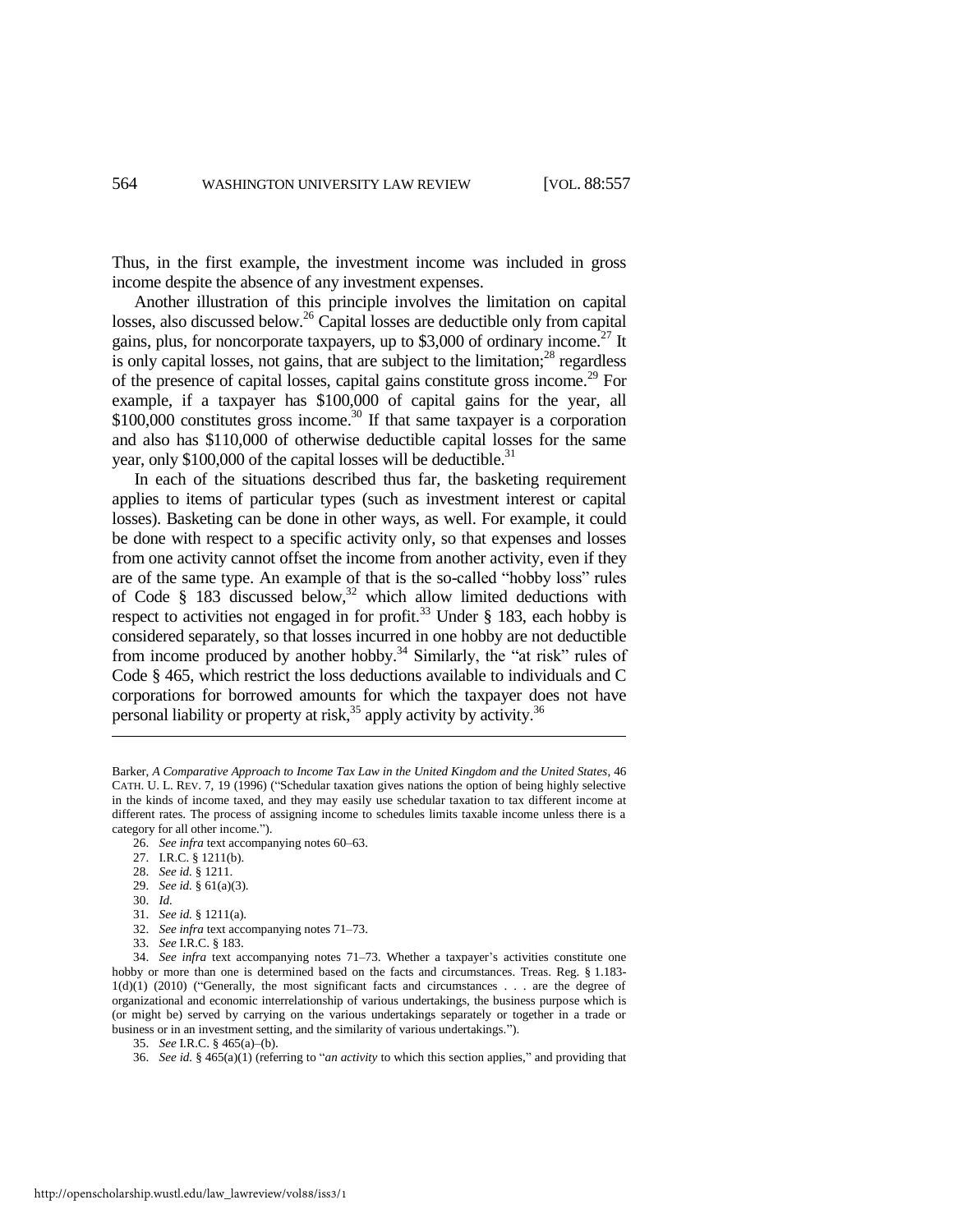#### *B. Examples of Basketing Rules for Individuals*

Under current law, individuals are required to basket several types of expenses and losses. Typically, business expenses and losses are deductible from income from any source. Often, passive investment items are basketed, though the hobby and gambling loss provisions impose basketing on personal expenses and losses. This Section discusses five major basketing requirements that apply to individuals and examines the rationales supporting each of them. The common thread is that, in each case, Congress desired to limit the deductibility of a particular type of expense or loss from unrelated income to protect the integrity of the tax base in some way. While some of the provisions discussed below prevent the deduction either of tax-preferred items from nonpreferred income or the deduction of personal losses, others were developed to target abusive tax shelter activity.

#### <span id="page-9-0"></span>*1. The Limitation on the Deduction of Investment Interest*

Taxpayers generally may deduct their interest expense from their income from any source.<sup>37</sup> However, Code § 163(d) provides: "In the case of a taxpayer other than a corporation, the amount allowed as a deduction under this chapter for investment interest for any taxable year shall not exceed the net investment income of the taxpayer for the taxable year."<sup>38</sup> Accordingly, noncorporate taxpayers, such as individuals, must basket their investment interest expense for the year with their "net investment income" for the year, which is "the excess of . . . investment income, over . . . investment expenses."<sup>39</sup> Investment income generally consists of income from investment property, with specified exceptions.<sup>40</sup> Investment expenses are those "which are directly connected with the production of investment income."<sup>41</sup> Any disallowed deduction can be carried forward until the taxpayer has sufficient net investment income to take the deduction.<sup>42</sup>

l

42. *Id.* § 163(d)(2).

<sup>&</sup>quot;any loss from *such activity* for the taxable year shall be allowed only to the extent of the aggregate amount with respect to which the taxpayer is at risk (within the meaning of subsection (b)) for such activity at the close of the taxable year" (emphasis added)); *see also id.* §  $465(c)(2)$  (providing separation and aggregation rules for identifying activities).

<span id="page-9-1"></span><sup>37.</sup> *See id.* § 163(a).

<sup>38</sup>*. Id.* § 163(d)(1).

<sup>39.</sup> *Id.* § 163(d)(4)(A).

<sup>40.</sup> *See id.* § 163(d)(4) (providing special computation for capital gains and an election to take qualified dividend income into account).

<sup>41.</sup> *Id.* § 163(d)(4)(C).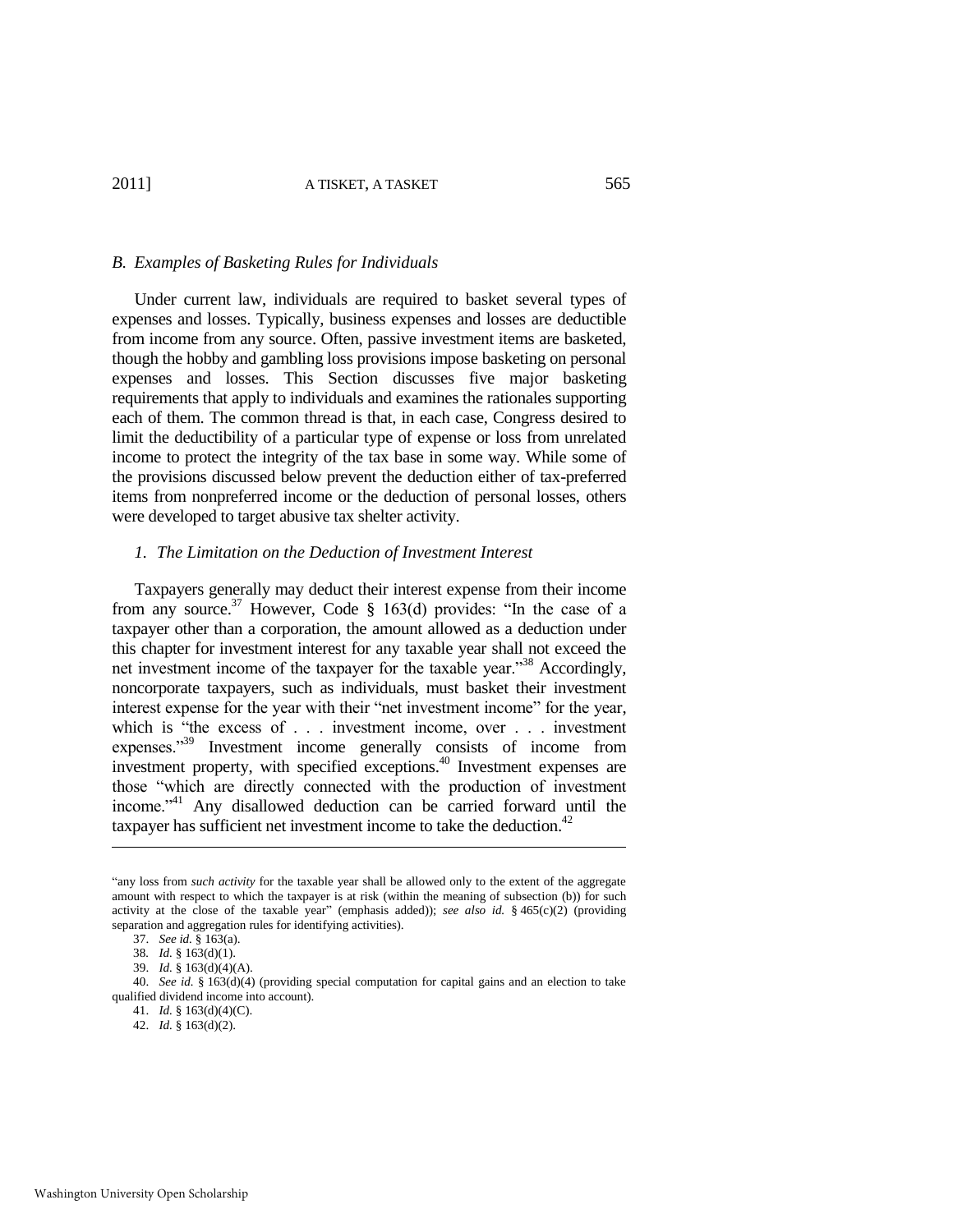The legislative history of § 163(d) focuses on the mismatching of income and deductions.<sup>43</sup> In part, that is because if the taxpayer invests in an asset that produces little current income, but an interest deduction were allowed, the deduction would precede the income, with the income being deferred until the taxpayer sold the asset. $44$  In addition, if investment interest were fully deductible, an individual taxpayer could deduct investment interest at ordinary income rates but hold the underlying investment until it appreciated, giving rise to gain on sale that would be taxed at lower capital gains rates.<sup>45</sup> When enacting § 163(d) in 1969, Congress noted:

Since the amount of funds borrowed by a taxpayer for investment purposes generally is within the taxpayer's control, it would appear that a taxpayer who incurs interest expense for this purpose, which is substantially in excess of his investment income, is primarily interested in obtaining the resulting mismatching of income and the expense of earning that income, so as to be able to insulate other income from taxation.<sup>46</sup>

Congress further found that a number of high-income individuals had used excess investment interest to shelter unrelated income on their 1966 returns.<sup>47</sup>

The initial § 163(d) limitation allowed individuals to deduct up to  $$25,000$  of excess investment interest.<sup>48</sup> Congress subsequently reduced that amount<sup>49</sup> and, in 1986, entirely eliminated individuals' ability to deduct investment interest from other income.<sup>50</sup> Because the deductibility of interest

50. *See* Tax Reform Act of 1986, Pub. L. No. 99-514, § 511(a), 100 Stat. 2244, 2244–46 (codified in scattered sections of 26 U.S.C.); *see also* I.R.C. § 163(d) (2006) (limiting the deductibility of investment interest). "Investment interest" is defined as interest paid on indebtedness allocable to property held for investment. I.R.C.  $\S 163(d)(3)(A)$ . "Property held for investment" includes:

(i) any property which produces income of a type described in section  $469(e)(1)$  [in general, interest, dividends, annuities, or royalties not derived in the ordinary course of a trade or business], and

 (ii) any interest held by a taxpayer in an activity involving the conduct of a trade or business—

<sup>43.</sup> *See* H.R. REP. NO. 91-413, pt. 1, at 72 (1969).

<sup>44.</sup> *See id.*; *see also* Zelenak, *supra* note [17,](#page-6-0) at 562 ("The preference concerned in cases to which section  $163(d)$  applies will usually be the deferral of tax on unrealized appreciation.").

<sup>45.</sup> *See* H.R. REP. NO. 91-413, pt. 1, at 72.

<sup>46.</sup> *Id.*

<sup>47.</sup> *Id.* at 72–73.

<sup>48.</sup> *Id.* at 73.

<sup>49.</sup> *See* Tax Reform Act of 1976, Pub. L. No. 94-455, § 209(a)(1), 90 Stat. 1542, 1542–43 (codified as amended in scattered sections of 26 U.S.C.); *see also* Flood v. United States, 33 F.3d 1174, 1175 (9th Cir. 1994) ("As amended in 1976, the  $\S 163(d)(1)$  limitation on deduction of investment interest was equal to the taxpayer's net investment income during the taxable year plus \$10,000," and was limited to the taxpayer's net investment income plus \$5,000 in the case of a married taxpayer filing separately.).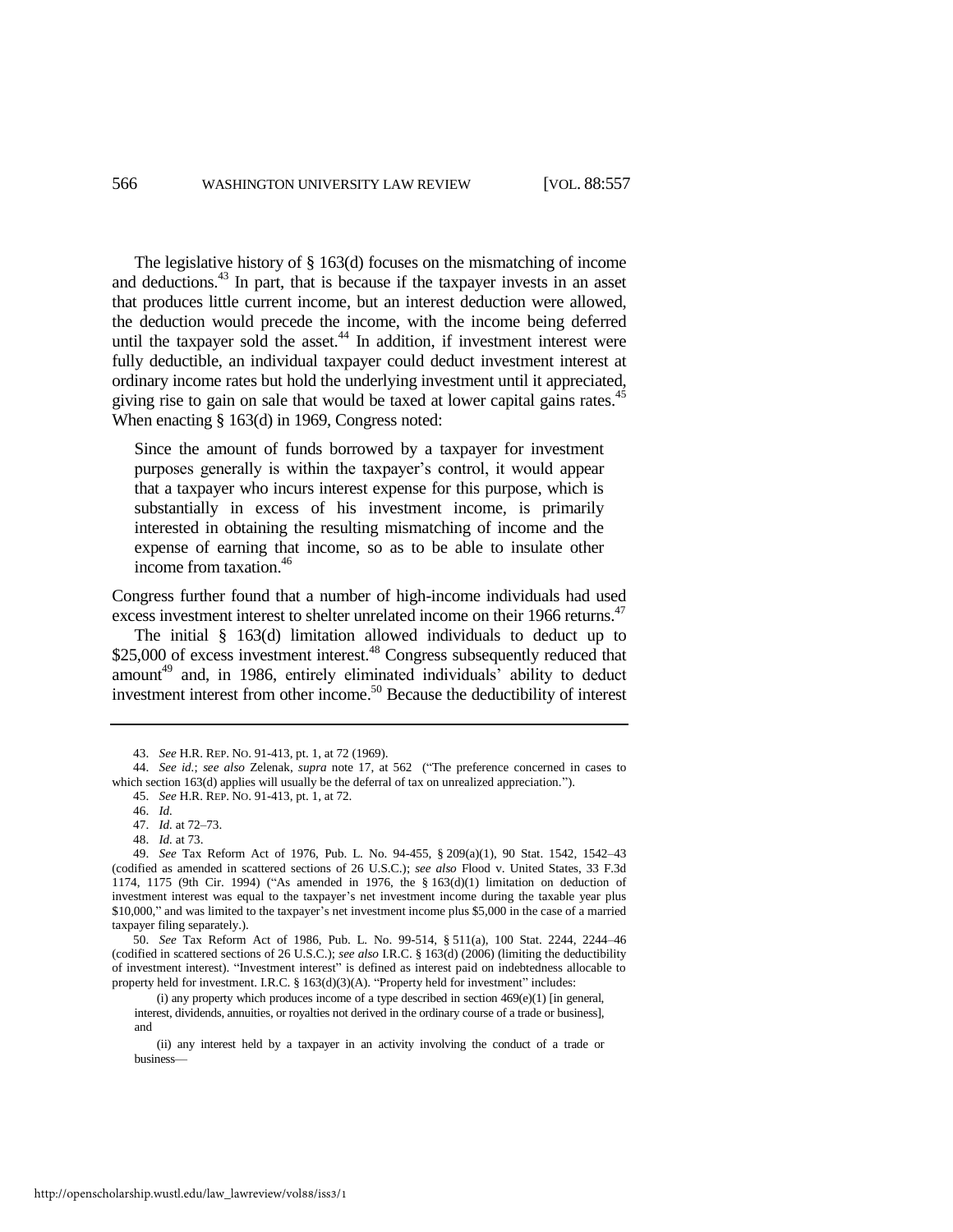was critical for many tax shelters of the  $1970s$  and  $1980s$ , <sup>51</sup> it served as an anti-tax shelter device.<sup>52</sup>

#### <span id="page-11-1"></span><span id="page-11-0"></span>*2. The Passive Activity Loss Rules*

The passive activity loss provisions of Code § 469 apply to individuals and other taxpayers, including some corporations taxed under Subchapter C, but not to widely held corporations.<sup>53</sup> They require a taxpayer who invests in trade or business or income-producing activities (other than portfolio investments) in which the taxpayer does not "materially participate" to defer the deduction of net losses to a year in which the taxpayer has sufficient income from those activities<sup>54</sup> or disposes of the investment.<sup>55</sup> Material participation is defined as "involve[ment] in the operations of the activity on a basis which is—(A) regular, (B) continuous, and (C) substantial.<sup>556</sup>

Section 469 was enacted in 1986 in an effort to put a stop to the tax shelters of the 1970s and 1980s.<sup>57</sup> The legislative history explains:

[I]nstances in which the tax system applies simple rules at the expense of economic accuracy encourage the structuring of transactions to take advantage of the situations in which such rules give rise to

(II) with respect to which the taxpayer does not materially participate.

l

56. *Id.* § 469(h)(1).

 <sup>(</sup>I) which is not a passive activity, and

*Id.* § 163(d)(5)(A).

<sup>51.</sup> *See* Zelenak, *supra* note [17,](#page-6-0) at 509-10 ("[T]he interest deduction plays a crucial role in the operation of a tax shelter. . . . [T]axable income will be less than economic income if interest is fully deductible and the related income is not fully taxed because of a preference.").

<sup>52.</sup> *Id.* at 564 ("Considered together, sections 469 and 163(d) constitute a 'two basket' approach to tax shelter limitations.‖); *see also* Daniel N. Shaviro, *Rethinking Anti-Tax Shelter Rules: Protecting the Earned Income Tax Base*, 71 TAXES 859, 867 (1993).

<sup>53.</sup> See I.R.C. § 469(a)(2). "Preservation of the corporate sector tax base was not the goal here, since most passive-type income enterprises traditionally have chosen the partnership form." John W. Lee, *Entity Classification and Integration: Publicly Traded Partnerships, Personal Service Corporations, and the Tax Legislative Process*, 8 VA. TAX REV. 57, 109–10 (1988) (footnote omitted). In fact:

The application of the passive loss rules to corporations is to prevent the owner from contributing portfolio income property to a C corporation that would offset corporate passive losses. Thus, while passive losses generally cannot be used by a closely held C corporation to offset portfolio income, Section 469(e)(2) permits active income (i.e., normal business income) of a closely held C corporation to be offset by passive losses.

Kenneth A. Hansen, *Strategies to Avoid Passive Activity Loss Limits*, 25 TAX'N FOR LAW. 365, 367 (1997).

<sup>54.</sup> *See* I.R.C. § 469(a)–(b).

<sup>55.</sup> *Id.* § 469(g).

<sup>57.</sup> *See* George K. Yin, *Getting Serious About Corporate Tax Shelters: Taking a Lesson from History*, 54 SMU L. REV. 209, 218–19 (2001).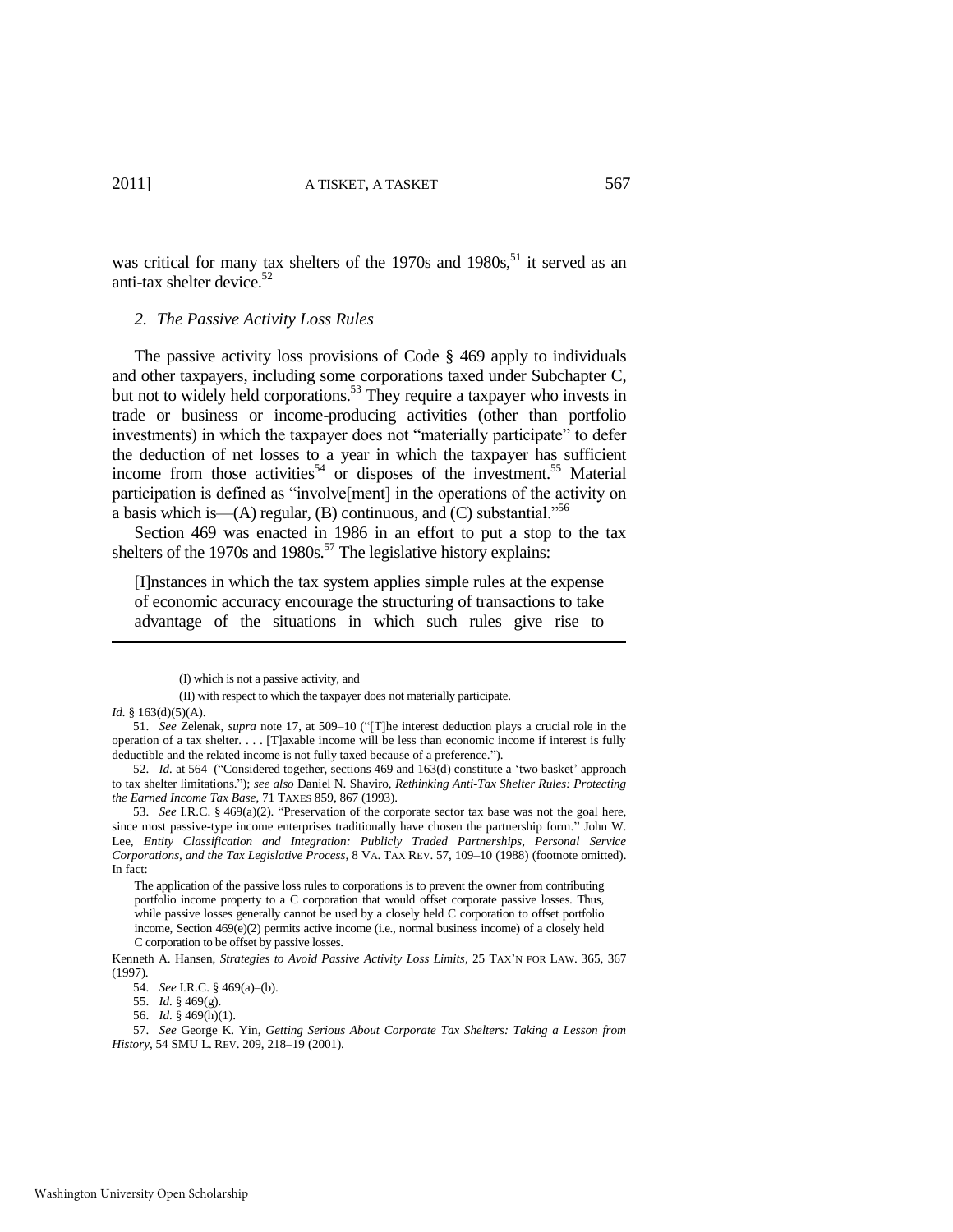undermeasurement or deferral of income. Such transactions commonly are marketed to investors who do not intend to participate in the transactions, as devices for sheltering unrelated sources of positive income . . . . Accordingly, by creating a bar against the use of losses from business activities in which the taxpayer does not materially participate to offset positive income sources such as salary and portfolio income, the committee believes that it is possible significantly to reduce the tax shelter problem.<sup>58</sup>

The passive activity loss rules were in fact highly effective in combating this breed of shelters because the high-income taxpayers who invested in them did not participate in the underlying activities; they simply invested passively.<sup>59</sup>

#### <span id="page-12-2"></span><span id="page-12-0"></span>*3. The Limitation on Capital Losses*

Unlike the limitation on investment interest and the passive activity loss rules, the limitation on capital losses applies to C corporations, as well as to individuals. Under Code § 1211, corporate taxpayers can deduct capital losses only to the extent of capital gains, $60$  and noncorporate taxpayers, such as individuals, can deduct capital losses to the extent of capital gains, plus up to \$3,000 of ordinary income.<sup>61</sup> Noncorporate taxpayers can carry forward disallowed losses indefinitely; $62$  corporations are subject to a limited carryover period, as well as a carryback period.<sup>63</sup>

<span id="page-12-1"></span>An important justification for § 1211 is the taxpayer's power to time the recognition of gains and losses by selling property with built-in losses and retaining property that would give rise to a gain when sold.<sup>64</sup> In addition, the existence of a capital gains preference provides another rationale:

<sup>58.</sup> S. REP. NO. 99-313, at 716 (1986), *reprinted in* 1986 U.S.C.C.A.N. 4075, 4235.

<sup>59.</sup> *See* Leandra Lederman, *The Entrepreneurship Effect: An Accidental Externality in the Federal Income Tax*, 65 OHIO ST. L.J. 1401, 1432–33 (2004); *see also* Peroni, *supra* not[e 6,](#page-4-0) at 3 n.12 (―The enactment of § 469 has undoubtedly led taxpayers and their advisers to place much greater emphasis on an investment's potential for making an economic profit, as opposed to its tax benefits.").

<sup>60.</sup> I.R.C. § 1211(a).

<sup>61.</sup> *Id.* § 1211(b).

<sup>62.</sup> *Id.* § 1212(b).

<sup>63.</sup> *See id.* § 1212(a).

<sup>64.</sup> *See* H.R. REP. NO. 94-658, at 339 (1976), *reprinted in* 1976 U.S.C.C.A.N. 2897, 3235 (―Because taxpayers have discretion over when they realize their capital gains and losses, unlimited deductibility of net capital losses against ordinary income would encourage investors to realize their capital losses immediately to gain the benefit of the deduction against ordinary income but to defer realization of their capital gains.‖); Daniel N. Shaviro, *Selective Limitations on Tax Benefits*, 56 U. CHI. L. REV. 1189, 1196 (1989).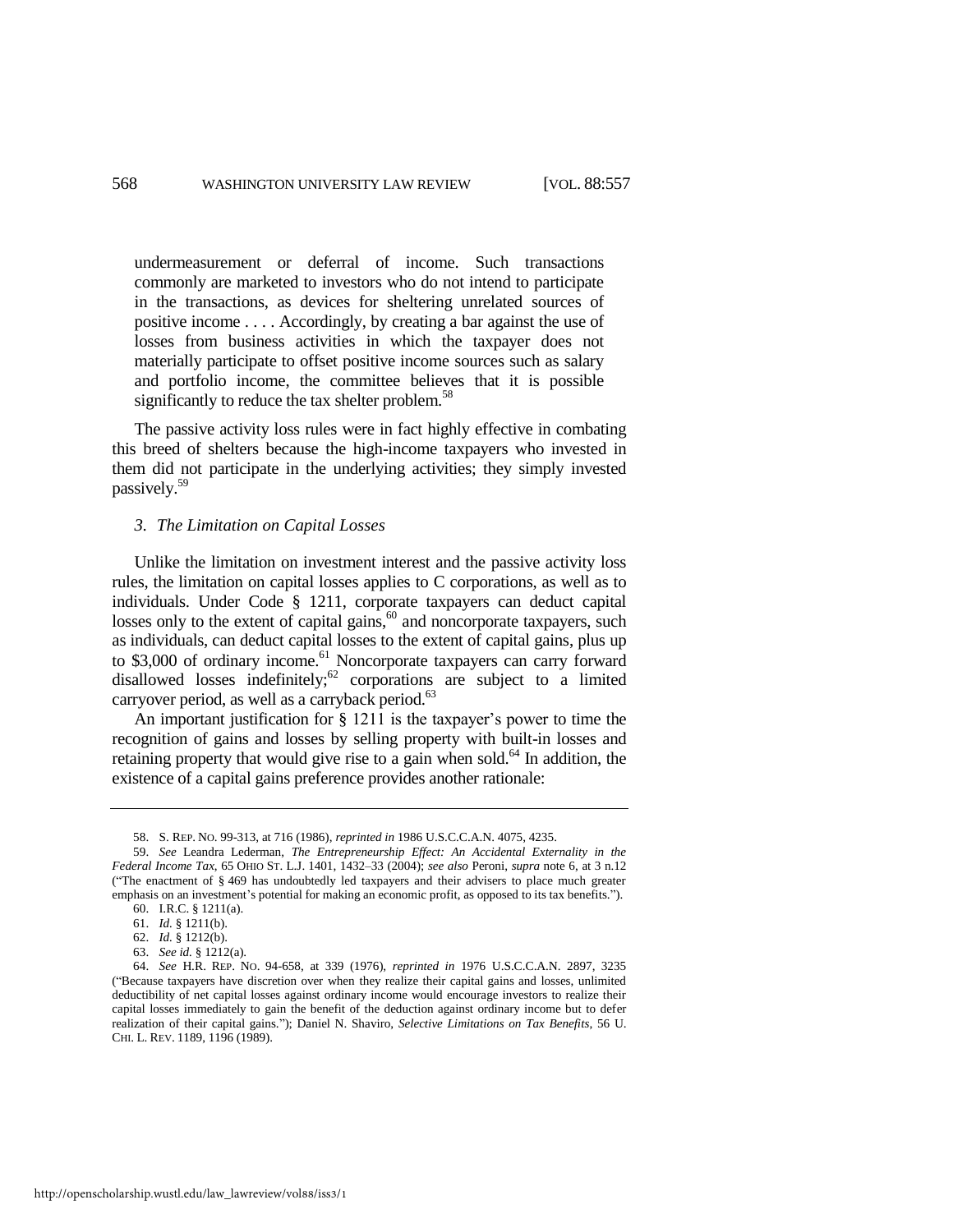[T]o-day the taxpayer pays a maximum tax of 12 1/2 per cent on gains derived from the sale of capital assets, but is allowed to deduct in full from his taxable income his net losses resulting from the sale of capital assets during the taxable year. The injustice to the Government is too obvious to require much comment. . . . The Government can collect but 12 1/2 per cent of a gain, but it is compelled to lighten the burden of the taxpayer to the extent of 58 per cent of his losses.<sup>65</sup>

However, this concern does not exist with respect to corporations under current law. Currently, corporations do not benefit from reduced rates on capital gains,  $66$  unlike individuals.  $67$ 

#### *4. Hobby Losses*

In general, personal expenses are not deductible.<sup>68</sup> Personal expenses generally consist of expenses incurred in activities not engaged in for the production of income—activities that are neither investment nor business related, but are engaged in for their entertainment or consumption value. Gross income does not generally exclude personal-source income, however,<sup>69</sup> and some activities that are primarily personal may give rise to occasional receipts.

For example, the taxpayer might be an amateur tennis player who occasionally wins a cash prize, or might breed racehorses that sometimes win substantial amounts but cost much more than that each year to maintain. The prizes and awards are included in gross income.<sup>70</sup> Code § 183, which governs ―hobby losses,‖ essentially allows expenses and losses that would be deductible if the activity were engaged in for profit to be deducted up to the income from the particular activity.<sup>71</sup> Thus, if the taxpayer plays tennis and breeds racehorses, he or she generally can deduct tennis expenses up to the income from the tennis activity for the year and horse expenses up to the income from the horse-breeding activity for the year, but cannot deduct the

<span id="page-13-0"></span><sup>65.</sup> H.R. REP. NO. 67-1388, at 2 (1923).

<sup>66.</sup> *See* I.R.C. § 11(b)(1) (taxing corporations at rates up to 35%); *id.* § 1201 (applying maximum rate of 35% to corporations' net capital gains).

<sup>67.</sup> *See id.* § 1(h).

<sup>68.</sup> *Id.* § 262(a) ("Except as otherwise expressly provided in this chapter, no deduction shall be allowed for personal, living, or family expenses.").

<sup>69.</sup> *See id.* § 61 (generally defining "gross income" as "all income from whatever source derived").

<sup>70.</sup> *Id.* §§ 61, 74.

<sup>71.</sup> *Id.* § 183(b).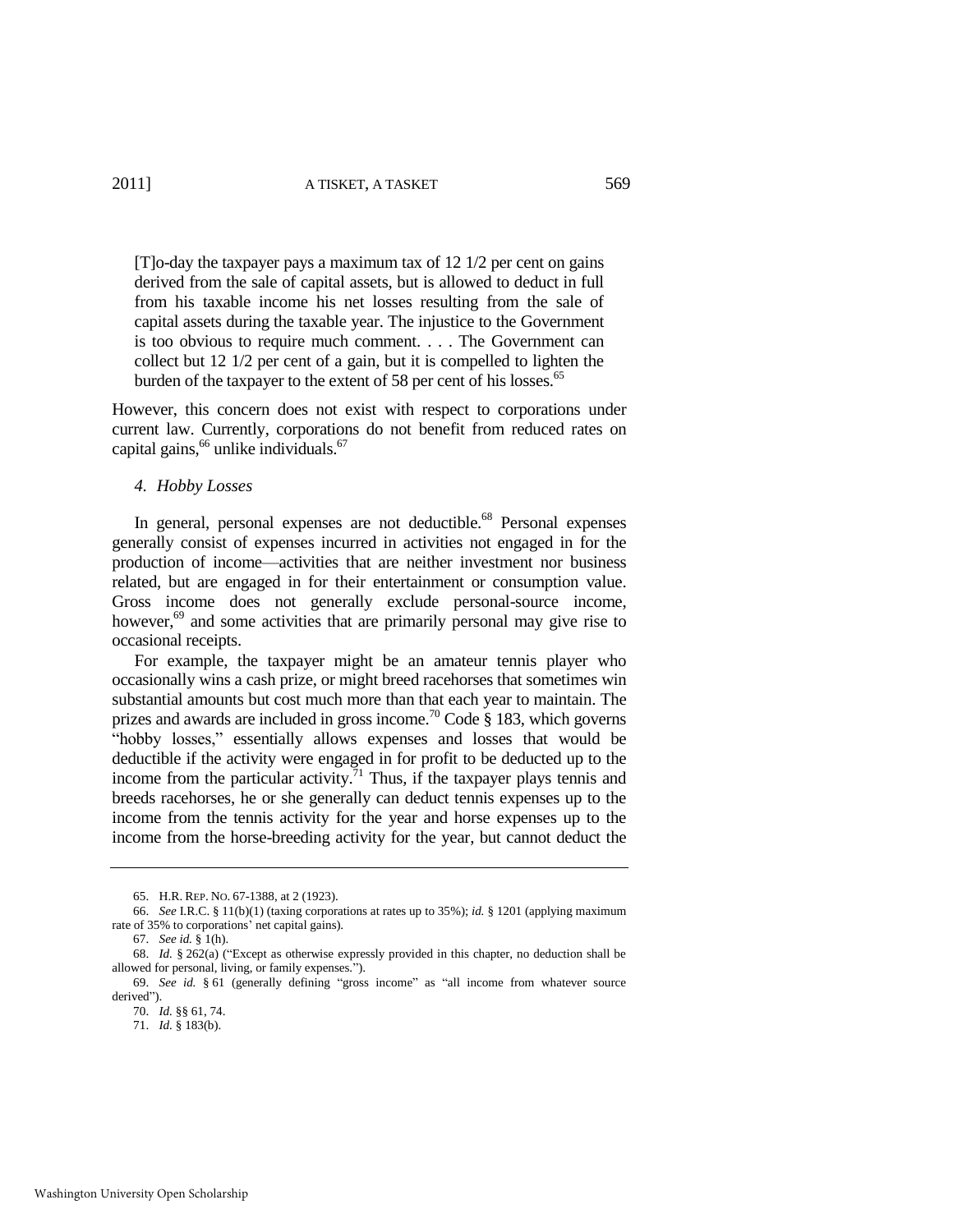expenses of one activity from the income of the other.<sup>72</sup> Section 183 does not allow taxpayers to carry unused deductions over to the following year.<sup>73</sup>

<span id="page-14-0"></span>Code § 183 replaced a previous section that applied if an individual had trade or business losses over \$50,000 for at least five consecutive years.<sup>74</sup> That section, termed the "hobby loss" provision, limited the losses that could offset other income to  $$50,000$  for each of those years.<sup>75</sup> In 1969, Congress found that the previous hobby loss provision had been unsuccessful and that the approach used by some courts of disallowing losses as relating not to a trade or business but to a mere "hobby" was more promising.<sup>76</sup>

The 1969 House bill would have applied the proposed hobby loss provision to corporations as well as individuals.<sup>77</sup> The Senate bill limited the provision to individuals "since it is primarily in the case of individual taxpayers that the problem arises of a taxpayer entering into an activity to obtain a loss from the activity which is used to offset other income."<sup>78</sup>

Not surprisingly, the primary use of the hobby loss provision has been to police the personal/profit-seeking boundary, typically by limiting deductions incurred in loss-producing hobbies, particularly of high-income individuals.<sup>79</sup> However, at one time, § 183 was also used as a tool to tackle the tax shelters of the 1970s and 1980s by treating shelters as activities not engaged in for profit and thus requiring basketing.<sup>80</sup>

http://openscholarship.wustl.edu/law\_lawreview/vol88/iss3/1

<sup>72.</sup> *See* Treas. Reg. § 1.183-1(d) (2010) ("If the taxpayer engages in two or more separate activities, deductions and income from each separate activity are not aggregated either in determining whether a particular activity is engaged in for profit or in applying section 183.").

<sup>73.</sup> *See* I.R.C. § 183.

<sup>74.</sup> *See* H.R. REP. NO. 91-413, pt. 1, at 71 (1969). Certain losses were disregarded for this purpose. *See id.*

<sup>75.</sup> *Id.*

<sup>76.</sup> *Id.*

<sup>77.</sup> S. REP. NO. 91-552, at 104 (1969), *reprinted in* 1969 U.S.C.C.A.N. 2027, 2133.

<sup>78.</sup> *Id.* The Report also stated that "the application of the provision to corporations would present a number of difficulties, such as its effect on shared facilities provided on a cost basis." Id.

<sup>79.</sup> *See* Donna D. Adler, *A Conversational Approach to Statutory Analysis: Say What You Mean*   $\&$  *Mean What You Say*, 66 MISS. L.J. 37, 115 (1996) ("[S]ection [183] was not designed to prevent tax sheltering, rather, its purpose when enacted was to distinguish between activities that were personal hobbies and those that were engaged in with the intent of making a profit."); *cf.* Treas. Reg. § 1.183-2(c) (2010) (illustrating § 183 through examples, including Example 1 (ownership of unprofitable farm by widow with substantial stock holdings "could be found *not* to be engaged in for profit"), Example 2 (self-publication of philosophical ideas by wealthy stock owner could be found *not* to be profit motivated), Example 3 (loss-producing dog- and horse-breeding activities of successful soft drink retailer could be found *not* to be profit seeking), and Example 4 (farming activity of factory worker making \$8,500 per year who does much of the farm work himself could be found to be engaged in for profit)).

<sup>80.</sup> See Calvin Johnson, *What's A Tax Shelter*, 68 TAX NOTES 879, 882 (1995) ("The courts treat tax shelters as a branch of the section 183 hobby loss rules. Deductions from hobbies can be used only against income from other hobbies. In the Tax Court, a 'generic' tax shelter is a 'not-for-profit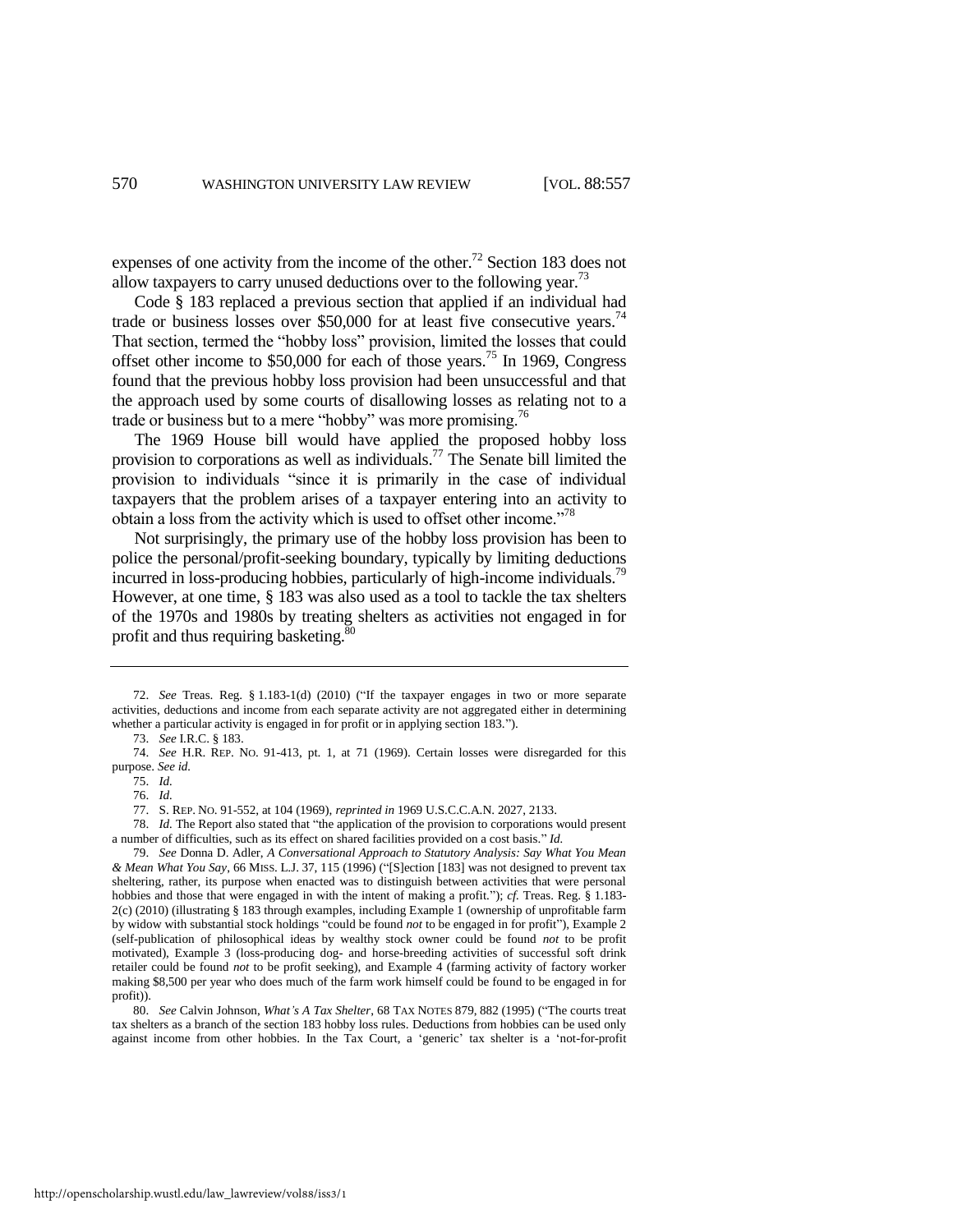#### *5. Gambling Losses*

Code  $\S$  165 generally authorizes the deduction of uncompensated losses.<sup>81</sup> However, "Illosses from wagering transactions shall be allowed only to the extent of the gains from such transactions.<sup>82</sup> The legislative history states that the reason for the provision was to stop the practice of reporting gambling losses without reporting gambling winnings as income.<sup>83</sup> Professor Deborah Geier has argued that the limitation on gambling losses of § 165(d) is analogous to the hobby loss rules of § 183:

<span id="page-15-0"></span>The paradigm for *both* sections is that deductions will be allowed up to the amount of gross income, but no "loss" (deductions in excess of gross income from the activity) will be allowed, which prevents the sheltering of unrelated gross income from tax. The underlying theory is that both activities are considered personal consumption activities, not investment or business activities.<sup>8</sup>

Thus, § 165(d) targets personal activity, unlike several of the other basketing provisions. In that regard, it is like § 183; though, unlike § 183, it has not been used to combat tax shelters. In addition, § 165(d) allows losses from one type of gambling (such as playing craps at a casino) to offset wins from another type of gambling (such as betting on horse races).<sup>85</sup> This avoids the question required under  $\S$  183 of whether these are one activity or two.<sup>86</sup>

81. *See* I.R.C. § 165(a) (2006). Section 165 does contain restrictions on the deductibility of some types of losses. For example, § 165(c) generally limits the deductibility of losses by individuals to losses incurred in a trade or business or profit-seeking activity or resulting from a casualty or theft. *Id.*  § 165(c).

activity."" (footnotes omitted)); see also Adam D. Chinn, Note, Attacking Tax Shelters: Section 183 *Leaves the Farm and Goes to the Movies*, 61 N.Y.U. L. REV. 89, 91–93 (1986).

<sup>82.</sup> *Id.* § 165(d).

<sup>83.</sup> H.R. REP. NO. 73-704, at 22 (1934) ("Under the present law many taxpayers take deductions for gambling losses but fail to report gambling gains. This limitation will force taxpayers to report their gambling gains if they desire to deduct their gambling losses.‖); *see also* Boyd v. United States, 762 F.2d 1369, 1374 n.4 (9th Cir. 1985) (citing H.R. REP. NO. 73-704 (1934)).

<sup>84.</sup> Deborah A. Geier, *Cheatin' Artist Paints a Peculiar Picture*, 96 TAX NOTES 1417, 1418 (2002).

<sup>85.</sup> *See* 2007 Tax Mgmt. Portfolios: Loss Deductions (BNA), No. 527, at A-118 ("Wagering activities do not have to be segregated from each other. The combined wagering losses from all wagering transactions, regardless of type, may be used as an offset against the combined gains from all such transactions. In effect, this permits the net losses of unsuccessful wagering ventures to be offset against the net gains of those that prove to be profitable.").

<sup>86.</sup> In addition, as Professor Geier points out, § 183(b) deductions are subject to the "two-percent floor" of Code § 67, while gambling losses are not. *See* Geier, *supra* not[e 84,](#page-15-0) at 1418. In this regard, as well as with respect to the breadth of the activities that can be grouped in one basket under § 165(d), the gambling loss limitation is more generous than the hobby loss provision. However, the latter provides a presumption that the activity is engaged in for profit (and thus not subject to a limitation) if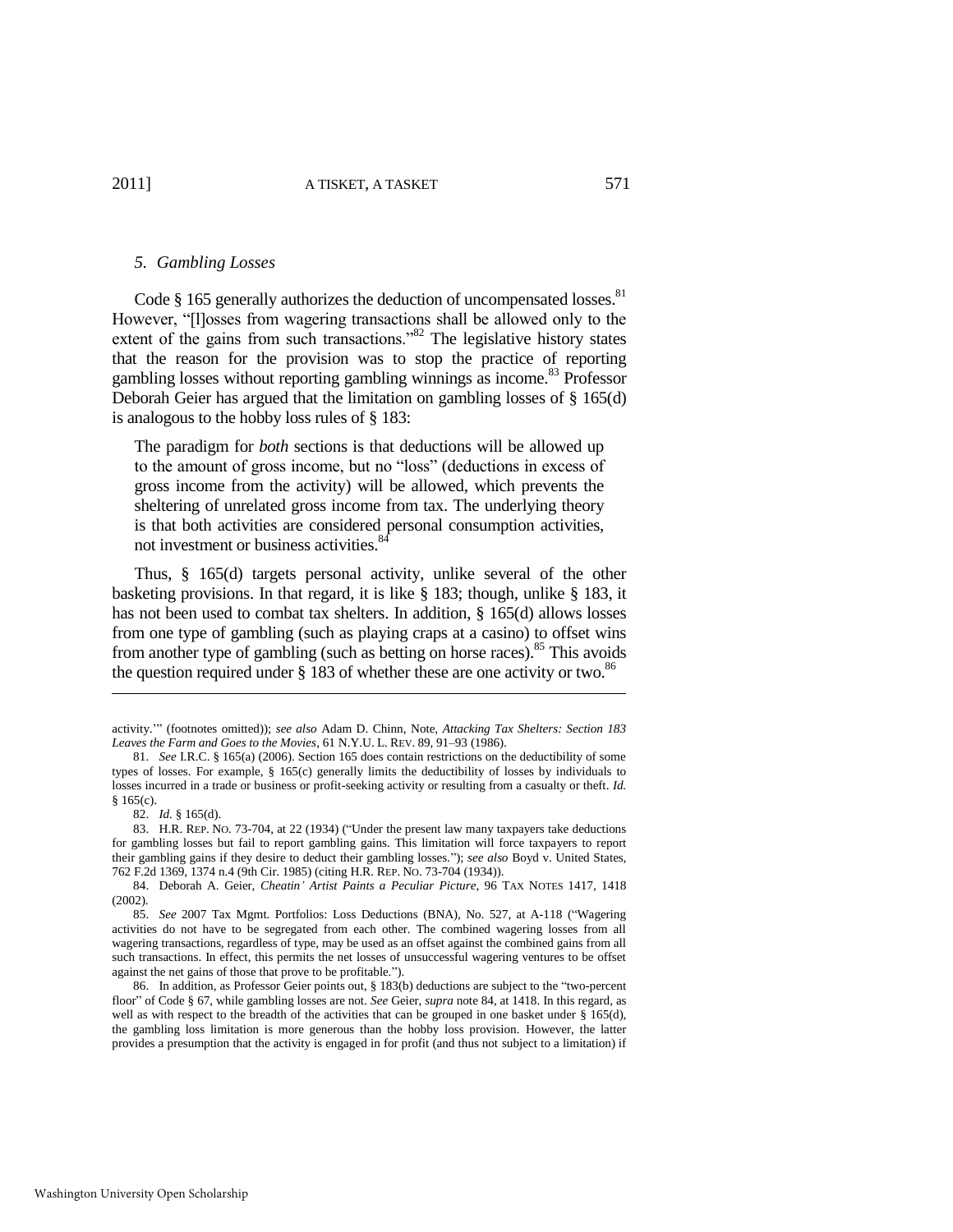Each of these basketing provisions provides an example of an effort by Congress to restrict the deductibility of a particular type of expense or loss. In each case, the Code limits the deductibility of the expense or loss from an activity to the amount of income or gain from that activity (or all activities of the same general type). These limitations therefore reflect a congressional determination that it would be inappropriate for the taxpayer to deduct these expenses or losses from unrelated income.

#### II. A PROPOSAL FOR DOMESTIC CORPORATE BASKETING

Under current law, with limited exceptions, corporations can deduct all expenses and losses from all income, regardless of source. $87$  To the extent that losses exceed income, they can give rise to net operating losses that can be carried to other tax years to reduce tax liability for those years.<sup>88</sup> A previous article has shown that individuals' investment and business activities are not treated similarly on the deduction side; instead, investmentrelated deductions are subject to many more limitations.<sup>89</sup> The same is not true for corporations. Instead, for corporations, even expenses and losses from portfolio investments are deductible from income from any source.

Because (1) corporations do not face limitations on the deductibility of their investment interest under § 163(d) and (2) large corporations are not subject to the passive activity loss rules, a public corporation with a profitable business can invest passively in a tax strategy designed to give rise to tax losses used to offset business income. The basketing proposal discussed below generally would preclude that.

#### *A. The Proposal*

This Article proposes the creation of a single basket for corporations' passive expenses and losses—expenses and losses not incurred in connection with their business activities. The proposal would *not* be to basket "tax shelter" items. That approach would require defining what a tax shelter is, $90$  a difficult and inefficient endeavor. $91$  Rather, the proposal would thus function

- <span id="page-16-1"></span><span id="page-16-0"></span>87. *See* I.R.C. §§ 162, 165(a); *cf.* I.R.C. 165(c) (limiting individuals' loss deductions).
- 88. *See id.* § 172.

the activity is profitable for a certain period of time, generally three out of the last five years. *See* I.R.C. § 183(d) (2006).

<sup>89.</sup> *See* Lederman, *supra* note [59,](#page-12-2) at 1410–35.

<sup>90.</sup> *See* U.S. DEP'T OF TREASURY, THE PROBLEM OF CORPORATE TAX SHELTERS: DISCUSSION, ANALYSIS AND LEGISLATIVE PROPOSALS 118–19 (1999) ("Limiting schedular taxation to corporate tax shelters would require a definition and identification of the offending transactions.").

<sup>91.</sup> *See* Leandra Lederman, *W(h)ither Economic Substance?*, 95 IOWA L. REV. 389 (2010); *cf.*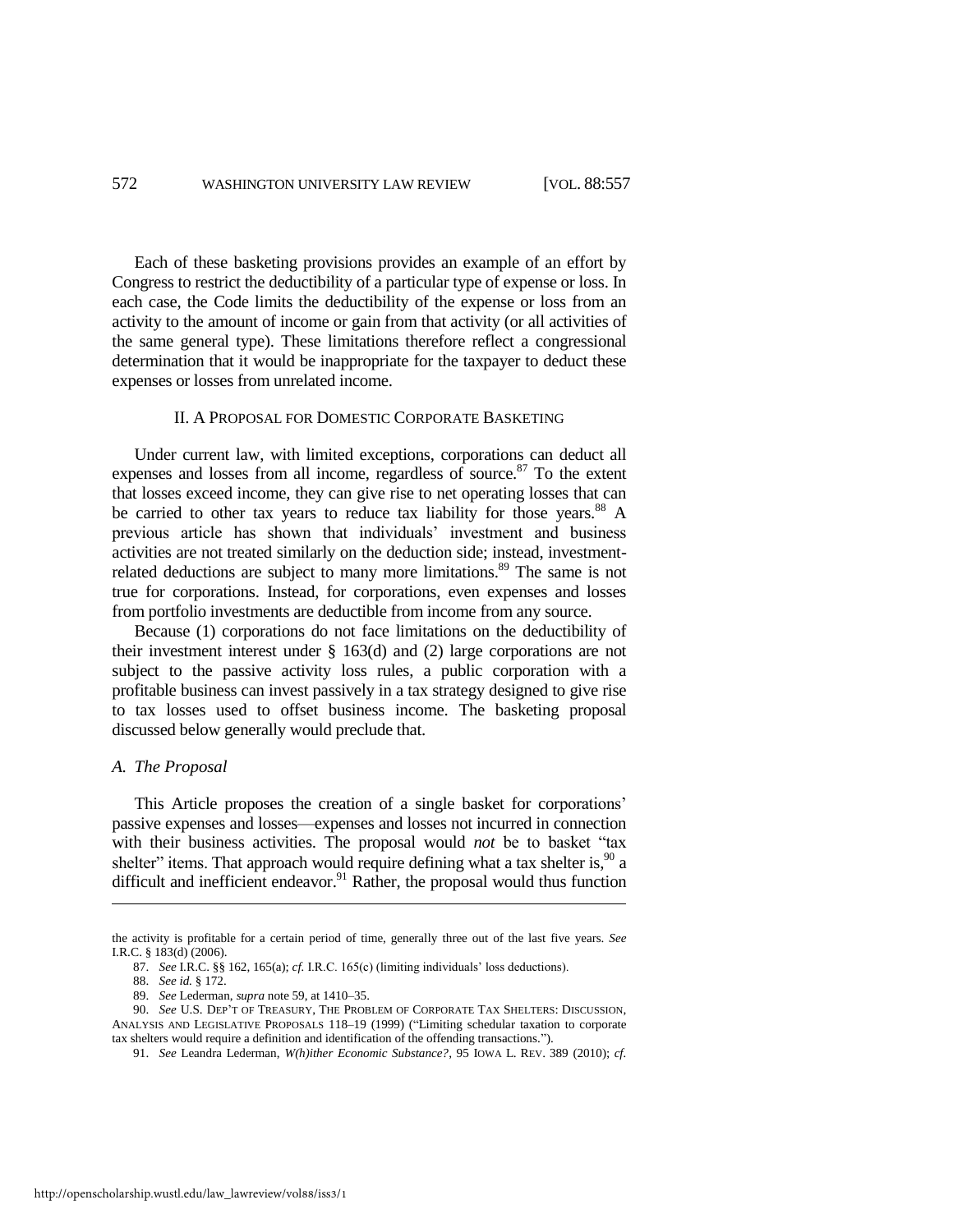somewhat like Code § 469, which successfully combated the tax shelters of the 1970s and 1980s without requiring a determination of whether the passive activity constituted a "tax shelter."<sup>92</sup> The passive items covered by the proposal would encompass capital gains and losses from the sale or exchange of investment assets, as discussed below.

#### <span id="page-17-2"></span><span id="page-17-1"></span><span id="page-17-0"></span>*1. Threshold Applicability*

The proposed limitation on deductions would apply to C corporations that are not subject to specialized regimes. Thus, the proposed provision would exempt personal holding companies and other entities, such as insurance companies, that are subject to special tax treatment.<sup>93</sup> Like the passive activity loss rules of  $\S 469$ ,<sup>94</sup> losses disallowed under this provision would be carried over indefinitely and would be deductible from income of the same type. This would allow current recognition for accounting purposes of a future reduction in taxes due to a postponed deduction.<sup>95</sup> It would lessen the impact of the current disallowance of the tax deduction by reducing tax liabilities for accounting purposes and thus not reducing reported earnings. However, the availability of an accounting benefit should not be enough to

92. *See supra* text accompanying note[s 53](#page-11-0)[–59.](#page-12-2)

Lee A. Sheppard, *Is There Constructive Thinking About Corporate Tax Shelters?*, 83 TAX NOTES 782, 784 (1999)  $(\text{``A})$  schedular system would avoid the problem of having to define 'corporate tax shelter.""). "The difficulty with defining shelters is that, like Justice Potter Stewart, we know them when we see them, but we apparently cannot agree either on what we are seeing or how to describe what we see.‖ Deborah H. Schenk, *Symposium on Corporate Tax Shelters, Foreword*, 55 TAX L. REV. 125, 127 (2002) (footnote omitted); *see* Calvin H. Johnson, *What's a Tax Shelter?*, 68 TAX NOTES 879, 881–82 (1995). Each definition plausibly captures some manifestation of a tax shelter, but just as often leaves other manifestations out or brings legitimate tax planning into its fold.

<sup>93. &</sup>quot;Special tax regimes often apply to corporations involved in banking, insurance, and the like." Richard D. Pomp, *State Corporate Income Taxes: The Illogical Deduction for Income Taxes Paid to Other States*, 42 TAX L. REV. 419, 422 n.10 (1987). For example, Code § 1361 provides that the following types of corporations are ineligible to be S corporations:  $(A)$  a financial institution which uses the reserve method of accounting for bad debts described in section 585, (B) an insurance company subject to tax under subchapter L, (C) a corporation to which an election under section 936 applies, or  $(D)$  a DISC or former DISC." I.R.C.  $\S$  1361(b)(2). The proposal is designed to make minimal changes to existing law while still limiting corporate tax shelter activity through basketing. Accordingly, it could subsequently be tightened, such as by extending its applicability to a broader group of corporations.

<sup>94.</sup> *See I.R.C.* § 469(b) (generally allowing "any loss or credit from an activity which is disallowed under subsection (a) . . . [to] be treated as a deduction or credit allocable to such activity in the next taxable year.").

<sup>95.</sup> *See* FIN. ACCOUNTING STANDARDS BD., STATEMENT OF FINANCIAL ACCOUNTING STANDARDS NO. 109: ACCOUNTING FOR INCOME TAXES 5 (1992) ("A deferred tax asset is recognized for temporary differences that will result in deductible amounts in future years and for carryforwards. . . . [A] deferred tax asset is recognized in the current year for the reduction in taxes payable in future vears.").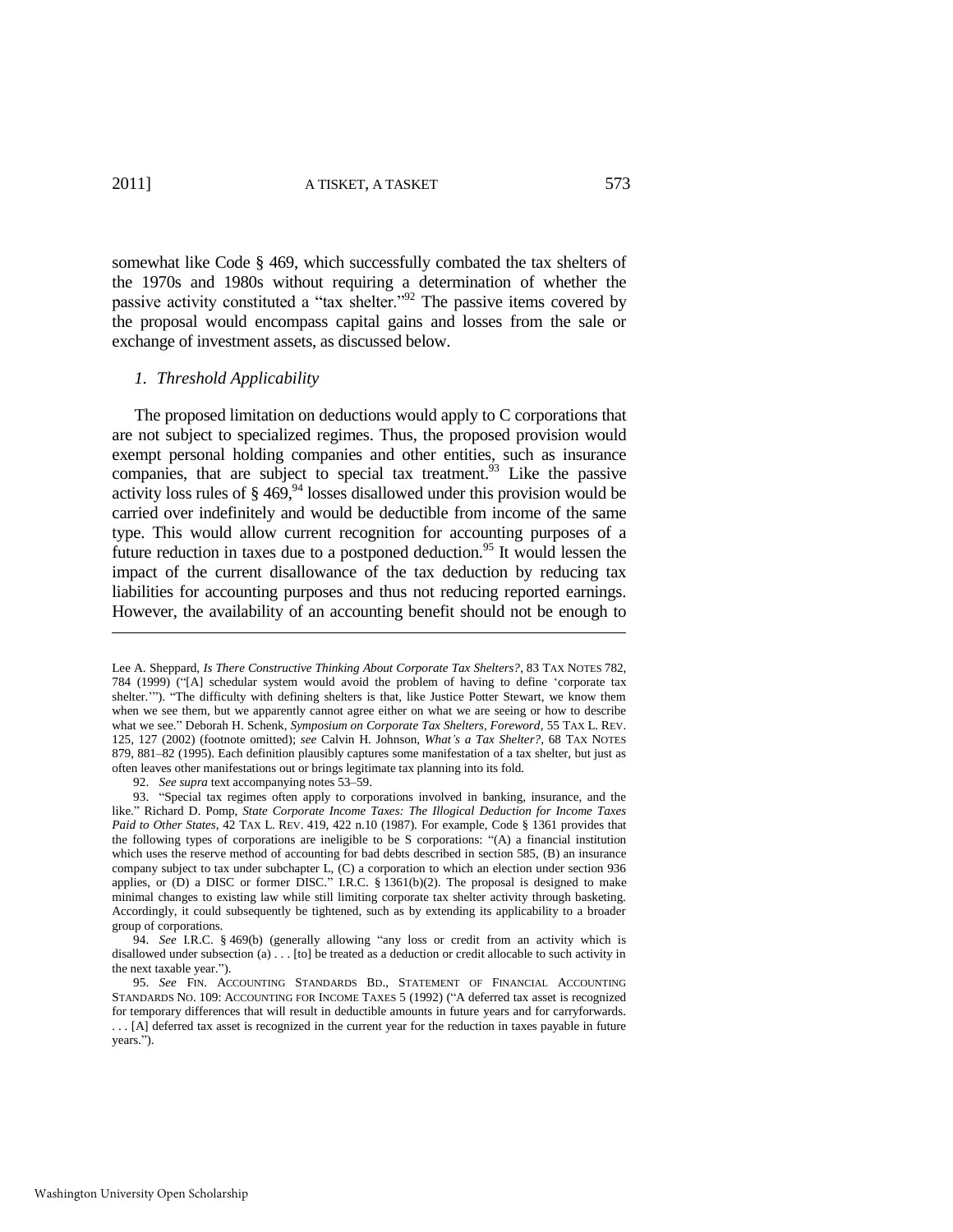attract tax shelter investors in light of the disallowance of the tax benefits that are the primary appeal of tax shelters.

<span id="page-18-0"></span>Unlike the situation under § 469, losses disallowed by the proposed provision would not simply be deductible upon disposition of the item that gave rise to them.<sup>96</sup> This is because the shelters addressed by  $\S$  469 generally allowed acceleration of deductions,  $97$  while, as discussed below,  $98$  corporate tax shelters generally create noneconomic losses (often by inflating assets' bases for federal income tax purposes). In the corporate tax shelter context, allowing the taxpayer to claim the disallowed deduction upon disposition would essentially permit the shelter to proceed unimpeded.

To reduce complexity, corporations of a certain size should be exempted from utilizing the proposed provision, at least until there is some experience with it.<sup>99</sup> To be clear, the exception should not be for *passive items* under a separate threshold, because then many corporations that ultimately would not be subject to the provisions would be required to track their passive items to see if they reach the threshold.<sup>100</sup> Rather, the exception would relate to capitalization of the business.

<span id="page-18-1"></span>For example, the provision could use a definition similar to the definition of "qualified small business" in Code § 1202(d).<sup>101</sup> That section treats as a qualified small business a C corporation with aggregate gross assets of \$50 million or less.<sup>102</sup> Because § 1202 determines whether stock issued by a corporation is "qualified small business stock," the measurement date is the

101. *See* I.R.C. § 1202(d).

<sup>96.</sup> *See* I.R.C. § 469(g) (providing rules for disposition of passive activity, including full deductibility upon disposition in a taxable transaction).

<sup>97.</sup> *See* Victor Fleischer, *The Rational Exuberance of Structuring Venture Capital Start-ups*, 57 TAX L. REV. 137, 154 (2003) (Under § 469, "[t]axpayers may use passive losses to offset ordinary nonpassive income, but only at the termination of the venture, thus removing the timing advantage that is key to traditional tax sheltering activity.").

<sup>98.</sup> *See infra* Part II.B.

<sup>99.</sup> A possible objection to the proposal based on its complexity is discussed further below. *See infra* Part III.B.

<sup>100.</sup> Similarly, the two-percent floor on miscellaneous itemized deductions of I.R.C. § 67 in theory "relieve[s] taxpayers of the burden of recordkeeping unless they expect to incur expenditures in excess of the floor.‖ STAFF OF JOINT COMM. ON TAXATION, 100TH CONG., GENERAL EXPLANATION OF THE TAX REFORM ACT OF 1986, at 78 (Comm. Print 1987). However, in practice, taxpayers cannot be sure at the beginning of the year whether they will have miscellaneous itemized deductions in excess of the floor, so if they want to preserve the option of having the lowest tax liability, they do need to keep those records. *See* Sarah S. Batson, Note, *Administrative Expenses of Trusts: What Did Congress Mean?*, 59 S.C. L. REV. 551, 554 (2008) ("In order to reduce the record-keeping burden on taxpayers, Congress simply capped that deduction. This is no benefit to taxpayers who still have to keep records of deductible transactions in order to determine whether they exceed two percent of adjusted gross income and, if so, by how much.").

<sup>102.</sup> *Id.* § 1202(d)(1)(B).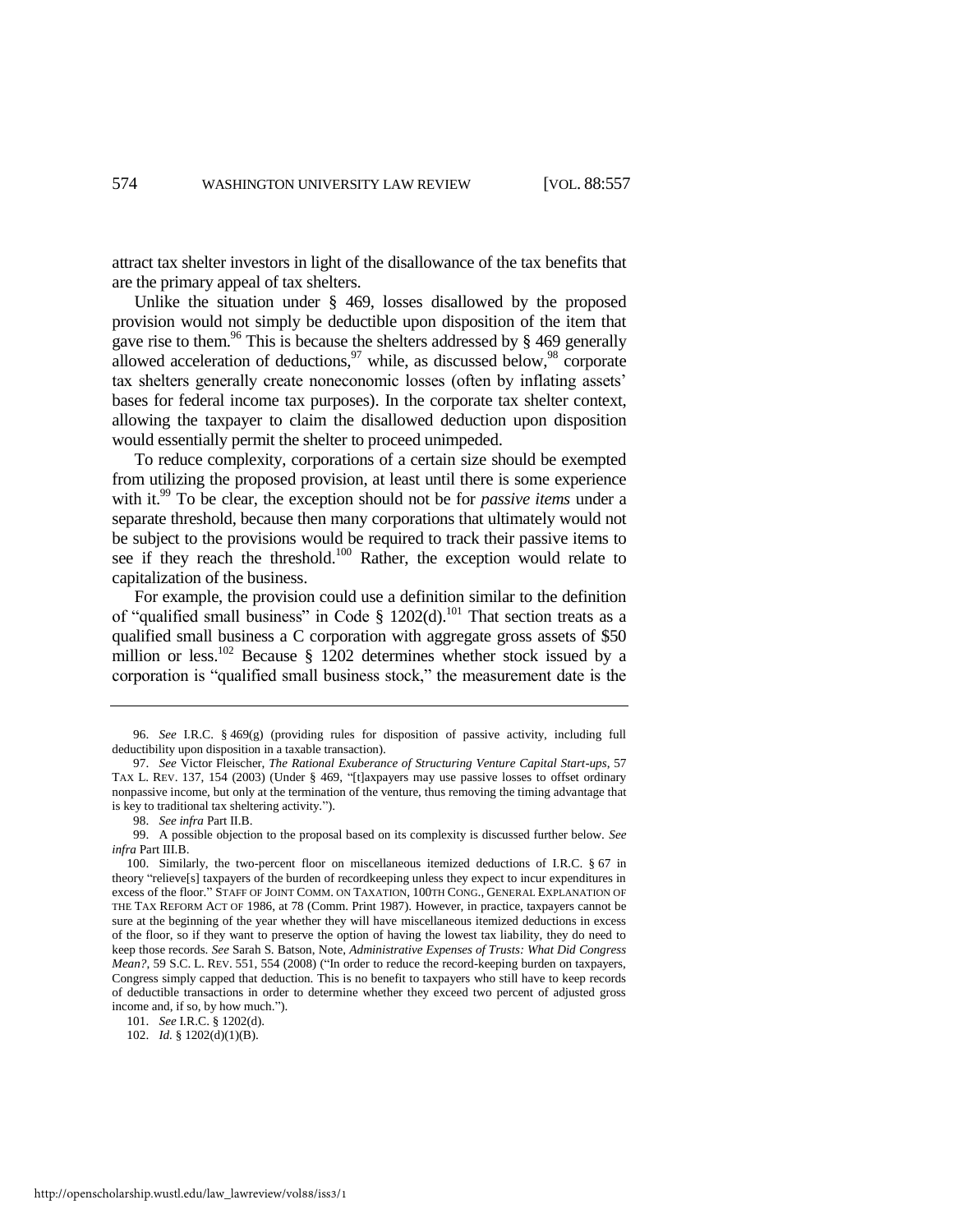date of issuance of the stock.<sup>103</sup> The corporate basketing proposal is not tied to an event such as issuance of stock, so it would have to use an arbitrary measurement date, such as the first day of the tax year.

The provision should also employ a threshold designed with the context of the particular provision in mind, so it need not track Code § 1202. The threshold for applicability of the proposed provision should be set at least at the threshold at which a business falls within the Large Business and International Division of the IRS: gross assets over \$10 million.<sup>104</sup> That would mean that the Small Business/Self-Employed Division of the IRS<sup>105</sup> would not need to become familiar with the new provision.<sup>106</sup> That is, the \$10 million threshold would be more efficient than a lower one that required both IRS divisions to learn the new provision. Of course, the threshold could also be higher without raising this concern. However, the higher the threshold, the fewer corporations to which it would apply, so the threshold would need to be carefully determined to avoid excessively limiting the usefulness of the proposed provision.<sup>107</sup>

#### *2. Identifying Passive Items*

#### *a. The Passive Activity Loss Rules and the Unrelated Business Income Tax*

Unlike individuals, corporations are not treated under the Code as having nonbusiness profit-seeking activity. That is, while individuals must

<sup>103.</sup> *See id.* § 1202(c)(1)(A).

<sup>104.</sup> *See* Press Release, Internal Revenue Serv., IRS Realigns and Renames Large Business Division, Enhances Focus on International Tax Administration (Aug. 4, 2010), *available at* http://www.irs.gov/newsroom/article/0,,id=226284,00.html. This division was previously the Large and Mid-Size Business Division. *See id.*

<sup>105.</sup> For an overview of IRS's Small Business/Self-Employed Division, see *Small Business/Self-Employed Division At-a-Glance*, IRS, http://www.irs.gov/irs/article/0,,id=101001,00.html (last updated Aug. 19, 2010).

<sup>106.</sup> Given the cross-reference to Code § 954(c), the provision is a particularly good fit for the Large Business and International Division. *See infra* text accompanying note[s 144–](#page-23-0)45.

<sup>107.</sup> The appropriate range would seem to be within \$10 million of capital (the Large Business and International Division threshold) and \$50 million of capital (the section 1202 threshold). Tax shelters are generally most useful to taxpayers with substantial income. However, during the heyday of the corporate tax shelter era, they were widely marketed:

Evidence shows that KPMG compiled and scoured prospective client lists, pushed its personnel to meet sales targets, closely monitored their sales efforts, advised its professionals to use questionable sales techniques, and even used cold calls to drum up business. The evidence also shows that, at times, KPMG marketed tax shelters to persons who appeared to have little interest in them or did not understand what they were being sold, and likely would not have used them to reduce their taxes without being approached by KPMG.

S. REP. NO. 109-54, at 33 (2005).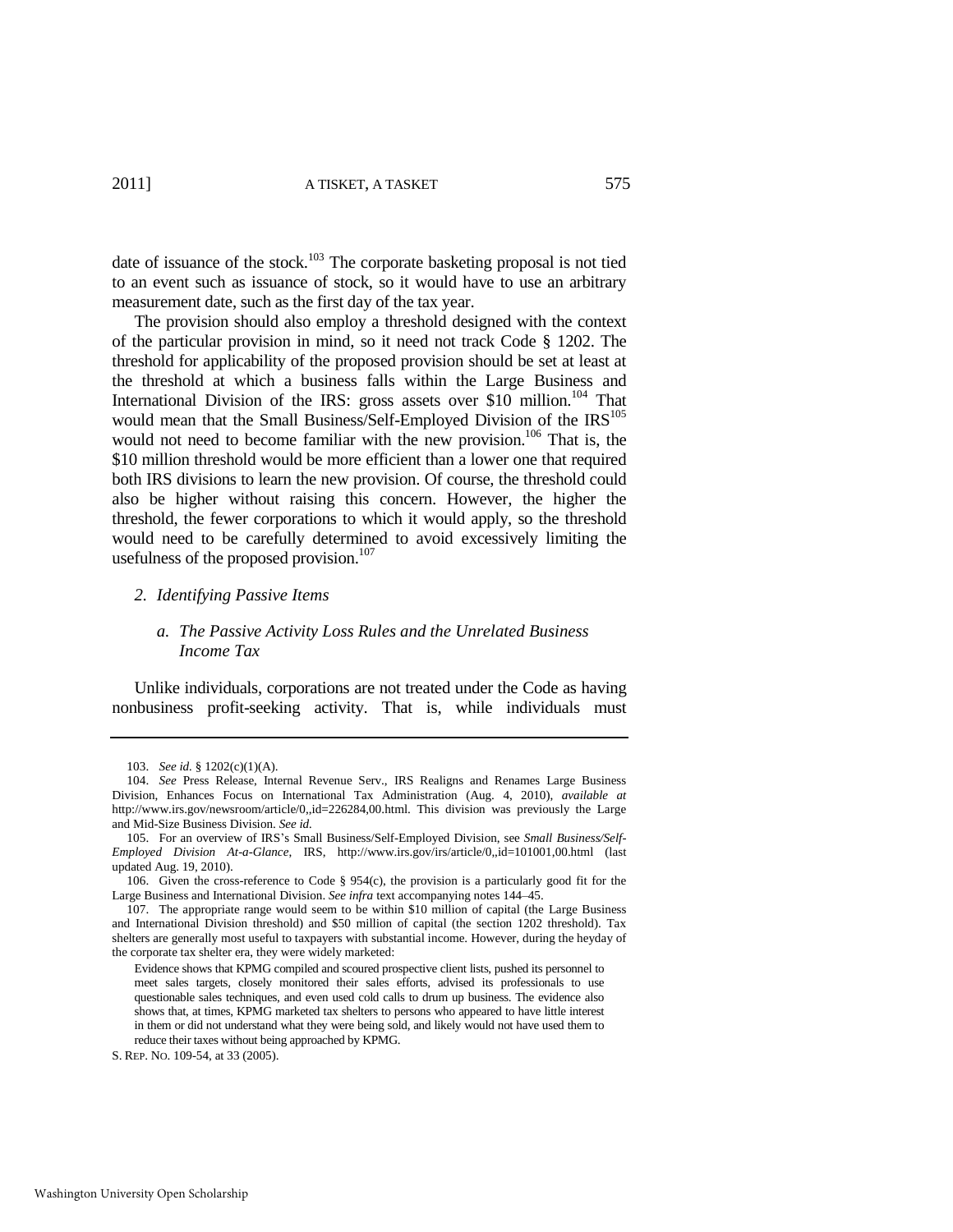<span id="page-20-1"></span>distinguish between trade or business and nontrade/nonbusiness activities in a number of contexts—with more favorable treatment accorded the former than the latter<sup>108</sup>—corporations generally do not have to make this distinction.<sup>109</sup>

<span id="page-20-0"></span>However, there are contexts in which corporations of a specific type have to separate their passive and active items.<sup>110</sup> For example, the passive activity loss rules of Code § 469, although not applicable to publicly held corporations,<sup>111</sup> do apply to closely held C corporations and personal service corporations.<sup>112</sup>

In addition, organizations subject to unrelated business income  $tax$ ,  $^{113}$ including not-for-profit corporations, are taxed at corporate rates on their unrelated business taxable income.<sup>114</sup> However, that tax generally does not apply to many types of income that are generally considered passive,<sup>115</sup> including interest, dividends, royalties, and many rents.<sup>116</sup> Thus, not-forprofit corporations must distinguish passive and active income.

110. *See* Lee A. Sheppard, *No Partnership in Boca Investerings Tax Shelter*, 98 TAX NOTES 300, 304 (2003) (proposing a "scheduler system" employing a "portfolio holdings" definition based on Code § 263 or §§ 871 and 881).

111. *See* I.R.C. § 469(a)(2) (applying § 469 to individuals, estates, trusts, closely held C corporations, and personal service corporations).

112. *Id.* 

113. The organizations subject to unrelated business income tax at corporate rates are organizations described in §§ 401(a) and 501(c) and state colleges and universities. *Id.* § 511(a)(2). 114. *See id.* § 511(a)(1).

115. There is an exception providing that the unrelated business income tax does apply to passive income to the extent that the property producing it is debt financed. *See id.* §§ 512(b)(4), 514.

 The UBIT was designed to channel charities away from problematic activities by setting up a tax gradient that favored income-generating activities compatible with perceptions of charitable activity. At the taxable end were highly visible activities that challenged perceptions of charitable activities—active business endeavors unrelated to any charitable purpose. Law schools that wanted to make Congress uncomfortable by running spaghetti and piston-ring factories would have to pay for the privilege. At the exempt end were activities more compatible with perceptions

<sup>108.</sup> *See* Lederman, *supra* note [59,](#page-12-2) at 1425.

<sup>109.</sup> *See* STEPHEN A. LIND, STEPHEN SCHWARZ, DANIEL J. LATHROPE & JOSHUA D. ROSENBERG, FUNDAMENTALS OF CORPORATE TAXATION: CASES AND MATERIALS 16 (7th ed. 2008). There are exceptions, however. For example, for a distribution to qualify as a nonrecognition transaction under § 355, "the distributing corporation, and the controlled corporation . . . [must be] engaged immediately after the distribution in the active conduct of a trade or business." I.R.C.  $\S 355(b)(1)(A)$  (2006). Treasury Regulations under § 355 provide in part that "[t]he active conduct of a trade or business does not include . . . [t]he holding for investment purposes of stock, securities, land, or other property.' Treas. Reg. § 1.355-3(b)(2)(iv)(A) (2010).

<sup>116.</sup> *See id.* § 514(b)(1)–(3); *see also* Ethan G. Stone, *Adhering to the Old Line: Uncovering the History and Political Function of the Unrelated Business Income Tax*, 54 EMORY L.J. 1475, 1483 (2005) ("D]ividends, interest, loan proceeds, annuity payments, royalties, rents, capital gains, and certain other categories of 'passive' income are specifically excluded from the [Unrelated Business Income Tax (UBIT)] tax."). The traditional explanation for the UBIT is to eliminate unfair competition. *Id.* at 1488–89. However, Professor Stone has proposed a more nuanced explanation of the exceptions from UBIT for passive income and income related to the charity's exempt purpose: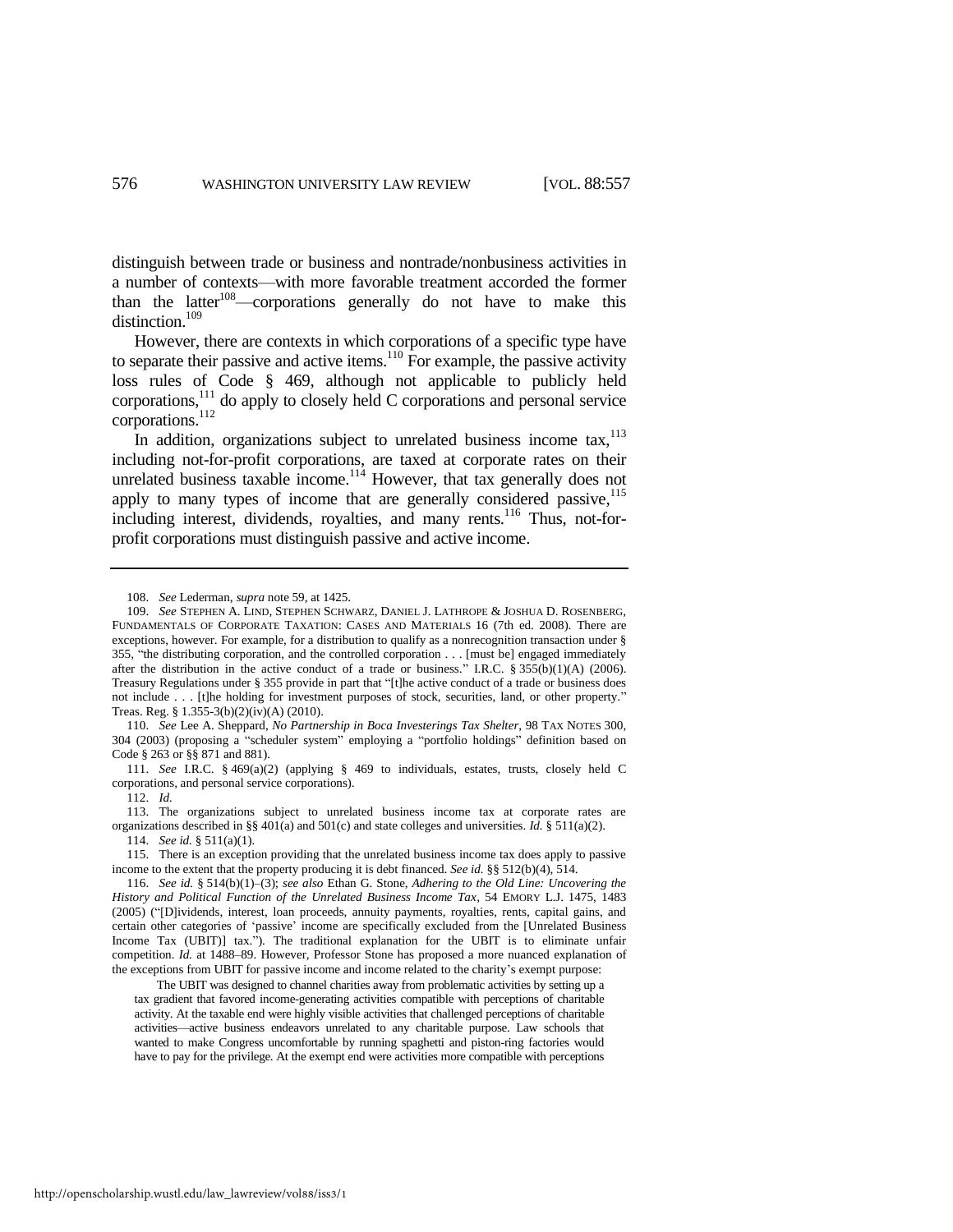These provisions reflect the reality that many corporations are not insulated from distinguishing passive and active items. However, § 469 and the unrelated business income tax do not provide a passive/active distinction that is as suitable for the basketing context as Code  $\S$  954(c) does. As discussed below, the § 954(c) definition is already applicable to multinational corporations in three distinct contexts.

#### <span id="page-21-2"></span><span id="page-21-1"></span>*b. Section 954(c)*

Multinational corporations are required to identify their passive-source items for purposes of Subpart F of the Code, the Passive Foreign Investment Company (PFIC) regime, and the foreign tax credit.<sup>117</sup> All of those provisions, which are discussed in turn below, rely on the list in Code  $\hat{\S}$  954(c) (the definition of foreign personal holding company income).<sup>118</sup>

<span id="page-21-0"></span>Subpart F is an antideferral regime. Generally, shareholders in C corporations are not taxed on corporate earnings until those earnings are distributed as dividends.<sup>119</sup> Subpart F is an exception to that general rule. Under Subpart F, U.S. shareholders of controlled foreign corporations (CFCs) generally are subject to current federal income taxation to the extent the CFC earns certain disfavored types of income, including passive income.<sup>120</sup> A CFC is a foreign corporation in which more than 50% of the total value or total combined voting power is held, directly or indirectly, by U.S. shareholders.<sup>121</sup> A U.S. shareholder is a "U.S. person"<sup>122</sup> who owns at least 10% of the total combined voting power in the corporation, directly or indirectly.<sup>123</sup> Passive income includes foreign personal holding company income, which is defined in § 954(c).<sup>124</sup>

of charitable activity—traditional, passive investment and active business endeavors related to accomplishing a charitable objective. Charities willing to "adhere to the old line" of good works and passive investment were rewarded.

*Id.* at 1554.

l

123. *Id.* § 951(b); *see also id.* § 958.

124. *See id.* § 954(a), (c).

<sup>117.</sup> *See infra* text accompanying note[s 119–](#page-21-0)42.

<sup>118.</sup> *See* I.R.C. § 1297(b)(1).

<sup>119.</sup> *See id.* § 61(a)(7); Lawrence Lokken, *Whatever Happened To Subpart F? U.S. CFC Legislation after the Check-the-Box Regulations*, 7 FLA. TAX REV. 185, 186 (2005).

<sup>120.</sup> *See* Keith Engel, *Tax Neutrality to the Left, International Competitiveness to the Right, Stuck in the Middle with Subpart F*, 79 TEX. L. REV. 1525, 1528 (2001).

<sup>121.</sup> I.R.C. §§ 957(a), 958(b).

<sup>122.</sup> A U.S. person generally is any citizen or resident of the United States, a domestic partnership, a domestic corporation, or a domestic estate or trust. *Id.* § 7701(a)(30).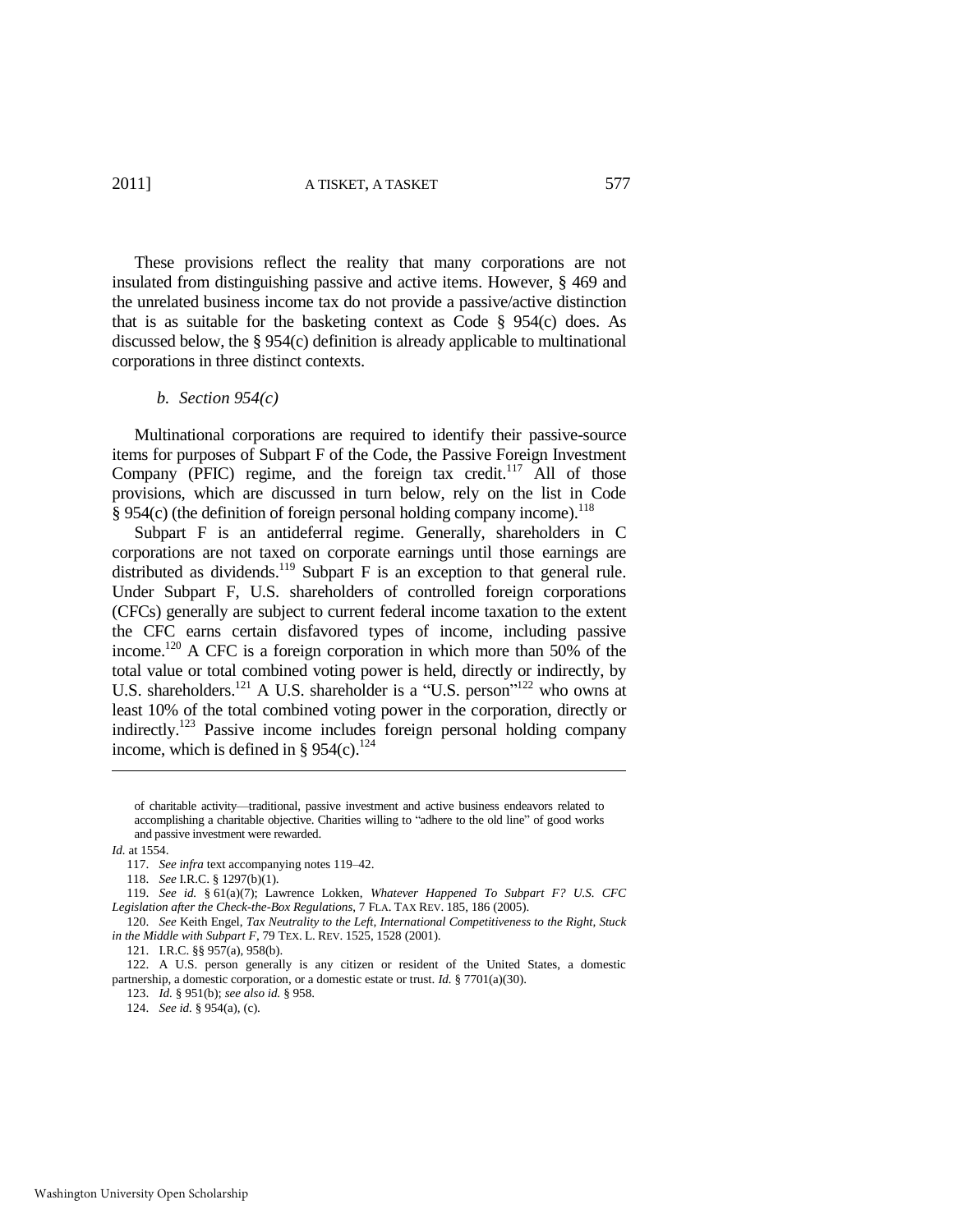<span id="page-22-0"></span>The PFIC regime, $125$  enacted in 1986, was designed to limit the use of foreign corporations as a mechanism for reducing taxes on portfolio investments.<sup>126</sup> A foreign corporation constitutes a PFIC if 75% or more of its gross income is passive or more than 50% of its assets (by value) produce passive income,  $127$  as defined in § 954(c).<sup>128</sup> If a corporation is a PFIC that is not a "qualified electing fund" (OEF) during one tax year, it generally will constitute a PFIC for all future tax years.<sup>129</sup> In general, a OEF is a PFIC that complies with certain IRS requirements with respect to which the taxpayer has made an election.<sup>130</sup>

Any U.S. person who holds PFIC shares directly or indirectly<sup>131</sup> is subject to the antideferral rules of the PFIC regime. If the PFIC constitutes a QEF, then the shareholder generally is taxed on a current basis (as a constructive dividend) on his or her pro rata share of the PFIC's ordinary earnings, constructive distributions from earnings invested in U.S. property,<sup>132</sup> and net long-term capital gain.<sup>133</sup> If the PFIC is not a QEF, the shareholder must calculate the tax on any "excess distribution"<sup>134</sup> or gain on disposition of the PFIC shares.<sup>135</sup>

130. *See id.* § 1295(a)(2) (requiring electing PFIC to "compl[y] with such requirements as the Secretary may prescribe for purposes of—(A) determining the ordinary earnings and net capital gain of such company, and (B) otherwise carrying out the purposes of this subpart.").

131. *See* Treatment of Shareholders of Certain Passive Foreign Investment Companies, 57 Fed. Reg. 11,024, 11,034 (Apr. 1, 1992) (codified as amended at 26 C.F.R. pts. 1, 602).

132. I.R.C. § 1298(b)(9) (cross-referencing Code § 951(a)(1)(B)).

133. The net long-term capital gain is taken into the shareholder's income as a capital gain, while the other items of income are ordinary income in the hands of the shareholder. *Id.* § 1293(a)(1)(B); Treatment of Shareholders of Certain Passive Foreign Investment Companies, 57 Fed. Reg. at 11,033.

134. I.R.C. § 1291(a). An excess distribution is "any distribution in respect of stock received during any taxable year to the extent such distribution does not exceed its ratable portion of the total excess distribution (if any) for such taxable year." *Id.* § 1291(b)(1).

135. *Id.* § 1291(a)(2) ("If the taxpayer disposes of stock in a passive foreign investment company, then the rules of paragraph (1) shall apply to any gain recognized on such disposition in the same manner as if such gain were an excess distribution.").

<sup>125.</sup> Pub. L. No. 99-514, § 1235(a), 100 Stat. 2566, 2566 (1986).

<sup>126.</sup> *See* STAFF OF JOINT COMM. ON TAXATION, 99TH CONG., GENERAL EXPLANATION OF THE TAX REFORM ACT OF 1986, at 1023 (Comm. Print 1987).

<sup>127.</sup> I.R.C. § 1297(a).

<sup>128.</sup> *Id.* § 1297(b)(1).

<sup>129.</sup> *See id.* § 1298(b)(1). This provision provides an exception that applies "if the taxpayer elects to recognize gain (as of the last day of the last taxable year for which the company was a passive foreign investment company (determined without regard to the preceding sentence)) under rules similar to the rules of section  $1291(d)(2)$ ." *Id.*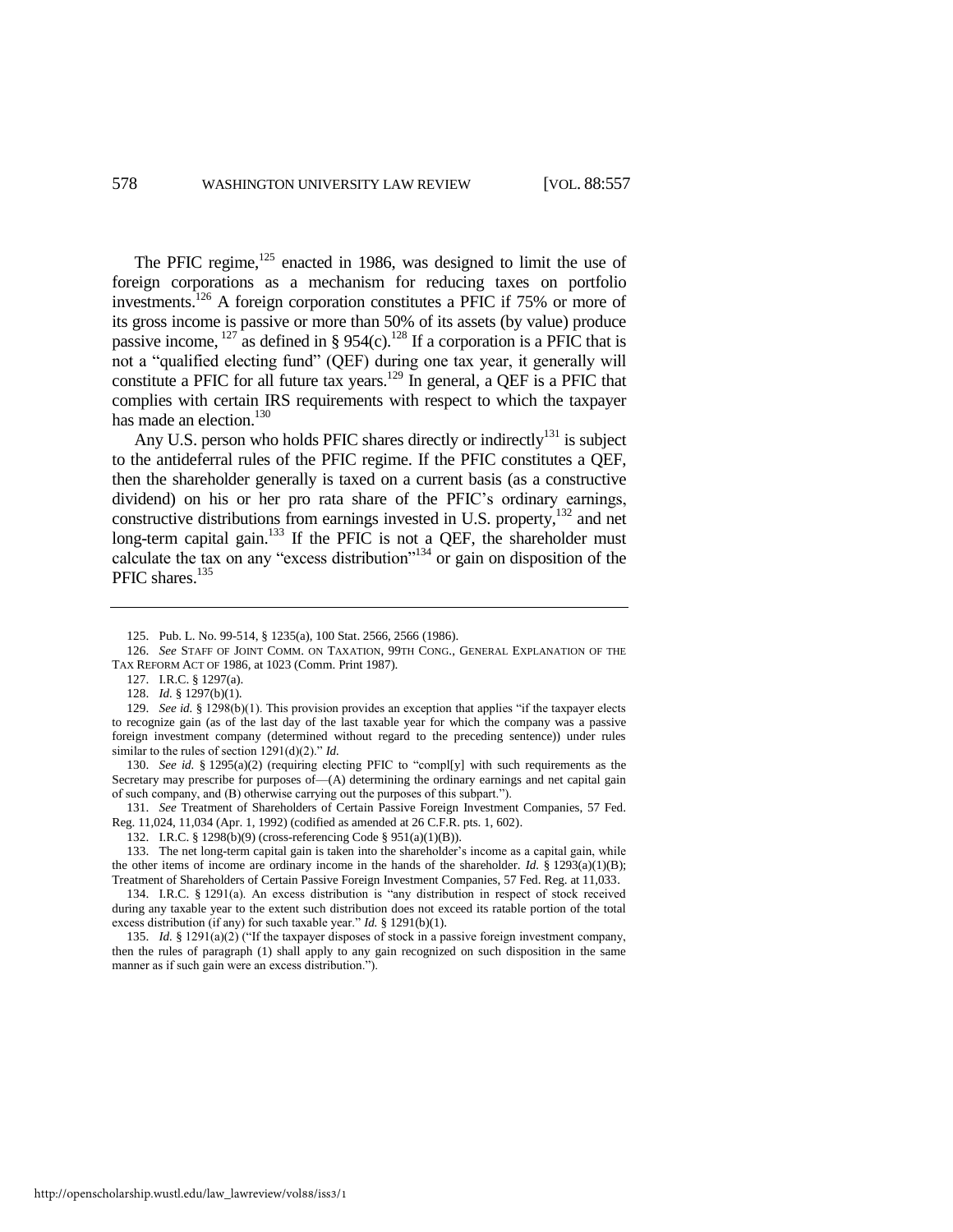The foreign tax credit also relies on  $\S 954(c)$ .<sup>136</sup> Under this regime, U.S. taxpayers are allowed to claim a credit for foreign income taxes paid.<sup>137</sup> One article explains:

<span id="page-23-1"></span>Section 904(a) contains an "overall limitation" intended to prevent a U.S. taxpayer from using foreign tax credits to reduce its U.S. tax liability on U.S.-source income. Section 904(a) seeks to achieve this goal by capping the credit at the amount of U.S. tax a U.S. taxpayer would have paid on foreign-source income.<sup>138</sup>

<span id="page-23-2"></span>Since  $2007$ ,<sup>139</sup> the foreign tax credit has had two baskets for this purpose, general income and passive income.<sup>140</sup> This "prevent[s] the excess foreign tax credits from one basket of foreign-source taxable income from being offset (cross credited) against the U.S. residual tax liability on low-taxed foreign-source taxable income in the other basket."<sup>141</sup> As indicated above, the foreign tax credit relies on § 954(c) for the definition of passive income.<sup>142</sup>

<span id="page-23-0"></span>Thus, three different provisions require multinational corporations to separate passive and active income. All three provisions rely on the definition of passive income in § 954(c).<sup>143</sup> Section 954(c) includes "[d]ividends, interest, royalties, rents, and annuities,"<sup>144</sup> except royalties and rents from an active business received from someone other than a related person.<sup>145</sup> These items exemplify passive items. It further includes certain other types of income, including income from commodities transactions, foreign currency gains, and notional principal contracts, as well as payments that are the equivalent of interest or dividends.<sup>146</sup>

<sup>136.</sup> *See id.* § 904(d)(2)(B)(i). The foreign tax credit rules do reflect certain variants on this definition. *See id.* § 904(d)(2)(B).

<sup>137.</sup> *See id.* § 901.

<sup>138.</sup> Wright Schickli, *Equipment Fee Clauses in U.S. Tax Treaties: The Unmolded Progeny of Madame Tussaud?*, 59 TAX LAW. 419, 439–40 (2006).

<sup>139.</sup> *See* Randall Jackson, *IRS Clarifies Foreign Tax Credit Limitations*, 118 TAX NOTES 114, 114 (2008) ("Changes to the law were made by the American Jobs Creation Act of 2004, reducing the number of section 904(d) baskets from eight to two, effective for tax years beginning after December  $31, 2006."$ ).

<sup>140.</sup> *See* I.R.C. § 904(d)(1).

<sup>141.</sup> J. Clifton Fleming, Jr. & Robert J. Peroni, *Reinvigorating Tax Expenditure Analysis and Its International Dimension*, 27 VA. TAX REV. 437, 542 (2008). This approach does not restrict crosscrediting across jurisdictions. *See* Timothy A. Rybacki, Comment, *Separation Anxiety: The Repatriation of Foreign Tax Credits Without Associated Income via the Technical Taxpayer Rule's Joint and Several Liability Provision*, 19 EMORY INT'L L. REV. 1575, 1583–84 (2005).

<sup>142.</sup> *See supra* not[e 118 a](#page-21-1)nd accompanying text.

<sup>143.</sup> I.R.C. § 954(c).

<sup>144.</sup> *Id.* § 954(c)(1)(A).

<sup>145.</sup> *Id.* § 954(c)(2)(A).

<sup>146.</sup> *Id.* § 954(c)(1); *see also* Treas. Reg. § 1.954-2(a)(4)(i) (2010). However, it does not include commodity hedges related to the taxpayer's business. *See infra* text accompanying note[s 281–](#page-44-0)84.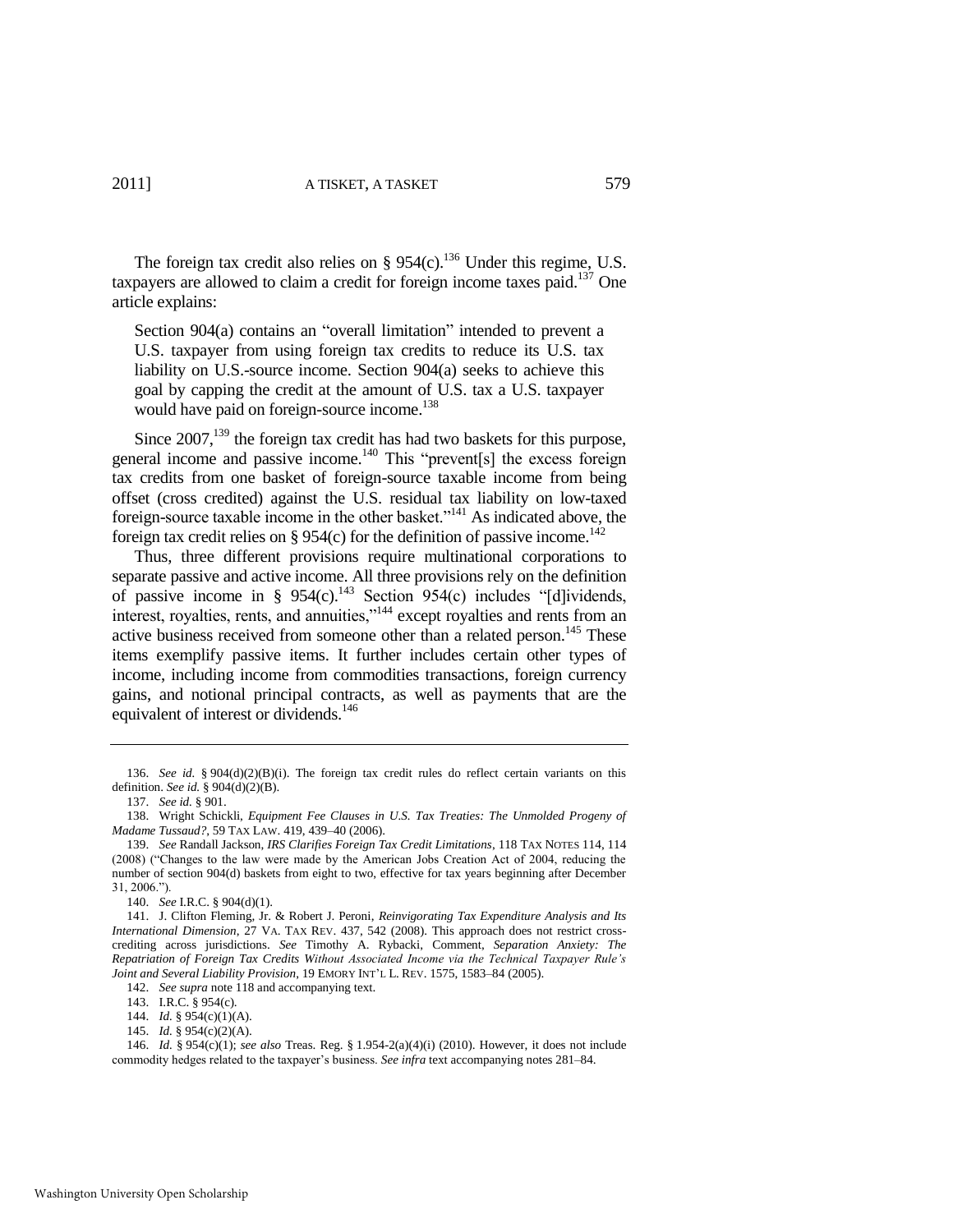Section 954(c) also includes gain from the disposition of an asset that gave rise to any of those types of income or did not generate any income.<sup>147</sup> That generally would include gain on the sale of stock, bonds, rental real estate, and the like. In addition, § 954(c) encompasses gain from the disposition of "an interest in a trust, partnership, or REMIC [Real Estate Mortgage Investment Conduit]."<sup>148</sup>

#### *c. Applying the § 954(c) Definition*

As the discussion just above has shown, Code § 954(c) provides a detailed list of the types of income that are considered passive for the foreign personal holding company rules and are used by multinational corporations for several purposes. The basketing proposal advanced by this Article is for expenses and losses relating to any of these types of items to be basketed with aggregate income from these sources, so that any deduction for passive expenses and losses would be capped by the taxpayer's passive income for the year.

Thus, the taxpayer would basket with the income items listed in  $\S 954(c)$ any otherwise allowable expenses, losses, and credits attributable to items of those types. For example, if the taxpayer had interest and dividend income and a loss on rental real estate, it would basket those three items, so that the otherwise allowable loss for the year would be limited to the amount of passive income for the year.

Under this proposal, sales of stock would generally result in basketing of gains and losses.<sup>149</sup> Gains and losses on the sale of subsidiaries may warrant an exception, however. Section 954(c) contains look-through rules for certain partnership sales<sup>150</sup> and for CFCs that are treated as related to the taxpayer,<sup>151</sup> but those provisions are not directly applicable to the question of the sale of a subsidiary corporation. The proposed provision could provide that if the taxpayer owns a certain percentage of a corporation—for example, at least 25%, by vote or by value immediately prior to the sale in question, perhaps considering constructive ownership under  $\S 318^{152}$ —then whether gain or loss on a disposition of stock in that corporation is considered active would

<span id="page-24-0"></span><sup>147.</sup> I.R.C. § 954(c)(1)(B)(i), (iii).

<sup>148.</sup> *Id.* § 954(c)(1)(B)(ii).

<sup>149.</sup> Basketing would be done for gains and losses remaining after other rules, such as the capital loss limitations, are applied. *See infra* text accompanying note[s 155–](#page-25-0)58.

<sup>150.</sup> I.R.C. § 954(c)(4).

<sup>151.</sup> *Id.* § 954(c)(6).

<sup>152.</sup> *See id.* § 318(a) (indicating that stock owned by parties related to the taxpayer within the meaning of Code § 318 is considered owned by the taxpayer).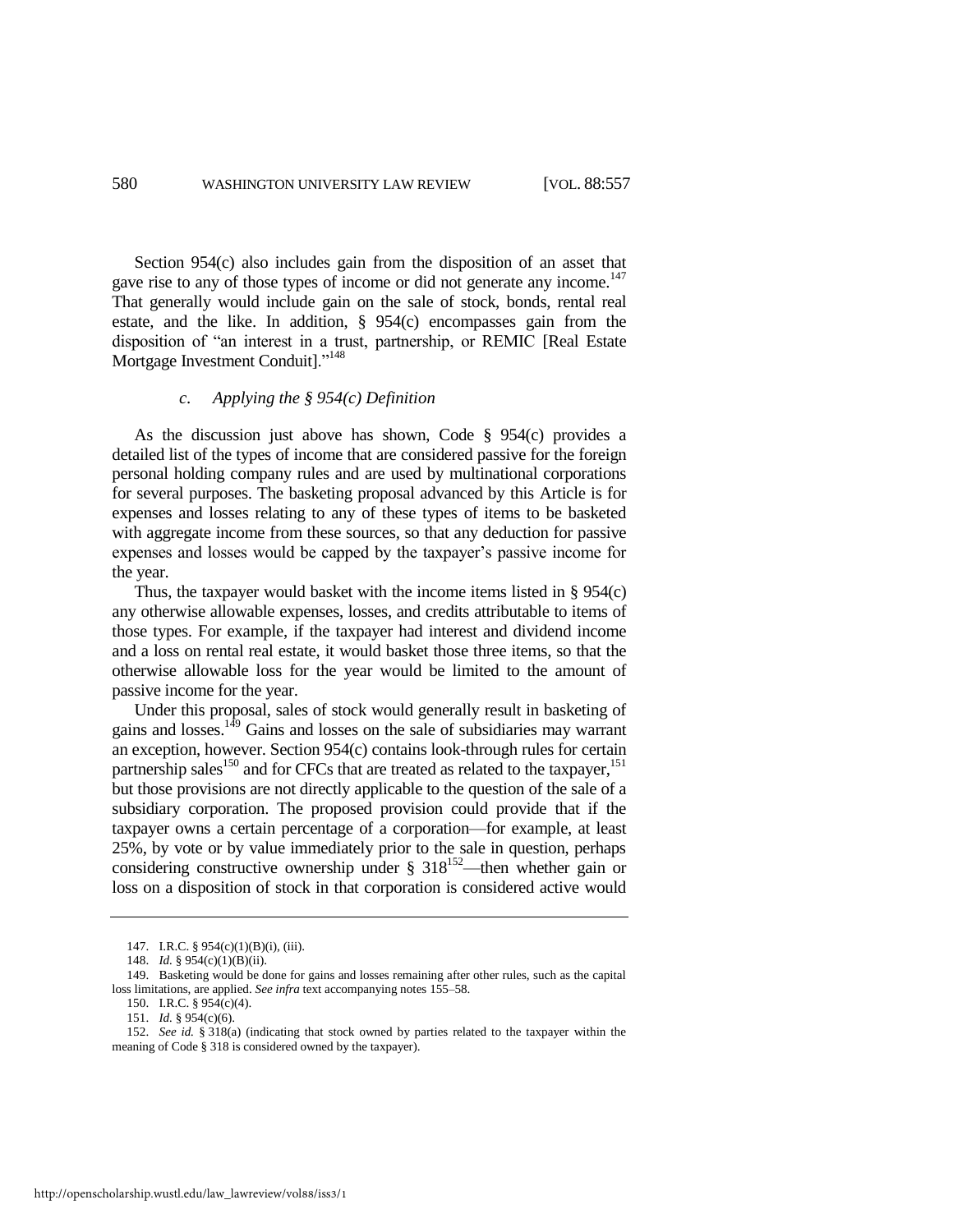depend on the nature of the corporation's income over a period of time, such as the preceding three years. If 25% or more of the subsidiary's income during each of those years (or its entire existence, if less) consisted of income of the types provided in § 954(c), a gain or loss on the sale of the subsidiary would be basketed with the taxpayer's other passive items.<sup>153</sup>

Such a rule would appropriately keep losses on the sale of active subsidiaries active and thus not subject to basketing. In theory, corporations might manipulate the rule to create passive gains for basketing purposes, but that would require substantial passive income for an extended period of time.<sup>154</sup> Corporations could also implicitly elect into or out of this rule by acquiring or disposing of stock in order to obtain or fall below the statutory threshold. Stock acquisition has costs, of course, and disposition of stock has tax consequences.

Although, as this discussion suggests, § 954(c) is complex, it has the virtue of already being applied by multinational corporations in several contexts. As discussed below, by relying on an existing definitional section, and one already used for other purposes by a subset of corporations, the proposal would add the minimal amount of complexity necessary to achieve its goals.

#### <span id="page-25-1"></span>*3. Ordering Rules*

<span id="page-25-0"></span>The proposed basketing provision would apply after other Code provisions.<sup>155</sup> Thus, only includible income and authorized expenses, losses, and credits would be basketed.<sup>156</sup> In addition, the proposed provision would apply after other limitation provisions. For example, if a corporate taxpayer had a capital gain of \$2 million and a capital loss of \$3 million, \$1 million of

<sup>153.</sup> Similar rules could also apply to sales of interests in partnerships and limited liability companies.

<sup>154.</sup> That income might also subject the subsidiary to rules such as the PFIC regime (the antideferral regime discussed in *supra* text accompanying note[s 125–](#page-22-0)35).

<sup>155.</sup> Like other statutes, the proposed provision would apply before judicial doctrines such as the step-transaction doctrine. *See* Lederman, *supra* note [91,](#page-16-0) at 418 n.150 ("The results when the [economic substance] doctrine is applied to [a] hypothetical tax evading retailer—good arguments that the tax evasion has both a business purpose and economic substance—support the argument that the ... doctrine should not be applied without first ascertaining that the transaction technically 'works' under existing statutes and interpretive guidance." (citations omitted)).

<sup>156.</sup> To basket credits with income and deductions, credits would be converted into their deduction equivalent. Given a top marginal corporate tax rate of 35%, *see* I.R.C. § 11(b)(1)(D), a credit, which reduces taxes dollar for dollar, would need to be divided by .35 (35%) to produce the equivalent deduction. For example, at a 35% tax rate, a \$100 credit (which reduces tax liability by \$100) is equivalent to a deduction of \$285.71. Code § 108(b)(3)(B) provides an analogy: in reducing tax attributes to reflect excluded income, it reduces credits only by 33 1/3 cents per dollar. *See id.*  § 108(b)(3)(B). A 33 1/3 cent credit would offset income of \$1 at a 33.33% tax rate.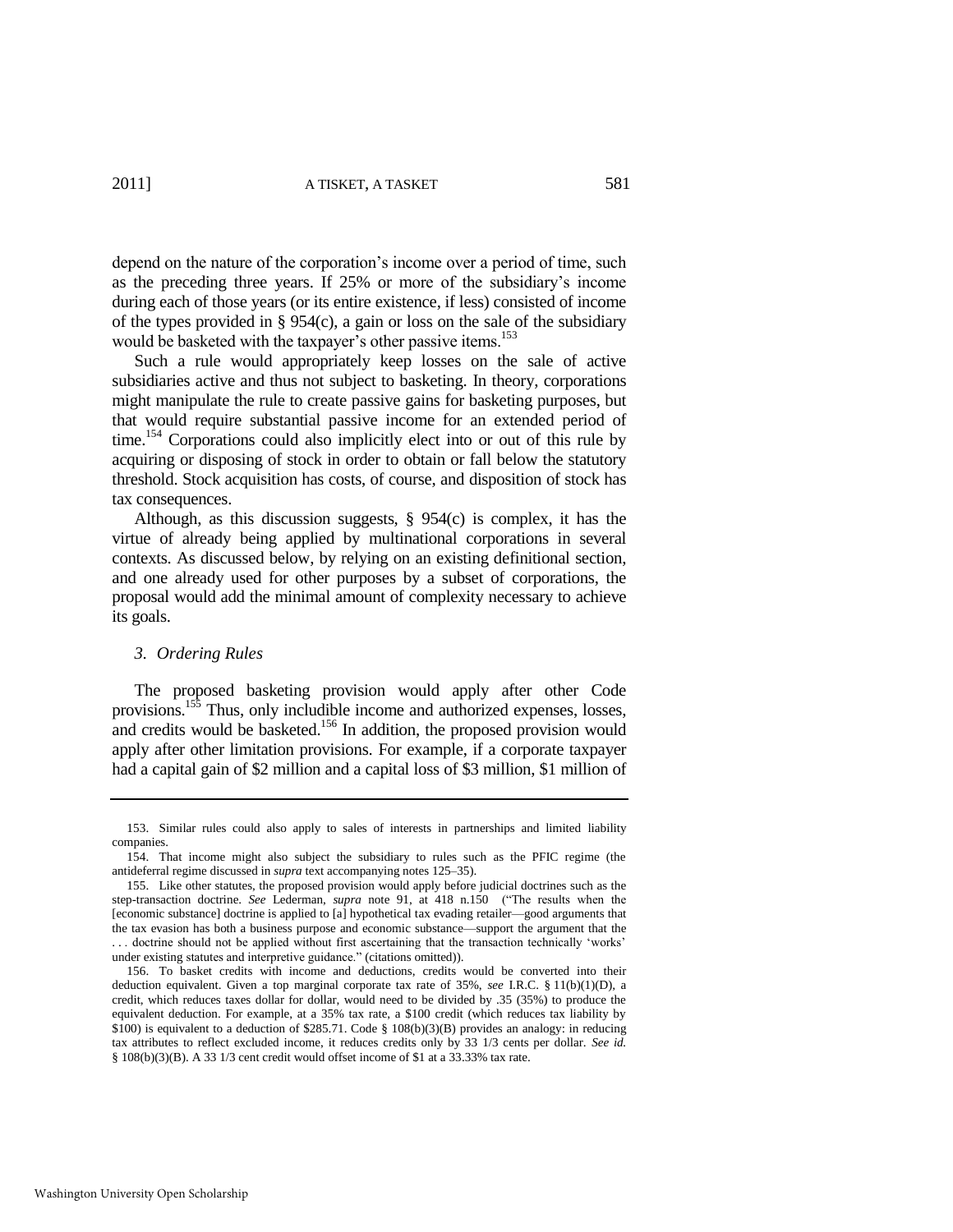the capital loss would be disallowed under the existing limitation on capital losses of  $\S$  1211.<sup>157</sup> Thus, as under current law, the taxpayer would not be allowed to deduct the full \$3 million of capital losses for the year even if the taxpayer had \$1 million of another type of passive income, such as interest.

In addition, the \$2 million of capital loss that is not disallowed under § 1211 would be subject to disallowance under the proposed provision. That is, if the loss derived from the sale of an asset that generated dividends, interest, royalties, rents, or annuity income—or no income at all<sup>158</sup>—it would be basketed with the taxpayer's passive income for the year. If the \$2 million capital gain was from a passive source, or the taxpayer had other passivesource income of at least \$2 million, the proposed provision would not disallow the capital loss deduction.

Similarly, the dividends received deduction, which allows corporate taxpayers a deduction for dividends received from other corporations,<sup>159</sup> along with limitations on the dividends received deduction,<sup>160</sup> would apply before the proposed provision. Thus, the proposal would not eliminate any dividends received deduction otherwise available to a corporation. However, only the taxed portion of the dividend would constitute passive income for basketing purposes under the proposal.<sup>161</sup>

#### *B. Limiting Passive Deductions: Effects on Tax Shelters*

<span id="page-26-1"></span>The goal of the proposal to basket corporations' domestic items is to limit opportunities for corporations to invest in abusive tax shelters.<sup>162</sup> Although corporate tax shelters might be designed to comprise part of an active business, more typically they are designed as an investment in securities.<sup>163</sup> For example, the Contingent Installment Sale (CINS) transaction litigated in the well-known case of *ACM Partnership v. Commissioner*<sup>164</sup> involved an

<span id="page-26-0"></span><sup>157.</sup> *See* I.R.C. § 1211(a).

<sup>158.</sup> *See supra* text accompanying note[s 144–](#page-23-0)48.

<sup>159.</sup> *See* I.R.C. § 243.

<sup>160.</sup> *See id.* § 246; *cf. id.* § 1059 (basis reduction for nontaxed portion of extraordinary dividends received).

<sup>161.</sup> As discussed below, the proposal would also encompass amendments to Code §§ 382 and 384 to limit the ability of profitable corporations to acquire excess passive losses of other corporations. *See infra* text accompanying note[s 268–](#page-42-0)69.

<sup>162.</sup> *See* Barker, *supra* not[e 25,](#page-7-0) at 25 ("[S]chedular principles have been introduced in the United States in an attempt to cure perceived abuse and to ensure the integrity of the system.").

<sup>163.</sup> *See* Lawrence Zelenak, *Codifying Anti-Avoidance Doctrines and Controlling Corporate Tax Shelters*, 54 SMU L. REV. 177, 192 (2001) (" $[It]$  seems likely [that]) most income to be sheltered is from active businesses, and . . . ([it] also seems likely [that]) active business shelters are much harder to design than portfolio shelters . . . ."); see also infra notes 270-74.

<sup>164. 157</sup> F.3d 231 (3d Cir. 1998).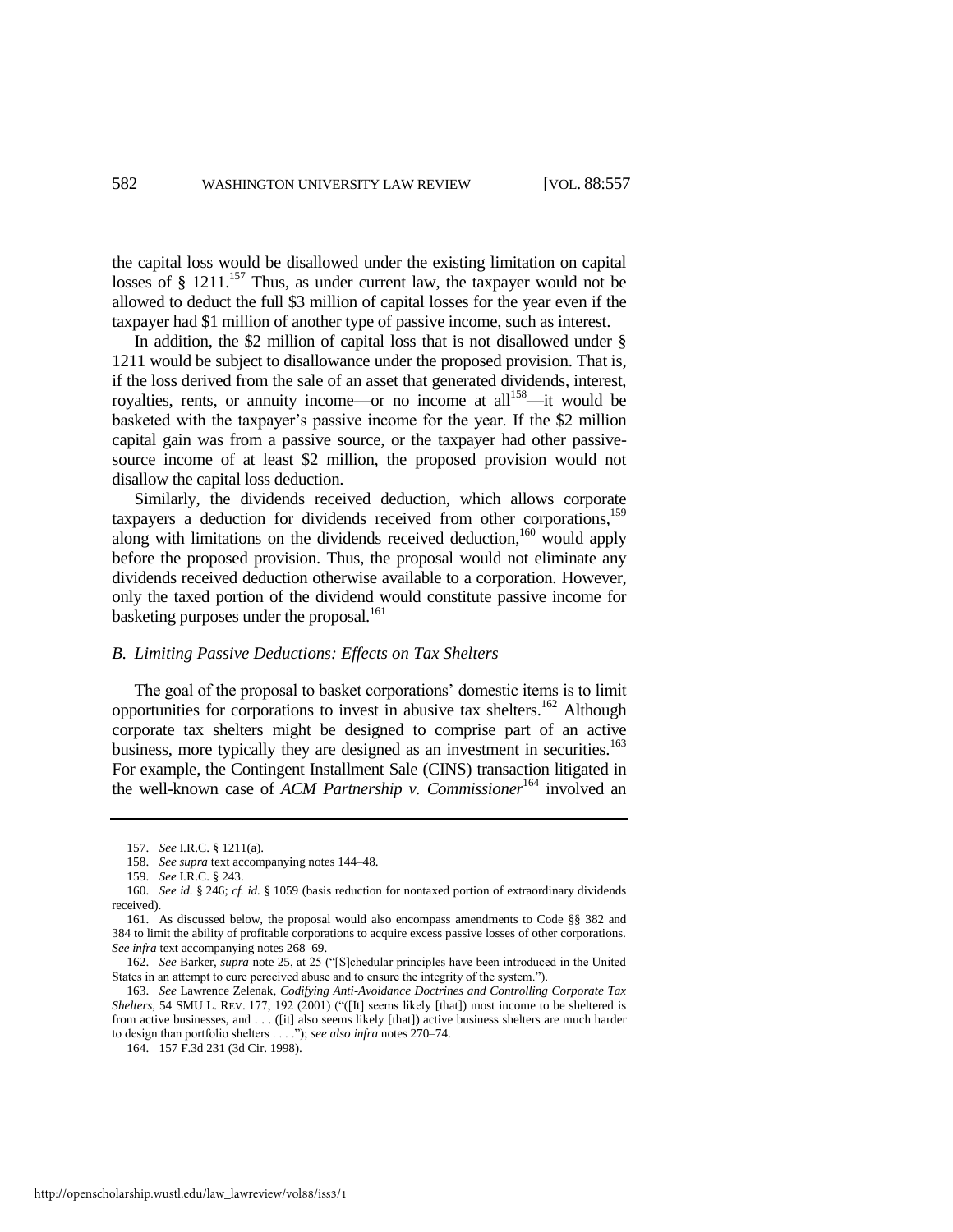investment through a partnership in floating rate Citicorp notes.<sup>165</sup> The FLIP (Foreign Leveraged Investment Program)/ OPIS (Offshore Portfolio Investment Strategy) transactions involved investment through a partnership or corporation in shares of UBS or another foreign bank.<sup>166</sup>

<span id="page-27-0"></span>These and four other tax shelters are discussed below, to illustrate how they work and the effects the proposed provision would have. For ease of understanding, the Article groups them into categories. The first category, loss-generating inflated-basis shelters, includes four tax shelters of two different general types. The second category focuses on a distinct type of shelter, which does not involve a loss generated for tax purposes, but rather involves a credit, the foreign tax credit. Like the four inflated-basis shelters, however, it involves a passive investment that would be targeted by the proposed provision. Finally, this Section discusses a third category of tax strategy: those incorporated into a taxpayer's active business. The proposal would not effectively target those strategies, but, as discussed below, those strategies are harder to replicate and thus pose less of a threat to the federal fisc.

#### *1. Inflated-Basis Strategies*

A number of corporate tax shelters involve claiming a tax basis that exceeds economic investment in an asset—typically stock or another security—in order to claim a loss for tax purposes once it is sold at its fair market value.<sup>167</sup> Some strategies involve an attempt to "shift" tax basis in such a way that the U.S. taxpayer investing in the shelter obtains basis from an accommodating nonresident alien who is not subject to federal income tax. The CINS and FLIP/OPIS shelters provide examples that are discussed immediately below. Other strategies involve the transfer of an asset along with an offsetting liability, coupled with a claim that the asset increases tax basis while the liability does not reduce it. The contingent liability and Sonof-BOSS shelters fit this paradigm and are discussed further below.<sup>168</sup>

<sup>165.</sup> *Id.* at 239.

<sup>166.</sup> *See* Calvin H. Johnson, *Tales from the KPMG Skunk Works: The Basis-Shift or Defective-Redemption Shelter*, 108 TAX NOTES 431, 433–34 (2005).

<sup>167.</sup> Under Code § 1001, the amount of a realized loss is the amount by which the taxpayer's basis in the asset exceeds the "amount realized," which, in a sale for cash, is the amount of money received. *See* I.R.C. § 1001(a)–(b) (2006).

<sup>168.</sup> *See infra* Part II.B.1.b.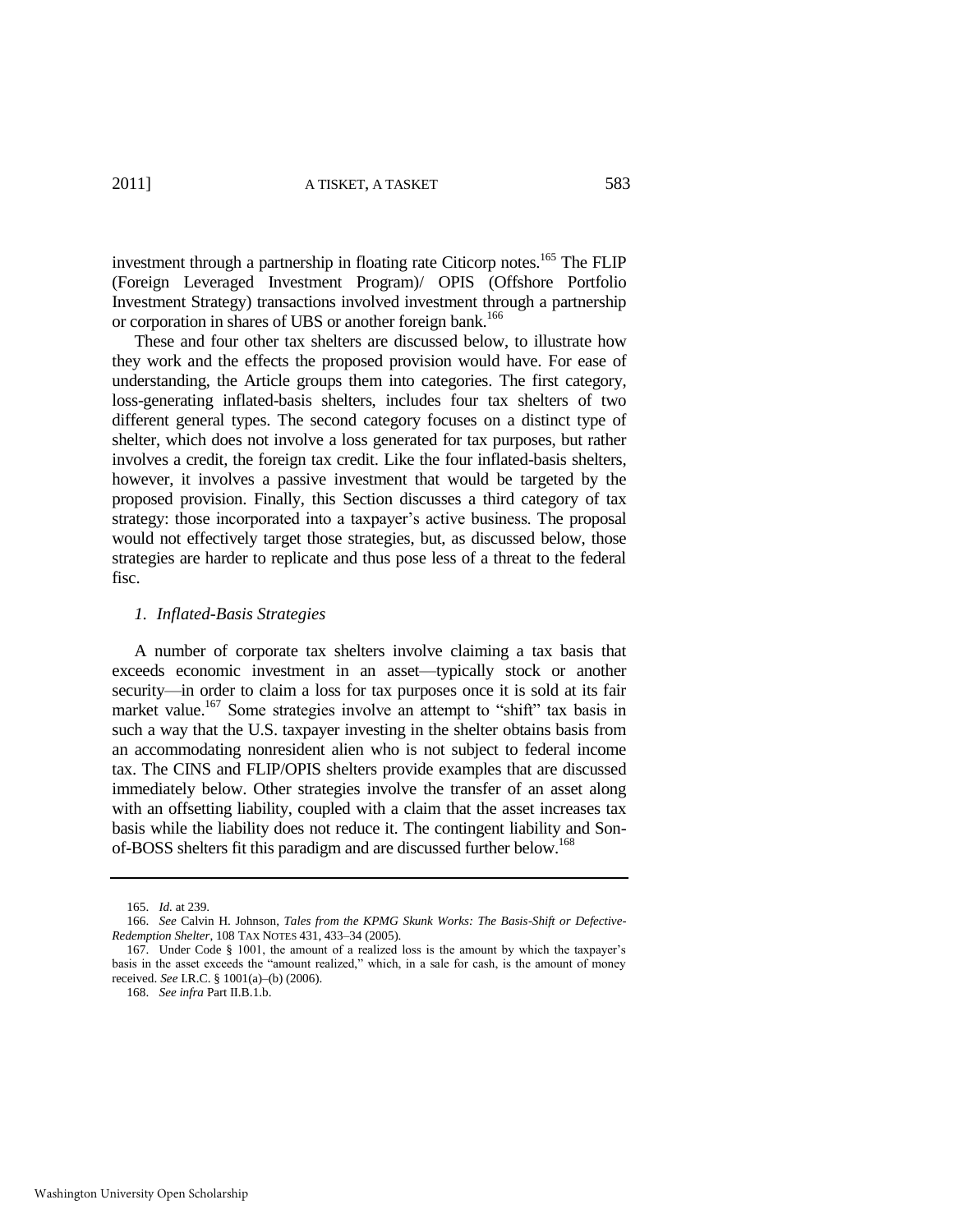#### *a. Basis-Shifting Strategies*

#### <span id="page-28-0"></span>*i. Basis Shifting Across Time: CINS (ACM Partnership)*

The infamous *ACM Partnership* case involves basis shifting across time. In that case, the Colgate-Palmolive Company (Colgate) sold a subsidiary at a gain and subsequently engaged in a transaction promoted by Merrill Lynch  $\&$  Co., Inc. designed to offset that gain with a tax loss.<sup>169</sup> The transaction, called "CINS," $170$  involved an investment through a partnership in illiquid securities—floating rate Citicorp notes.<sup>171</sup> The partnership sold most of the Citicorp notes and received in return \$140 million in cash plus approximately \$35.5 million worth of notes that had no stated principal amount but provided for twenty quarterly payments based on the London Interbank Offering Rate  $(LIBOR).$ <sup>1</sup>

Due to the periodic and uncertain payments under the LIBOR notes, the partnership treated the exchange as an installment sale without a maximum selling price.<sup>173</sup> It therefore took advantage of temporary regulations under Code § 453, which applied the installment sale rules to contingent payments and allowed the taxpayer's basis to be allocated across the payments.<sup>174</sup> Because the payments spanned six years, the partnership allocated one-sixth of its approximately \$175 million basis to the cash payment it received.<sup>175</sup> Accordingly, it recognized in the first year a large gain reflecting the difference between \$140 million of cash received and the basis of approximately  $$29.3$  million.<sup>176</sup> The remaining five-sixths of the partnership's basis was allocated to the LIBOR notes, which, as indicated above, were worth only approximately  $$35.5$  million.<sup>177</sup> When those notes were subsequently sold, they therefore produced a large tax loss.<sup>178</sup>

<sup>169.</sup> *See ACM*, 157 F.3d at 233.

<sup>170.</sup> *See I.R.S.* Notice CC-2005-001 (Nov. 29, 2004). The IRS defines "CINS" as Contingent Installment Note Sales. *See id.*

<sup>171.</sup> *ACM*, 157 F.3d at 238–40.

<sup>172.</sup> *Id.* at 240.

<sup>173.</sup> *Id.* at 242.

<sup>174.</sup> *Id.*

<sup>175.</sup> *Id.*

<sup>176.</sup> *Id.* ("ACM divided its \$175,504,564 basis in the Citicorp notes, consisting of their \$175 million purchase price and \$504,564 of accrued payable interest, equally among the six years over which payments were to be received in exchange for those notes, and thus recovered one sixth of that basis, or \$29,250,761, during 1989. Subtracting this basis from the \$140 million in cash consideration for the Citicorp notes, ACM reported a 1989 capital gain of  $$110,749,239.42...$ ....

<sup>177.</sup> *Id.* at 246 n.27.

<sup>178.</sup> *Id.* at 243-44 (footnote omitted) ("For its tax year ended December 31, 1991, ACM reported a capital loss of \$84,997,111 from its December 17, 1991 sale of the . . . LIBOR notes. This loss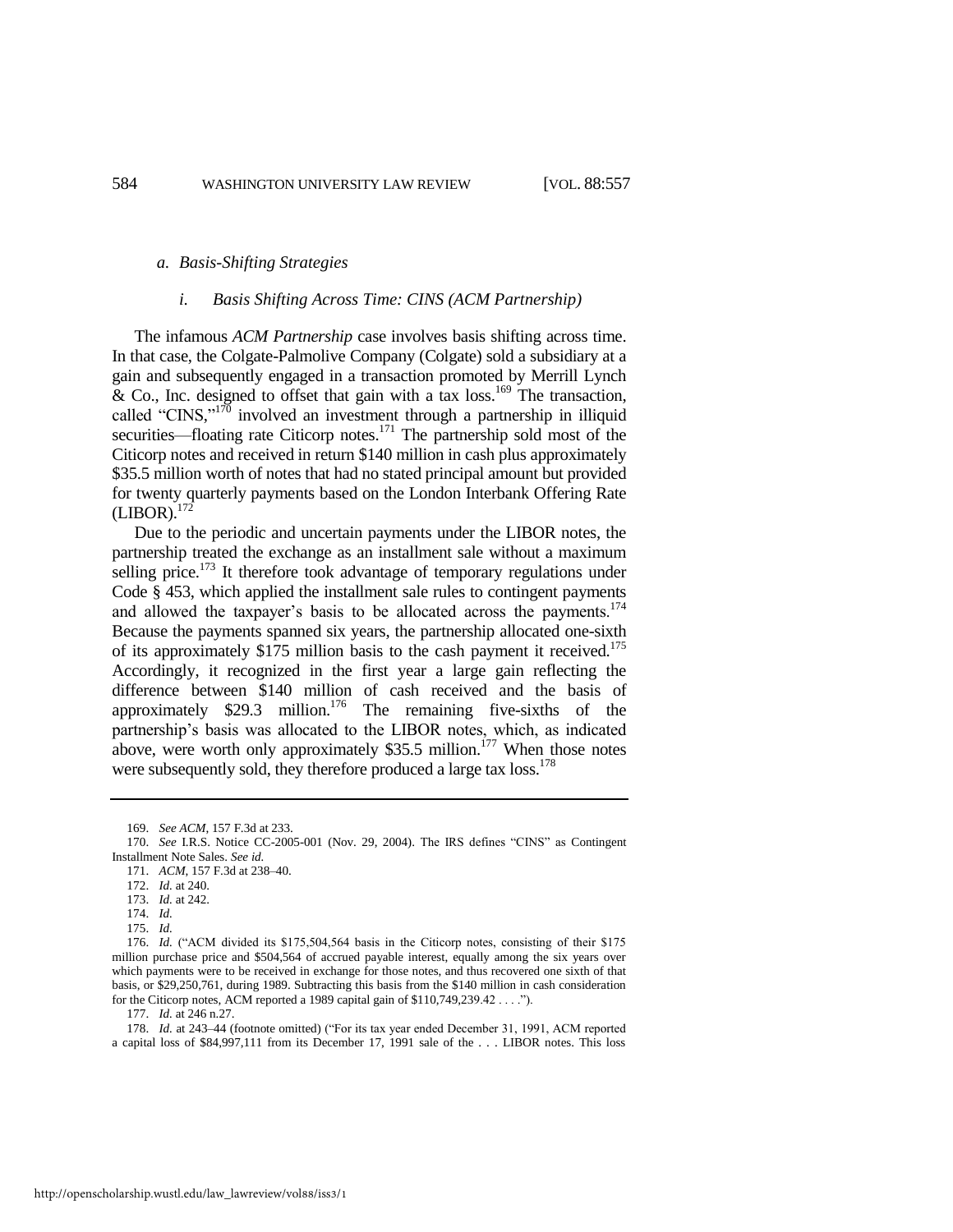2011] A TISKET, A TASKET 585

The tax gain in the early year and tax loss in the later year were offsetting and did not reflect economic gains and losses.<sup>179</sup> Rather, they reflected an allocation of a small fraction of basis to the first sale (producing a large gain) and a large fraction of basis to the second sale (producing a large loss).<sup>180</sup> The gains and losses were allocated to the partners in proportion to their partnership interests.<sup>181</sup> The trick to the shelter was that in the year of the first sale, a Netherlands Antilles corporation, which was not subject to U.S. tax, had an 82.6% interest in the partnership and therefore was allocated most of the gain.<sup>182</sup> The partnership interest of the Netherlands Antilles corporation was later redeemed so that, in the year of the second sale, the U.S. taxpayer, Colgate, was allocated virtually all of the tax loss.<sup>183</sup> Colgate carried the loss back to the tax year in which it had a large capital gain from the sale of its subsidiary.<sup>184</sup>

The *ACM* transaction was thus designed to allow a loss on a portfolio investment to offset a gain on the sale of an active business. As tax commentator Lee Sheppard has noted: "Putting corporations on a schedular system, as the passive loss limitation rules do for individuals, clearly would have prevented situations like *ACM*, in which the taxpayer used artificial losses from a portfolio transaction to offset capital gain incurred on the sale of one of its operating businesses."<sup>185</sup>

#### *ii. Basis Shifting Between Parties: FLIP/OPIS*

The tax strategies that the accounting firm KPMG marketed under the acronyms FLIP and OPIS attempt to shift basis between parties.<sup>186</sup> They involve corporate stock redemptions (buybacks) designed to fail to qualify as sales for federal income tax purposes.<sup>187</sup> In general, corporate redemptions of stock resemble both sales, because the shareholder is selling stock, and dividend-type distributions,<sup>188</sup> because the corporation is distributing cash or

 $\overline{\phantom{a}}$ 

- 186. *See* Johnson, *supra* not[e 166,](#page-27-0) at 433.
- 187. *See* I.R.S. Notice 2001-45, 2001-2 C.B. 129.

188. A dividend-type distribution is a distribution to a shareholder governed by Code § 301; it is taxed as a dividend to the extent of the corporation's earnings and profits. *See* I.R.C. §§ 301(c)(1), 316(a) (2006).

consisted of the difference between the \$10,961,581 that ACM received for those notes and the remaining \$95,958,692 basis in those notes.").

<sup>179.</sup> *Id.* at 252.

<sup>180.</sup> *See id.* at 243–46.

<sup>181.</sup> *Id.* at 242.

<sup>182.</sup> *Id.* at 239–43.

<sup>183.</sup> *Id.* at 244.

<sup>184.</sup> *Id.* at 243–44.

<sup>185.</sup> Sheppard, *supra* not[e 91,](#page-16-0) at 784.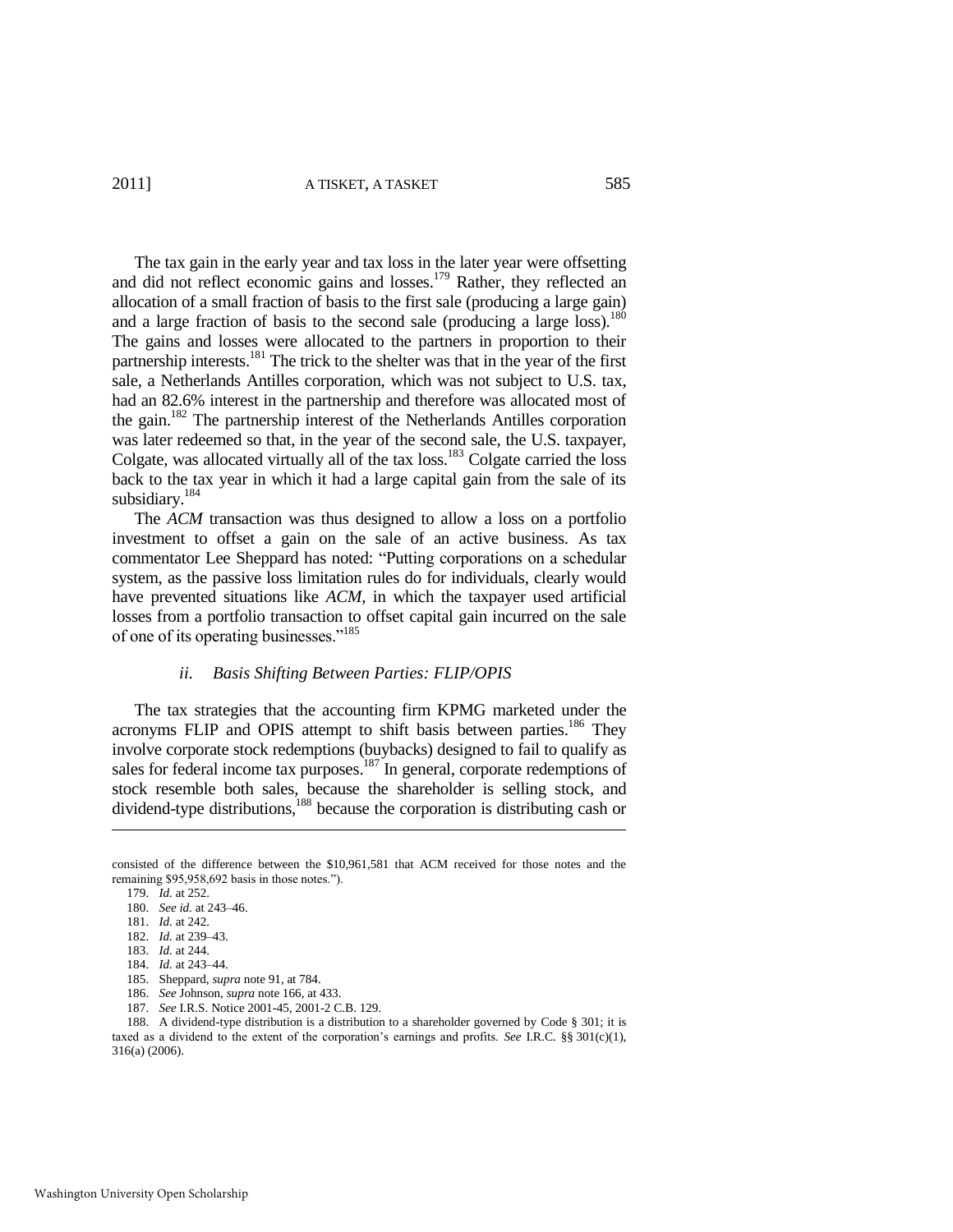other property to the shareholder in the shareholder's capacity as such. Code § 302 therefore provides a series of resemblance tests to determine in which category a particular redemption will be deemed to belong for tax purposes.<sup>189</sup> The shareholder-level tests generally treat more substantial decreases in stock ownership as sales and less significant ones as dividendtype distributions.<sup>190</sup> The tests take into account constructive ownership of  $stock<sup>191</sup>$  under attribution rules that encompass stock owned by related parties.<sup>192</sup>

If the redemption is treated as a sale, the taxpayer recovers tax basis in the computation of gain for tax purposes just as in any other sale.<sup>193</sup> However, in a dividend-type distribution, basis is not recovered first.<sup>194</sup> That presents the question of what happens to the taxpayer's tax basis in the redeemed shares. A Treasury regulation provided that "proper adjustment of the basis of the remaining stock will be made with respect to the stock redeemed."<sup>195</sup> An example involving two owners (a husband and wife) provided that when all of the husband's shares were redeemed, the wife—whose ownership caused the redemption of the husband's stock not to qualify as a sale  $196$ —was allocated the basis.<sup>197</sup>

The FLIP/OPIS shelter took advantage of this "shifting basis" notion. Its general structure was that a corporation was incorporated offshore and bought shares in an accommodating foreign bank, such as  $UBS$ .<sup>198</sup> The U.S. taxpayer acquired options to buy stock in the offshore corporation sufficient for the taxpayer to be related to that corporation within the constructive

<sup>189.</sup> *See id.* § 302(a) ("If a corporation redeems its stock . . . and if paragraph  $(1)$ ,  $(2)$ ,  $(3)$ , or  $(4)$ of subsection (b) applies, such redemption shall be treated as a distribution in part or full payment in exchange for the stock."); *id.* § 302(b) (providing four circumstances under which a redemption will be treated as an exchange (that is, a sale)); *id.* § 302(d) ("Except as otherwise provided in this subchapter, if a corporation redeems its stock . . . and if subsection (a) of this section does not apply, such redemption shall be treated as a distribution of property to which section 301 applies.").

<sup>190.</sup> *See id.*  $§ 302(b)(1)–(3)$  (treating as exchanges redemptions that are "not essentially equivalent to a dividend," are substantially disproportionate, or are complete terminations of shareholder's interest).

<sup>191.</sup> *See id.* § 302(c).

<sup>192.</sup> *See id.* § 318.

<sup>193.</sup> *See id.* § 1001(a). For example, if a taxpayer receives \$100,000 of dividend proceeds in a redemption taxed as a sale/exchange and the taxpayer has a basis of \$80,000 in the redeemed shares, the taxpayer has \$20,000 of gain (\$100,000–\$80,000) that is included in gross income.

<sup>194.</sup> *See id.* § 301(c) (taxing dividend amount before basis is recovered).

<sup>195.</sup> Treas. Reg. § 1.302-2(c) (2010).

<sup>196.</sup> *See I.R.C.* § 318(a)(1)(A)(i) ("An individual shall be considered as owning the stock owned, directly or indirectly, by or for . . . his spouse (other than a spouse who is legally separated from the individual under a decree of divorce or separate maintenance) . . . .").

<sup>197.</sup> Treas. Reg. § 1.302-2(c) Ex. 2.

<sup>198.</sup> *See* Johnson, *supra* not[e 166,](#page-27-0) at 434.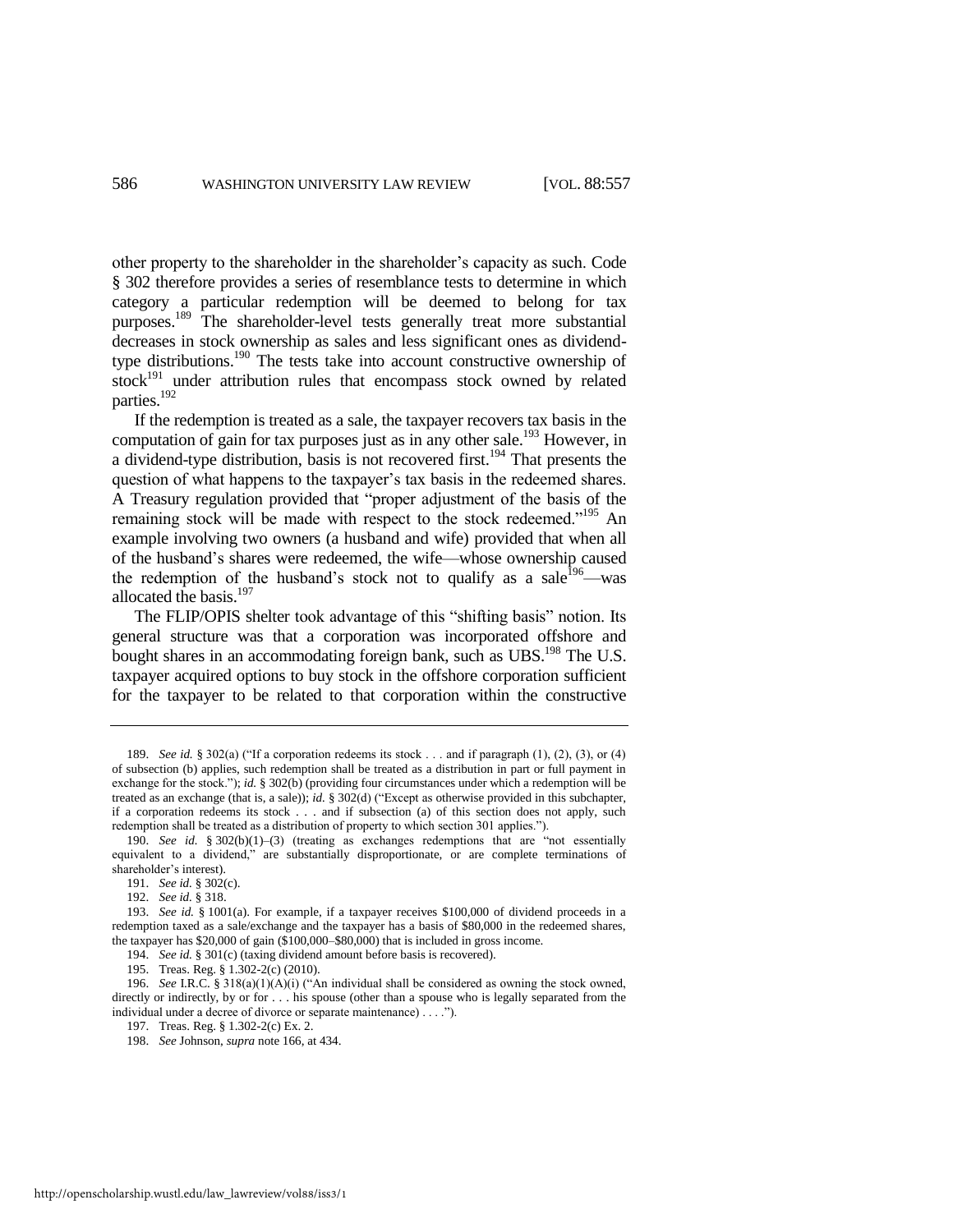ownership rules of  $\S$  318.<sup>199</sup> The U.S. taxpayer also purchased a small number of shares in UBS.<sup>200</sup> Professor Calvin Johnson has explained the next steps in the strategy:

 Just as Cayman [the offshore corporation] was redeemed out of UBS, the American purchasers bought an option, under the package, to buy the same number of UBS shares . . . that Cayman was redeemed out of. Because optioned stock is considered to be constructively owned, without regard to whether exercise of the option was a realistic prospect or not, and because Cayman owned everything Taxpayer owned, Cayman was not completely redeemed out under section 302. Indeed, Cayman had no reduction of its ownership of UBS once constructive ownership was considered.<sup>201</sup>

Relying on Treasury Regulation section 1.302-2(c), the taxpayer would claim the basis in the UBS stock that was unused by the foreign corporation because the redemption was treated as a dividend shifted to the U.S. taxpayer.<sup>202</sup> The U.S. taxpayer then had a very high basis in the shares of UBS stock it owned, resulting in a large tax loss when it sold its small stake in UBS. $203$ 

This shelter, like CINS, relies on the purchase of securities.<sup>204</sup> It would thus be targeted by the proposed provision, which would have basketed the claimed tax loss only with passive income. That is, the taxpayer would not have been able to use the claimed loss to offset gain on the sale of an active business.

#### *b. Strategies Involving Offsetting Transfers*

As indicated above, another way to claim inflated basis besides shifting basis from one tax year to another or from one taxpayer to another is to transfer a pair of offsetting items to a corporation or partnership and claim

<sup>199.</sup> *See id.*; *see also* I.R.C. § 318(a)(4) ("If any person has an option to acquire stock, such stock shall be considered as owned by such person.").

<sup>200.</sup> Johnson, *supra* not[e 166,](#page-27-0) at 434.

<sup>201.</sup> *Id.* at 435.

<sup>202.</sup> *See id.* Note that the offshore corporation was not subject to U.S. tax, so it was not actually taxed on the redemption.

<sup>203.</sup> *See id.*

<sup>204.</sup> This shelter is also something of a throwback to the shelters of the 1970s and 1980s in that it depends on seller financing. *See* Theodore S. Sims, *Debt, Accelerated Depreciation, and the Tale of a Teakettle: Tax Shelter Abuse Reconsidered*, 42 UCLA L. REV. 263, 265 (1994) (arguing that both the Tax Reform Act of 1976 and the Tax Reform Act of 1986 included provisions designed to combat debt-financed tax shelters). The purchase of the shares probably would not have been financed by an outside lender; the funds never actually left UBS. *See* Johnson, *supra* not[e 166,](#page-27-0) at 435.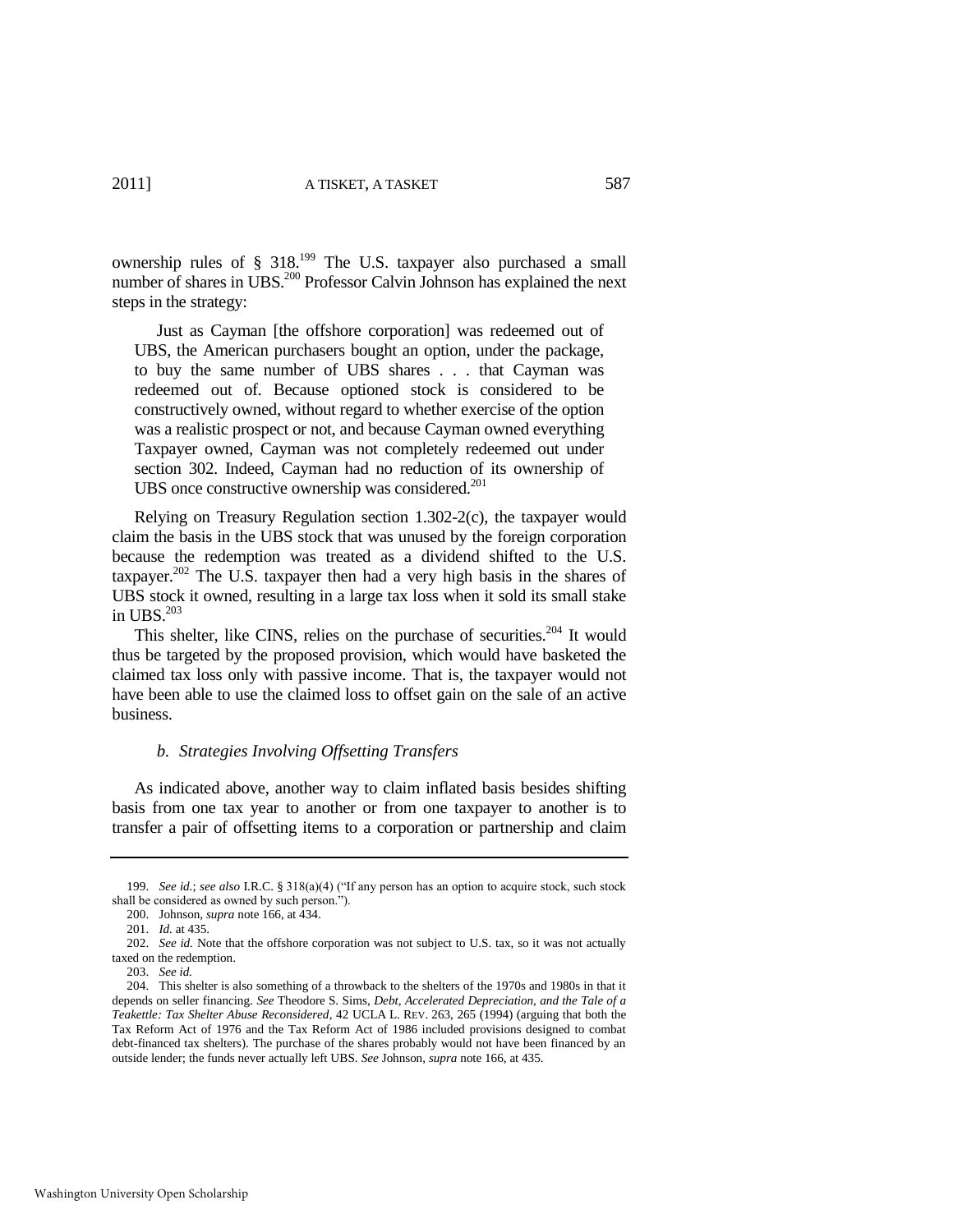that the asset increases basis while the liability does not decrease basis. The contingent liability shelter exemplified by *Black & Decker Corp. v. United States*<sup>205</sup> and the Son-of-BOSS transaction illustrate this approach.

#### *i. Contingent Liabilities*

The *Black & Decker* case is a prime example of a contingent liability shelter. In that case, Black  $\&$  Decker Corporation (B  $\&$  D) had sold three businesses for substantial profits. To shelter the resulting capital gains, it proceeded as follows:

B & D created Black & Decker Healthcare Management Inc. ("BDHMI"). B  $&$  D transferred approximately \$561 million dollars to BDHMI along with \$560 million dollars in contingent employee healthcare claims in exchange for newly issued stock in BDHMI ("the BDHMI transaction"). B  $\&$  D sold its stock in BDHMI to an independent third-party for \$1 million dollars.<sup>206</sup>

Thus, B & D sold the stock in its new subsidiary for its fair value of \$1 million, the net amount invested in it. However, it claimed a \$561 million basis in the stock and thus a \$560 million loss on the sale.<sup>207</sup>

The argument for the \$561 million basis was that stock basis was not reduced by the \$560 million dollars in contingent liabilities because it was a liability covered by Code § 357(c)(3),<sup>208</sup> a provision that excludes from the general rule of § 357 liabilities that give rise to a deduction.<sup>209</sup> Code § 358 reduces tax basis for liabilities but contains an exception for liabilities excluded under § 357(c)(3).<sup>210</sup>

209. I.R.C. § 357(c)(3)(A)(i) (2006).

210. *See id.* § 358(d). Congress subsequently responded to the contingent liability shelter by enacting § 358(h), which provides for a basis reduction for certain liabilities that did not otherwise reduce basis under § 358(d). *See infra* not[e 214 a](#page-33-0)nd accompanying text.

<sup>205. 436</sup> F.3d 431 (4th Cir. 2006).

<sup>206.</sup> *Id.* at 622.

<sup>207.</sup> *Id.* 

B&D thus obtained the equivalent of an immediate deduction for healthcare expenses that would not accrue until 1999–2007. BDHMI [the subsidiary] may stand to obtain a second deduction when (and if) the future healthcare claims are eventually paid on behalf of B&D's employees, even though BDHMI acquired neither the employees nor the underlying assets of the business that gave rise to the contingent liability.

Karen C. Burke, *Deconstructing* Black & Decker*'s Contingent Liability Shelter: A Statutory Analysis*, 108 TAX NOTES 211, 212 (2005) (footnote omitted).

<sup>208.</sup> *See* Black & Decker Corp. v. United States, [2004] 2 Stand. Fed. Tax Rep. (CCH) ¶ 50,359 (D. Md. 2004).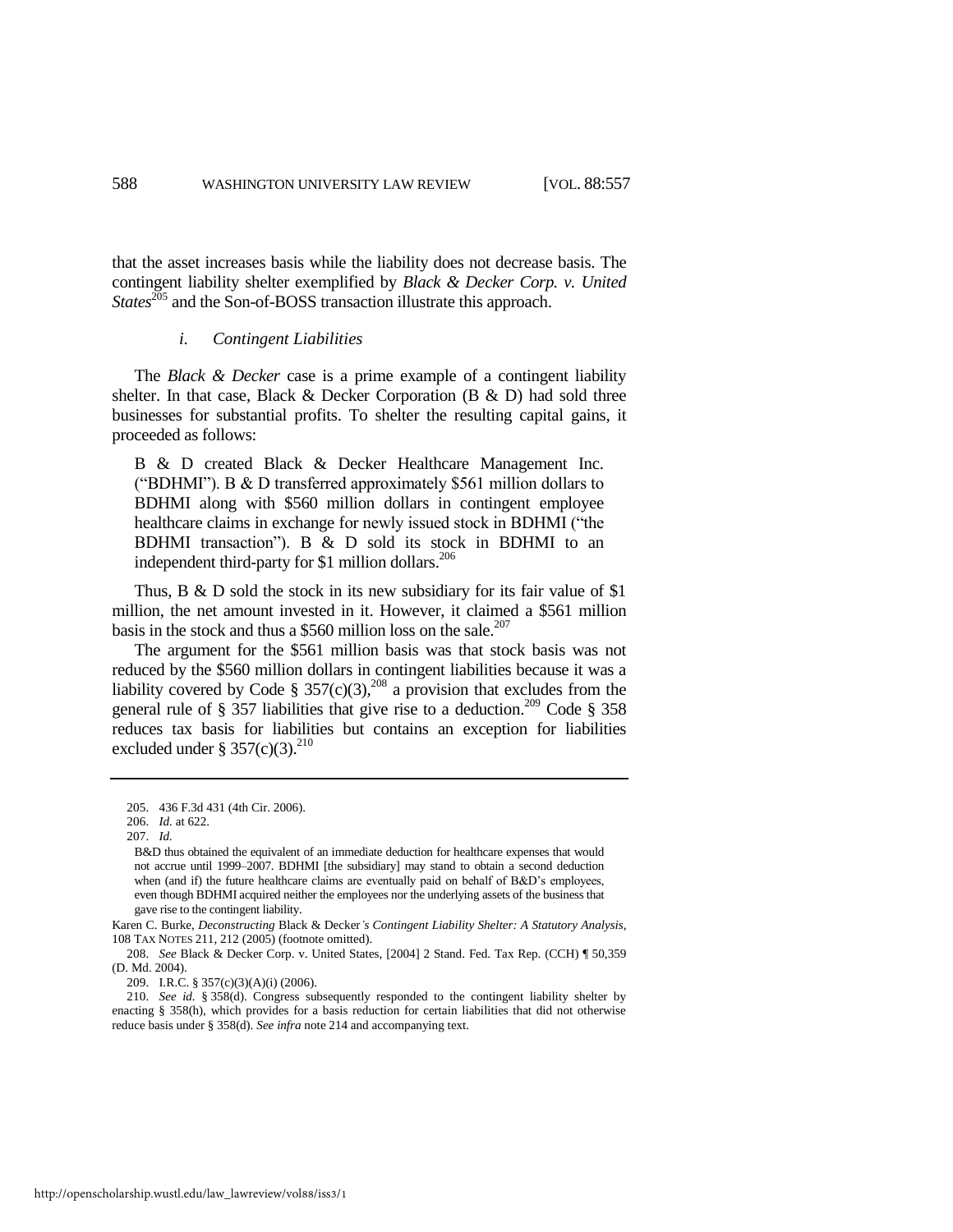Revenue Ruling 95-74, a taxpayer-favorable ruling, had applied Code §  $357(c)(3)$  to contingent environmental liabilities, including those that could not be immediately deducted but rather had to be capitalized.<sup>211</sup> However, in that ruling, the facts were that the taxpayer corporation, for bona fide business reasons,<sup>212</sup> "transferr[ed] substantially all of the assets associated with the Manufacturing Business, including the manufacturing plant and the land on which the plant is located," to the new corporation, along with the liabilities of that business.<sup>213</sup>

If B & D similarly had transferred a line of business to its new subsidiary, that would have been very close to the facts of the Revenue Ruling, and the IRS probably would not have challenged the transaction. Even the statutory change made by Congress in response to this shelter, which provides for a basis reduction for certain liabilities that did not otherwise reduce basis under § 358(d), $^{214}$  contains an exception where either:

<span id="page-33-0"></span> (A) the trade or business with which the liability is associated is transferred to the person assuming the liability as part of the exchange, or

 (B) substantially all of the assets with which the liability is associated are transferred to the person assuming the liability as part of the exchange.<sup>215</sup>

 B & D might very well have been unwilling to sell off an active business or business assets. Instead, B & D transferred liabilities to a new subsidiary without accompanying business assets and therefore sold a subsidiary that was not engaged in an active business.<sup>216</sup> "B&D used the

213. *Id.*

<sup>211.</sup> *See* Rev. Rul. 95-74, 1995-2 C.B. 36, 37. Code § 263 prohibits a deduction for capital expenditures, which generally consists of expenditures that give rise to benefits that extend substantially beyond the close of the taxable year or twelve-month period. *See* I.R.C. § 263(a); Jack's Cookie Co. v. United States, 597 F.2d 395, 402-03 (4th Cir. 1979) (discussing "one-year rule"); Blasius v. Comm'r, 90 T.C.M. (CCH) 274, 277 (2005) (discussing "12-month rule"); *see also* Treas. Reg. § 1.263(a)-4(f) (2010) (providing a twelve-month rule for intangibles).

<sup>212.</sup> Rev. Rul. 95-74, at 36.

<sup>214.</sup> *See* I.R.C. § 358(h). That subsection provides, in part:

If, after application of the other provisions of this section to an exchange or series of exchanges, the basis of property to which subsection (a)(1) applies exceeds the fair market value of such property, then such basis shall be reduced (but not below such fair market value) by the amount (determined as of the date of the exchange) of any liability—

 <sup>(</sup>A) which is assumed by another person as part of the exchange, and

 <sup>(</sup>B) with respect to which subsection (d)(1) does not apply to the assumption.

*Id.* § 358(h)(1).

<sup>215.</sup> *Id.* § 358(h)(2) (2006).

<sup>216.</sup> Black & Decker Corp. v. United States, 436 F.3d 431, 437 (4th Cir. 2006) ("Taxpayer only transferred the health claims but not the assets generating those claims  $\dots$ .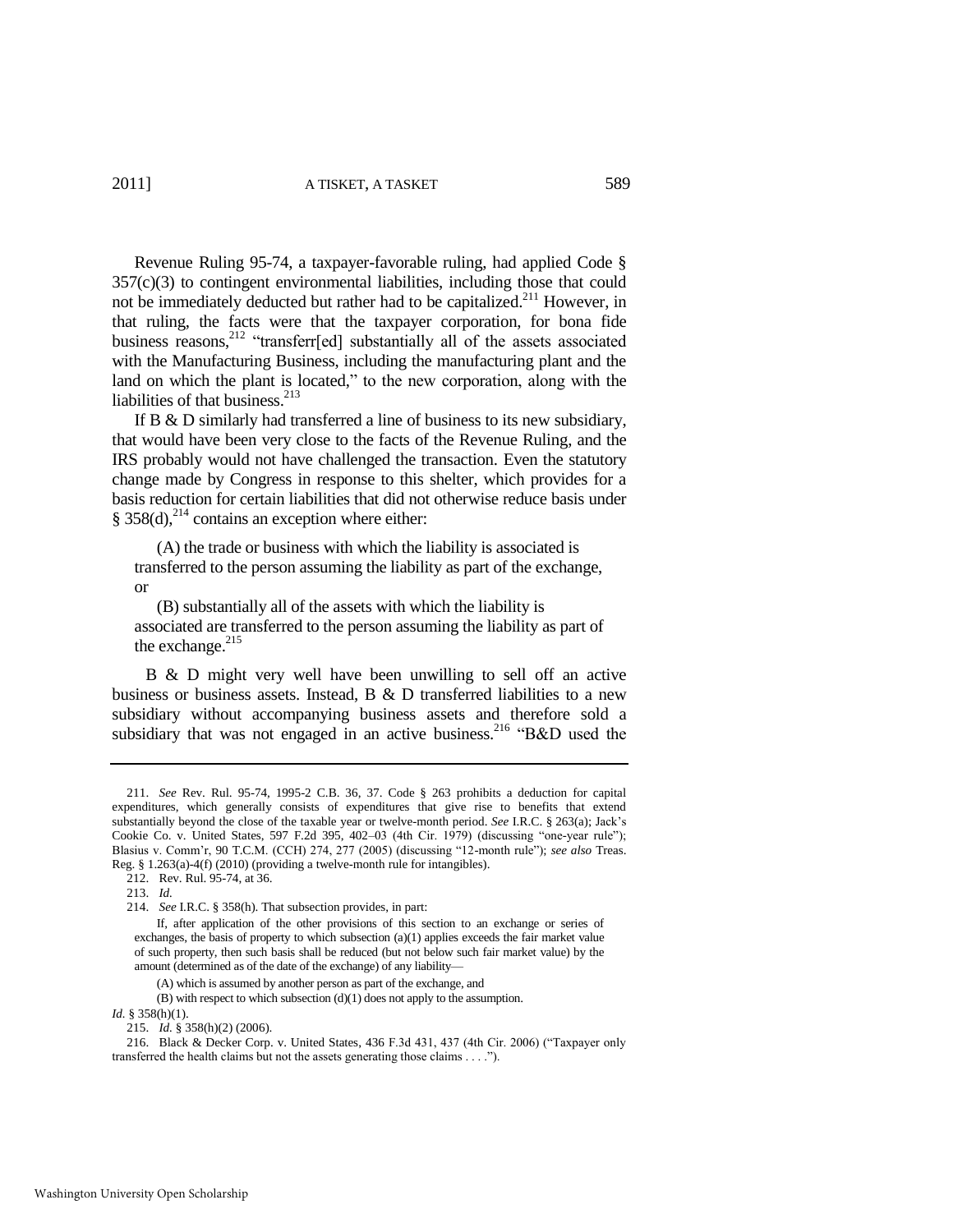claimed tax loss to offset tax gains from a prior sale of three of its businesses. The ... transaction represented a 'tax strategy' that the Deloitte accounting firm designed and promoted to some 30 corporate clients, including  $B&D.$ <sup>217</sup>

Note that the strategy in contingent liability cases such as *Black & Decker* involved the sale of stock in a subsidiary.<sup>218</sup> However, the subsidiary was not running a business.<sup>219</sup> The loss on the sale of the subsidiary would thus be considered passive under the proposed provision as well. Accordingly, the proposed provision, had it applied, would have barred the use of the loss to offset gains on the sale of Black & Decker's active businesses.

#### <span id="page-34-1"></span><span id="page-34-0"></span>*ii. Son-of-BOSS*

―Son-of-BOSS is a variation of a slightly older alleged tax shelter known as BOSS, an acronym for 'bond and options sales strategy.'"<sup>220</sup> Conceptually, Son-of-BOSS is similar to the contingent liability shelter described above because it relies on a claim that liabilities are uncertain and therefore do not reduce the basis in the entity to which they were transferred.<sup>221</sup> The Son-of-BOSS label is applied to more than one type of transaction, but they all involve transactions designed to produce high basis in partnership interests so as to give rise to a large loss on sale.<sup>222</sup> In Son-of-BOSS, the mechanism for obtaining the high basis typically is the transfer of assets and liabilities to a partnership.<sup> $223$ </sup> For example, one variant is as follows:

[A] taxpayer purchases and writes options and purports to create substantial positive basis in a partnership interest by transferring those option positions to a partnership. For example, a taxpayer might

<sup>217.</sup> Karen C. Burke, Black & Decker *in the Fourth Circuit: Tax Shelters and Textualism*, 111 TAX NOTES 315, 316 (2006).

<sup>218.</sup> *Black & Decker*, 436 F.3d at 432; *see also* Coltec Indus., Inc. v. United States, 454 F.3d 1340, 1343 (Fed. Cir. 2006).

<sup>219.</sup> *See* Shannon Weeks McCormack, *Tax Shelters and Statutory Interpretation: A Much Needed Purposive Approach*, 2009 U. ILL. L. REV. 697, 745–46 ("The taxpayers . . . transferred over liabilities severed from their businesses (naked liabilities) to generate capital losses from the sale of the Newco stocks.").

<sup>220.</sup> Kligfeld Holdings v. Comm'r, 128 T.C. 192, 194 (2007).

<sup>221.</sup> *See id.*

<sup>222.</sup> *See* Karen C. Burke & Grayson M.P. McCouch, *COBRA Strikes Back: Anatomy of a Tax Shelter*, 62 TAX LAW. 59, 62, 64 n.20 (2008) (Son-of-BOSS variants include Currency Options Bring Reward Alternatives (COBRA), Option Partnership Strategy (OPS), and Short Option Strategy (SOS)); *see also* I.R.S. Notice 2000-44, 2000-2 C.B. 255 (describing Son-of-BOSS variations).

<sup>223.</sup> *See* Burke & McCouch, *supra* note [222,](#page-34-0) at 64; *see also* I.R.S. Notice 2000-44, 2000-2 C.B. 255, 255.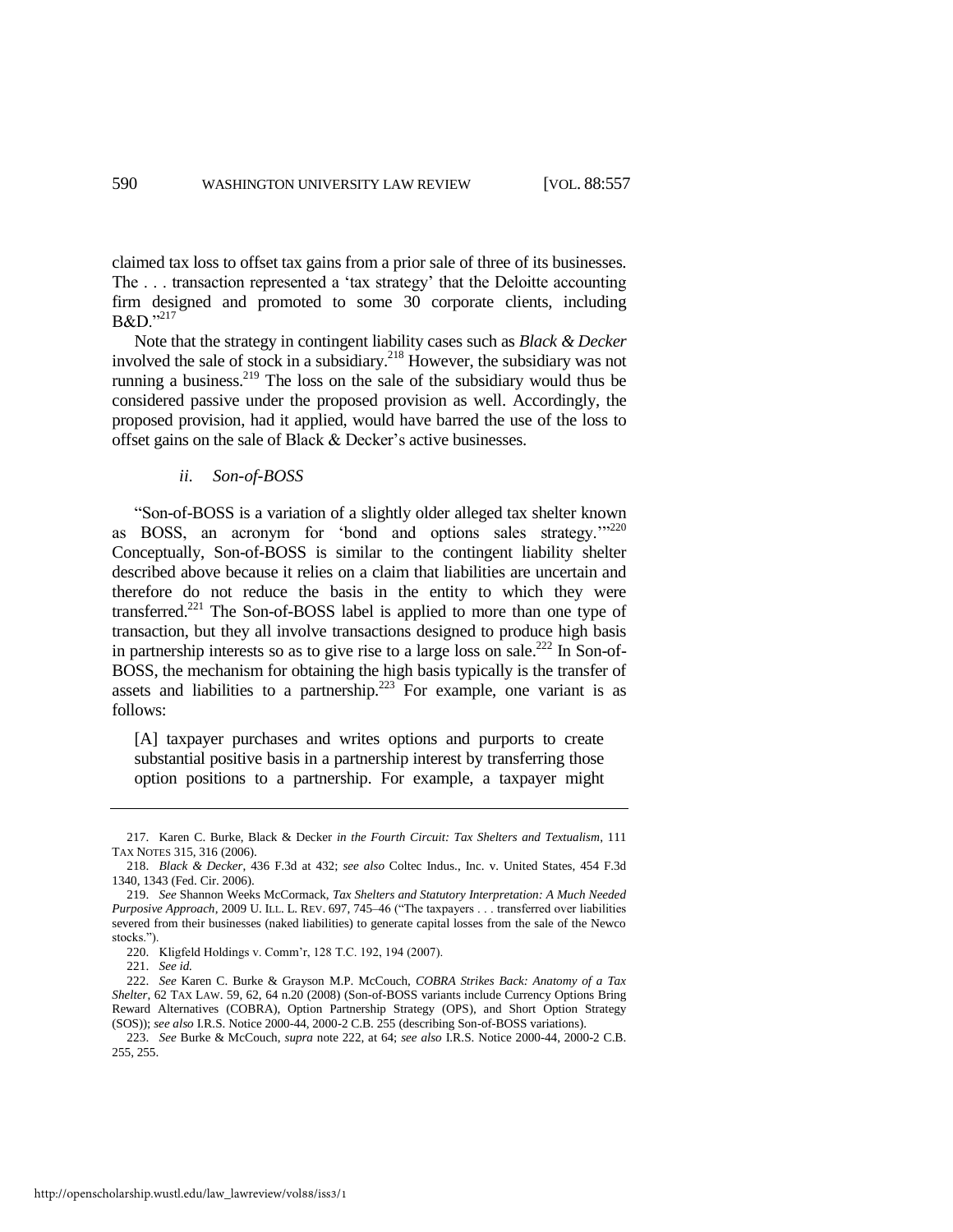*purchase* call options for a cost of \$1,000X and simultaneously *write* offsetting call options, with a slightly higher strike price but the same expiration date, for a premium of slightly less than \$1,000X. Those option positions are then transferred to a partnership which, using additional amounts contributed to the partnership, may engage in investment activities.

 Under the position advanced by the promoters of this arrangement, the taxpayer claims that the basis in the taxpayer's partnership interest is increased by the cost of the purchased call options but is not reduced under § 752 as a result of the partnership's assumption of the taxpayer's obligation with respect to the written call options. Therefore, disregarding additional amounts contributed to the partnership, transaction costs, and any income realized and expenses incurred at the partnership level, the taxpayer purports to have a basis in the partnership interest equal to the cost of the purchased call options (\$1,000X in this example), even though the taxpayer's net economic outlay to acquire the partnership interest and the value of the partnership interest are nominal or zero. $22^2$ 

The taxpayer then disposes of the partnership interest, and because the taxpayer claims basis far in excess of the minimal value of that interest, the taxpayer accordingly claims a substantial loss on sale (\$1,000X in the example above).<sup>225</sup> As is the case with the contingent liability shelter, the taxpayer is not conducting business through the entity. Instead, Son-of-BOSS, like the other tax strategies discussed above,  $226$  involves a passive investment that would thus be subject to basketing under the provision proposed in this Article.

226. *See supra* text accompanying note[s 169](#page-28-0)[–219.](#page-34-1)

<span id="page-35-0"></span><sup>224.</sup> I.R.S. Notice 2000-44, 2000-2 C.B. 255, 255 (emphasis added).

<sup>225.</sup> *See id.* The IRS Notice outlines multiple arguments against the deduction of these noneconomic losses:

The purported losses resulting from the transactions described above do not represent bona fide losses reflecting actual economic consequences as required for purposes of § 165. . . . The purported tax benefits from these transactions may also be subject to disallowance under other provisions of the Code and regulations. In particular, the transactions may be subject to challenge under § 752, or under § 1.701-2 or other anti-abuse rules. In addition, in the case of individuals, these transactions may be subject to challenge under § 165(c)(2). See *Fox v. Commissioner*, 82 T.C. 1001 (1984).

*Id.*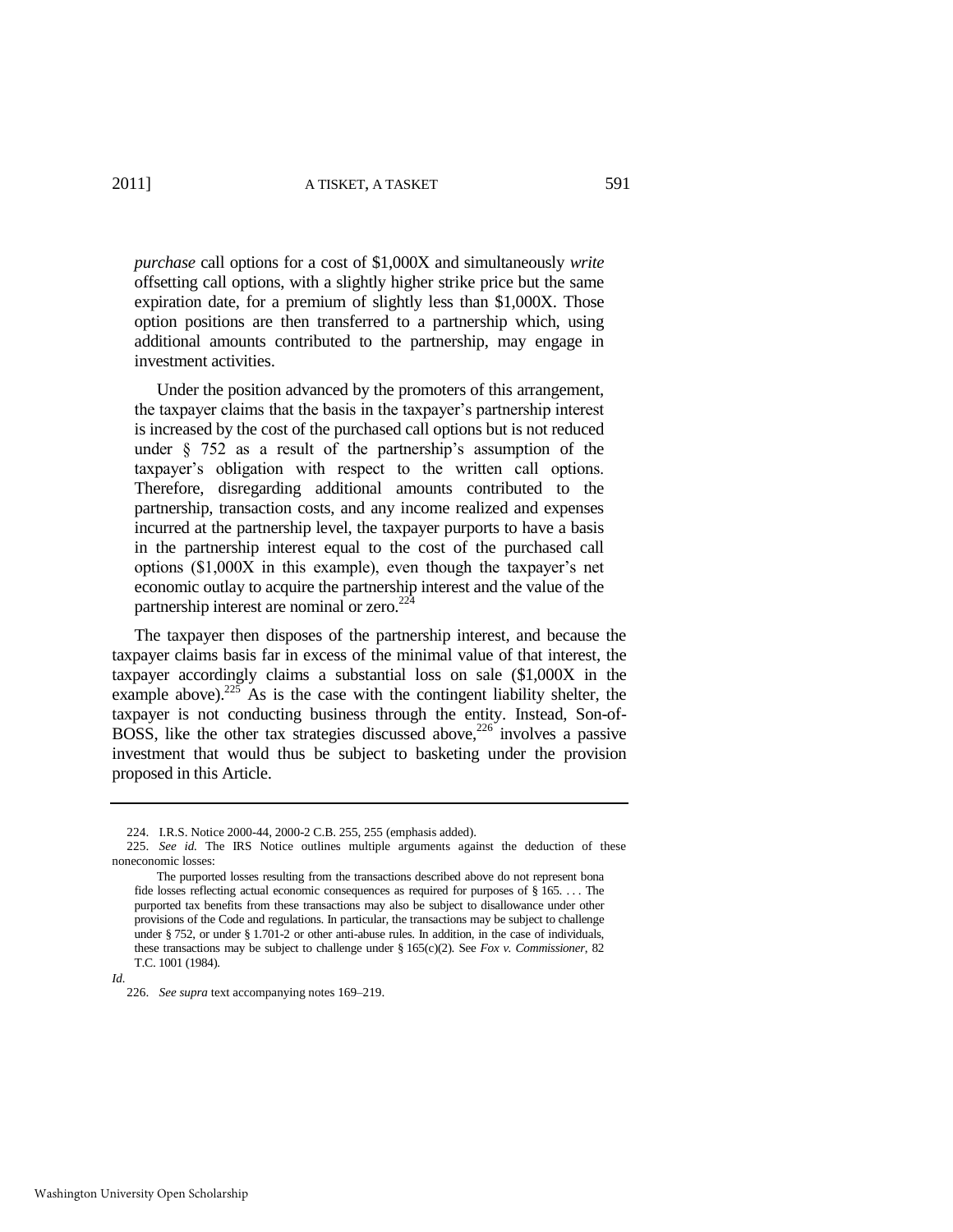#### <span id="page-36-0"></span>*2. Cross-Border Dividend-Stripping Transactions*

Cross-border dividend-stripping transactions are a distinct type of tax shelter in that they take advantage of the foreign tax credit, which, as indicated above, $227$  generally allows an offset against the federal income tax for foreign taxes.<sup>228</sup> The foreign tax credit is designed to avoid double taxation by allowing a taxpayer a dollar-for-dollar credit to offset taxes paid to foreign jurisdictions.<sup>229</sup> In *Compaq Computer Corp. v. Commissioner*<sup>230</sup> and *IES Industries v. United States*, <sup>231</sup> the taxpayer invested in American Depository Receipts (ADRs), which are certificates reflecting stock ownership in a foreign corporation.<sup>232</sup> In *Compaq*, for example:

Compaq purchased the ADRs "cum dividend" for \$887.577 million and immediately resold the ADRs "ex-dividend" for \$868.412 million to the same party from whom the interests were acquired. The dividend amount was \$22.546 million. A 15% withholding tax of \$3.382 million applied, however, so Compaq received a net dividend amount of \$19.164 million. The transaction costs totaled \$1.486 million. Thus, at the end of the day, Compaq lost \$19.165 million on the sale of the stock, received a net dividend amount of \$19.164 million, and paid \$1.486 million in transaction costs. $^{233}$ 

Compaq also paid U.S. tax on the gross dividend.<sup>234</sup> Before taxes, the transaction was therefore a net loser for Compaq: "After taking into account the loss on the sale and transaction costs, . . . Compaq reported \$1.895

<sup>227.</sup> *See supra* text accompanying note[s 136–](#page-23-1)37.

<sup>228.</sup> *See* I.R.C. § 901(a) (2006) ("If the taxpayer chooses to have the benefits of this subpart, the tax imposed by this chapter shall, subject to the limitation of section 904, be credited with the amounts provided in the applicable paragraph of subsection (b) . . . ."); *id.* § 901(b)(1) ("Subject to the limitation of section 904, the following amounts shall be allowed as the credit under subsection (a): . . . In the case of a citizen of the United States and of a domestic corporation, the amount of any income, war profits, and excess profits taxes paid or accrued during the taxable year to any foreign country or to any possession of the United States  $\dots$ .").

<sup>229.</sup> McCormack, *supra* not[e 219,](#page-34-1) at 714.

<sup>230. 113</sup> T.C. 214 (1999), *rev'd*, 277 F.3d 778 (5th Cir. 2001).

<sup>231. [2001] 2</sup> Stand. Fed. Tax Rep. (CCH) ¶ 50,470 (N.D. Iowa 1999), *aff'd in part*, *rev'd in part*, 253 F.3d 350 (8th Cir. 2001).

<sup>232.</sup> *See Compaq*, 113 T.C. at 215 (explaining that ADRs are "trading unit[s] issued by a trust, which represent[] ownership of stock in a foreign corporation that is deposited with the trust. ADR's [sic] are the customary form of trading foreign stocks on U.S. stock exchanges . . . .‖). In both *Compaq* and *IES*, Twenty-First Securities Corporation suggested the transaction. *See Compaq*, 277 F.3d at 779; *IES*, 253 F.3d at 352.

<sup>233.</sup> McCormack, *supra* not[e 219,](#page-34-1) at 761 (footnotes omitted).

<sup>234.</sup> *Id.*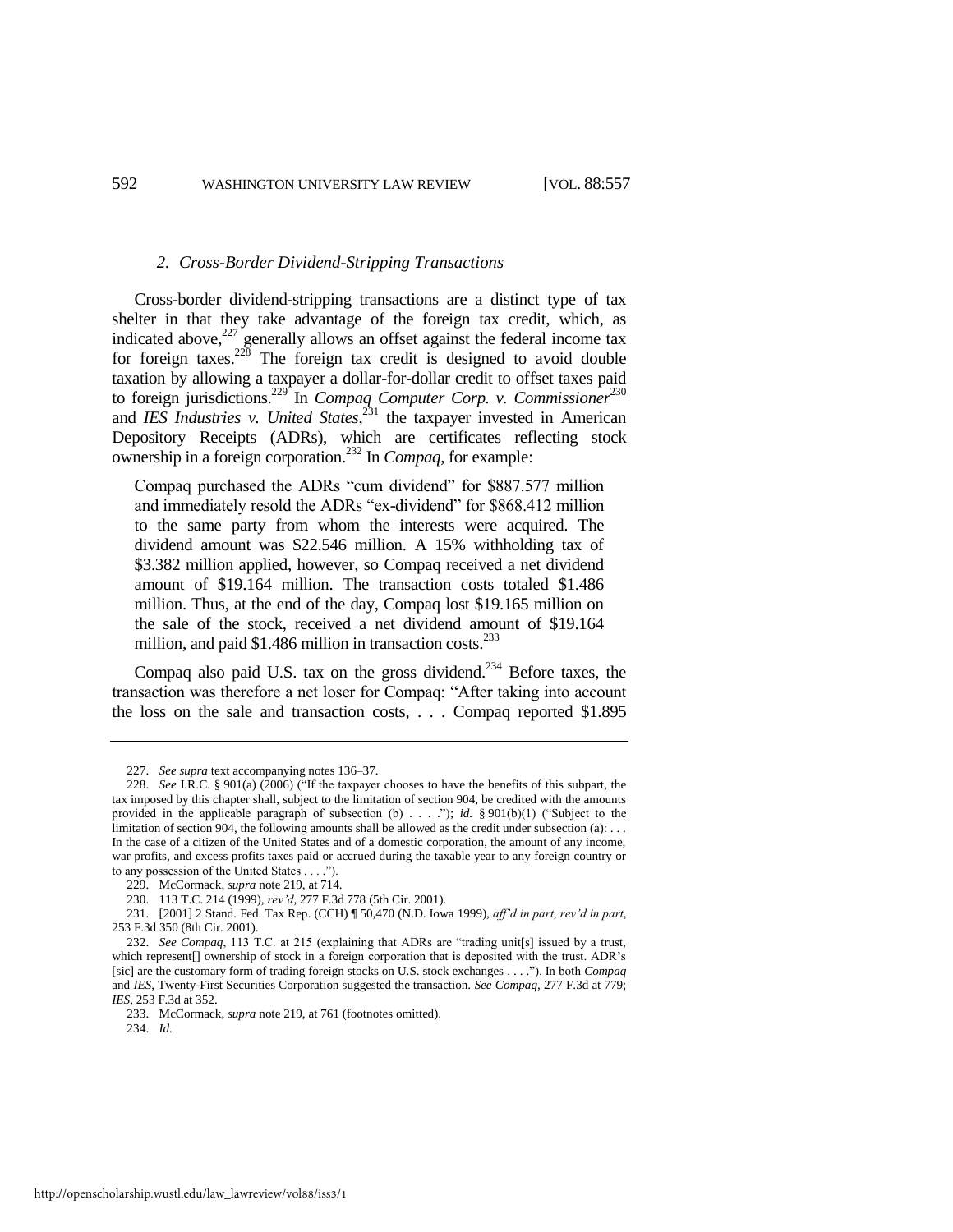million in income, yielding  $$640,000$  in U.S. tax.<sup>7235</sup> However, Compaq claimed a \$3.382 million foreign tax credit for the withholding tax in the amount referred to above.<sup>236</sup> Compaq thus came out ahead after taxes.

<span id="page-37-0"></span>Compaq profited after taxes because of the combination of the foreign tax credit and the market value of the ADRs ex-dividend. It would seem that the market price of the ADRs should have fallen by the entire amount of the dividend once that dividend was paid (that is, by \$22.546 million—to \$865.031 million), rather than by \$3.382 million short of that (approximately \$19.165 million). Compaq therefore received about \$3.382 million more on the sale than one might expect. "This seemingly odd effect occurred because most taxpayers could not use the foreign tax credits. As a result, these taxpayers actually lost the \$3.382 million withheld, so they would be willing to sell the ex-dividend stock for [only] \$19.165 million (the net dividend amount) less than the original price. $1237$ 

What Compaq did, therefore, was claim a foreign tax credit for taxes it actually paid but did not economically bear.<sup>238</sup> In response to transactions of this type, Congress enacted Code § 901(k), which has a holding period requirement for the foreign tax credit.<sup>239</sup> This imposes a friction because a holding period exposes the taxpayer to market risk.<sup>240</sup> In *Compaq* and *IES*, the immediate resale avoided exposure to price fluctuations. $241$ 

Thus, *Compaq* and *IES* were dividend-stripping transactions<sup>242</sup> involving ADRs. As in the case of the four tax shelters discussed above,  $243$  these cases involved a passive investment that would result in basketing under the proposal in this Article. That is, each taxpayer would have to basket the income, deductions, and the deduction equivalent of the foreign tax credit claimed, $244$  so the deductions and credits generated in the transaction would only be available to offset passive income. In *IES*, for example, where the

<sup>235.</sup> *Id.* (footnote omitted).

<sup>236.</sup> *Id.*

<sup>237.</sup> *Id.* at 762 (footnote omitted).

<sup>238.</sup> *See id.* at 714.

<sup>239.</sup> I.R.C. § 901(k) (2006).

<sup>240.</sup> *See* Lederman, *supra* note [91,](#page-16-0) at 439.

<sup>241.</sup> *See* Compaq Computer Corp. v. Comm'r, 277 F.3d 778, 780 (5th Cir. 2001) ("23 purchase transactions and 23 corresponding resale transactions—of about 450,000 ADRs each . . . were all completed in a little over an hour."); IES Indus. v. United States, 253 F.3d 350, 352 (8th Cir. 2001) ("The purchase and sale generally took place within hours of each other  $\dots$ ").

<sup>242.</sup> *See* Daniel N. Shaviro, *Economic Substance, Corporate Tax Shelters, and the* Compaq *Case*, 88 TAX NOTES 221, 221–22 (2000).

<sup>243.</sup> *See supra* text accompanying note[s 169](#page-28-0)[–226.](#page-35-0)

<sup>244.</sup> For example, under the proposal, the deduction equivalent of the \$3.382 million foreign tax credit claimed by Compaq would be \$9.663 million. *See supra* note [156;](#page-25-1) *supra* text accompanying note [236.](#page-37-0)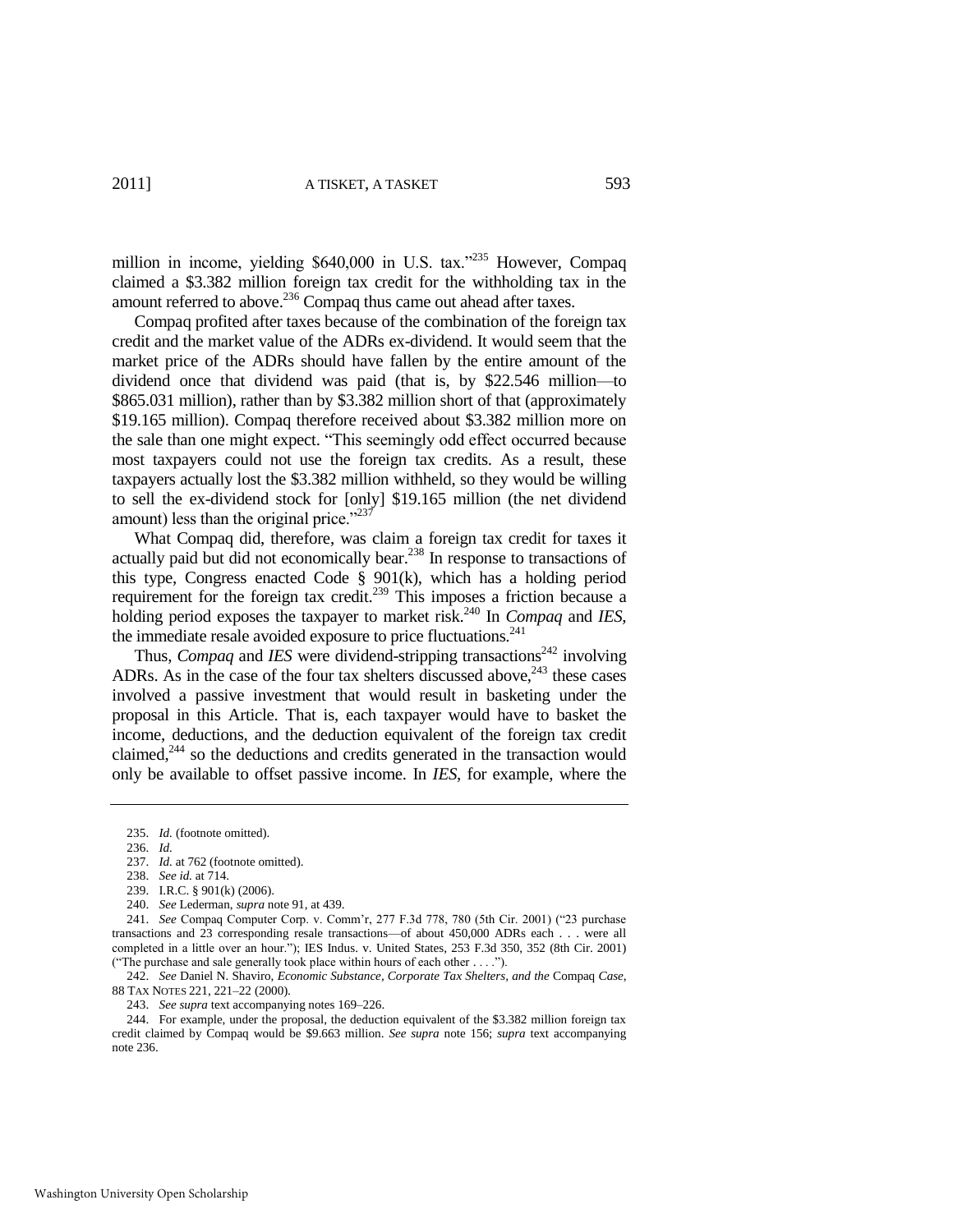taxpayer used capital losses generated in a dividend-stripping transaction to offset gain on the sale of a subsidiary,  $245$  basketing would undermine the utility of the shelter. If the transaction were used to shelter gains on the sale of portfolio stock, however, as it appears was the case in *Compaq*, <sup>246</sup> the proposal would not impede the transaction, as it is designed to restrict the use of passive deductions and credits to offset active income.

#### <span id="page-38-0"></span>*3. One-Off Tax Strategies*

Of course, some tax strategies are not cookie-cutter portfolio shelters, but rather are incorporated directly into business activity. A prime example involves United Parcel Service (UPS), which engaged in a restructuring to put its revenue from package insurance offshore and thus not subject it to U.S. tax. $247$  In that case,

UPS . . . form[ed] and capitaliz[ed] a Bermuda subsidiary, Overseas Partners, Ltd. (OPL), almost all of whose shares were distributed as a taxable dividend to UPS shareholders (most of whom were employees; UPS stock was not publicly traded). UPS then purchased an insurance policy, for the benefit of UPS customers, from National Union Fire Insurance Company. By this policy, National Union assumed the risk of damage to or loss of excess-value shipments. The premiums for the policy were the excess-value charges that UPS collected. UPS, not National Union, was responsible for administering claims brought under the policy. National Union in turn entered a reinsurance treaty with OPL. Under the treaty, OPL assumed risk commensurate with National Union's, in exchange for premiums that equal the excess-value payments National Union got from UPS, less commissions, fees, and excise taxes.<sup>248</sup>

<sup>245.</sup> *See IES*, 253 F.3d at 352. IES carried back capital losses from its dividend-stripping transaction to offset capital gains recognized in previous tax years. *Id.* Most of those losses were from the sale of a subsidiary. *See* Kevin M. Keyes, *Evolving Business Purpose Doctrine*, *in* TAX STRATEGIES FOR CORPORATE ACQUISITIONS, DISPOSITIONS, SPIN-OFFS, JOINT VENTURES, FINANCINGS, REORGANIZATIONS & RESTRUCTURINGS 2007, at 253, 269 (PLI Tax Law & Estate Planning, Course Handbook Ser. No. 852, 2008).

<sup>246.</sup> Compaq used the foreign tax credit to offset capital gain on the sale of stock in a publicly traded company*.* Compaq Computer Corp. v. Comm'r, 113 T.C. 214, 215, 220 (1999), *rev'd*, 277 F.3d 778 (5th Cir. 2001). Because Compaq was not affiliated with that company, Compaq's ownership interest in it probably would not be substantial enough to require look-through under the rules proposed in this Article. *See supra* text accompanying note[s 152–](#page-24-0)53.

<sup>247.</sup> *See* United Parcel Serv. of Am., Inc. v. Comm'r (*UPS*), 254 F.3d 1014, 1016 (11th Cir. 2001).

<sup>248.</sup> *Id.*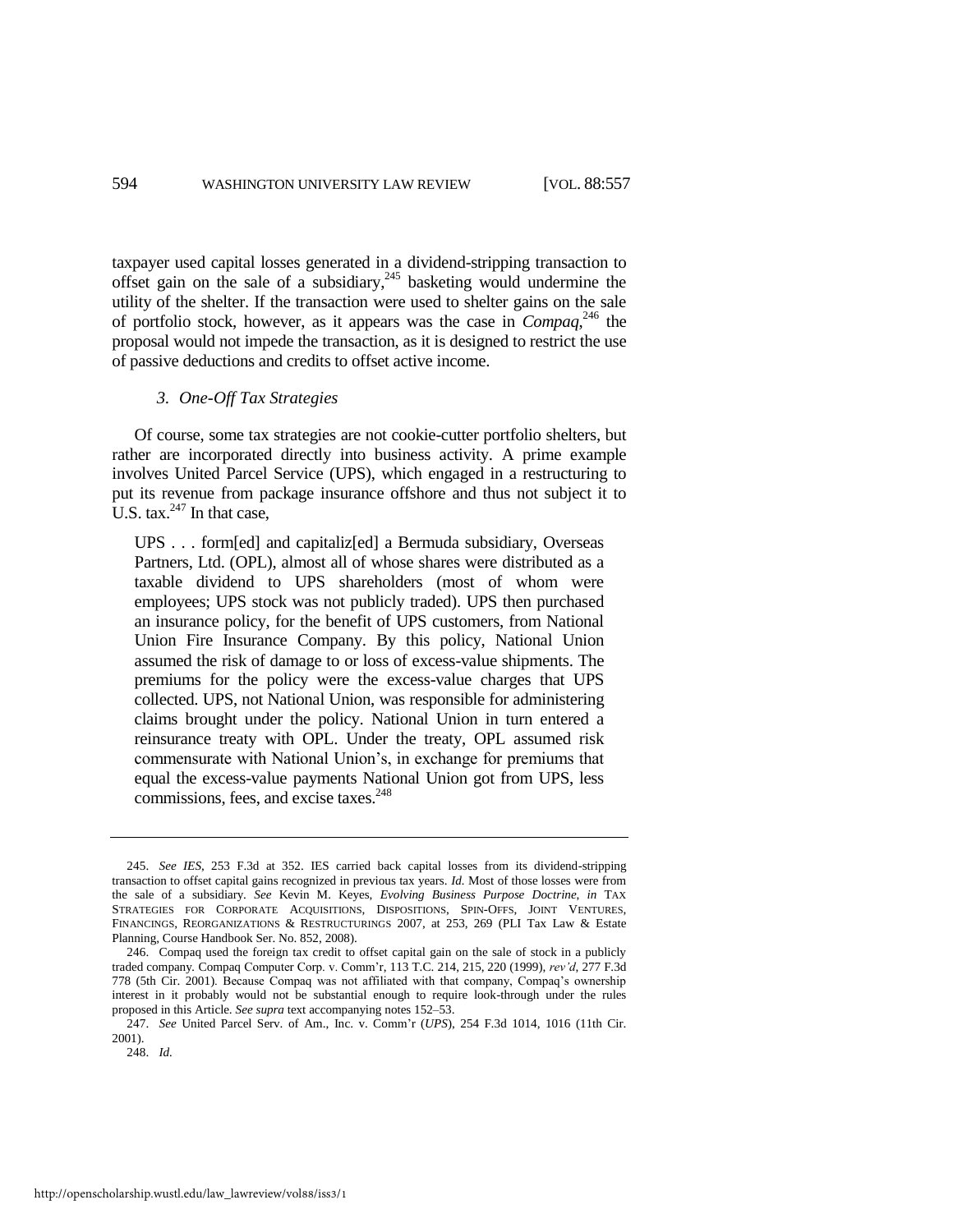―Thus, if what UPS did was effective, it transferred the excess-valuecharge income offshore, though the business remained unchanged and the income ultimately benefited the same shareholders as before.<sup> $249$ </sup> The Tax Court found that the strategy lacked a business purpose and economic substance, and was motivated by tax-avoidance concerns.<sup>250</sup> The Court of Appeals for the Eleventh Circuit reversed, finding that the transaction had both a business purpose and economic substance, but it remanded the case to the Tax Court for consideration of statutory arguments.<sup>251</sup>

The basketing provision proposed in this Article would not target strategies, like the one used in *UPS*, which are tailored to a particular company's business. However, those shelters appear to be less common than shelters in which any company can invest.<sup>252</sup> Strategies that are tied to a particular company's business are more costly to develop and difficult to replicate.<sup>253</sup> Thus, although the proposed reform would not put a stop to all creative ways of eliminating taxes on profits, it would address the most significant part of the problem.

#### <span id="page-39-0"></span>III. ANTICIPATING OBJECTIONS TO THE PROPOSAL

The discussion above<sup>254</sup> has shown that the principal benefit of basketing corporations' passive expenses and losses only with passive income is restriction of tax shelter activity. However, it did not address the potential drawbacks of the proposal. The proposal, although targeted to address much abusive tax sheltering activity, is not perfect. The likely principal objections to it are (1) it is underinclusive, not tackling all tax sheltering; (2) it is overbroad, barring a deduction for legitimate expenses and losses; and (3) it is too complex. These objections are addressed, in turn, below.

<sup>249.</sup> Lederman, *supra* not[e 91,](#page-16-0) at 429.

<sup>250.</sup> United Parcel Serv. of Am., Inc. v. Comm'r, 78 T.C.M. (CCH) 262, 296 (1999).

<sup>251.</sup> *UPS*, 254 F.3d at 1020.

<sup>252.</sup> *See* Sheppard, *supra* not[e 110,](#page-20-0) at 304 ("Doubtless most large-outlay tax shelters occur on the portfolio side of a corporation's activities; it's hard to construct a shelter around an active business. A company could really lose money doing that."); Zelenak, *supra* note [163,](#page-26-0) at 192 ("([It] . . . seems likely) [that] active business shelters are much harder to design than portfolio shelters . . . .‖); *see also* Sheppard, *supra* note [91,](#page-16-0) at 784 ("Of course, under a schedular system, a corporation determined to shave taxes could design a shelter around a real operating business, but the necessity of having to run an active business to save taxes should not trouble anyone. (The only active business in most shelters seems to be the rendering of professional advice.)".

<sup>253.</sup> *See* Zelenak, *supra* note [163,](#page-26-0) at 192 (explaining why active business shelters are harder to design).

<sup>254.</sup> *See supra* Part II.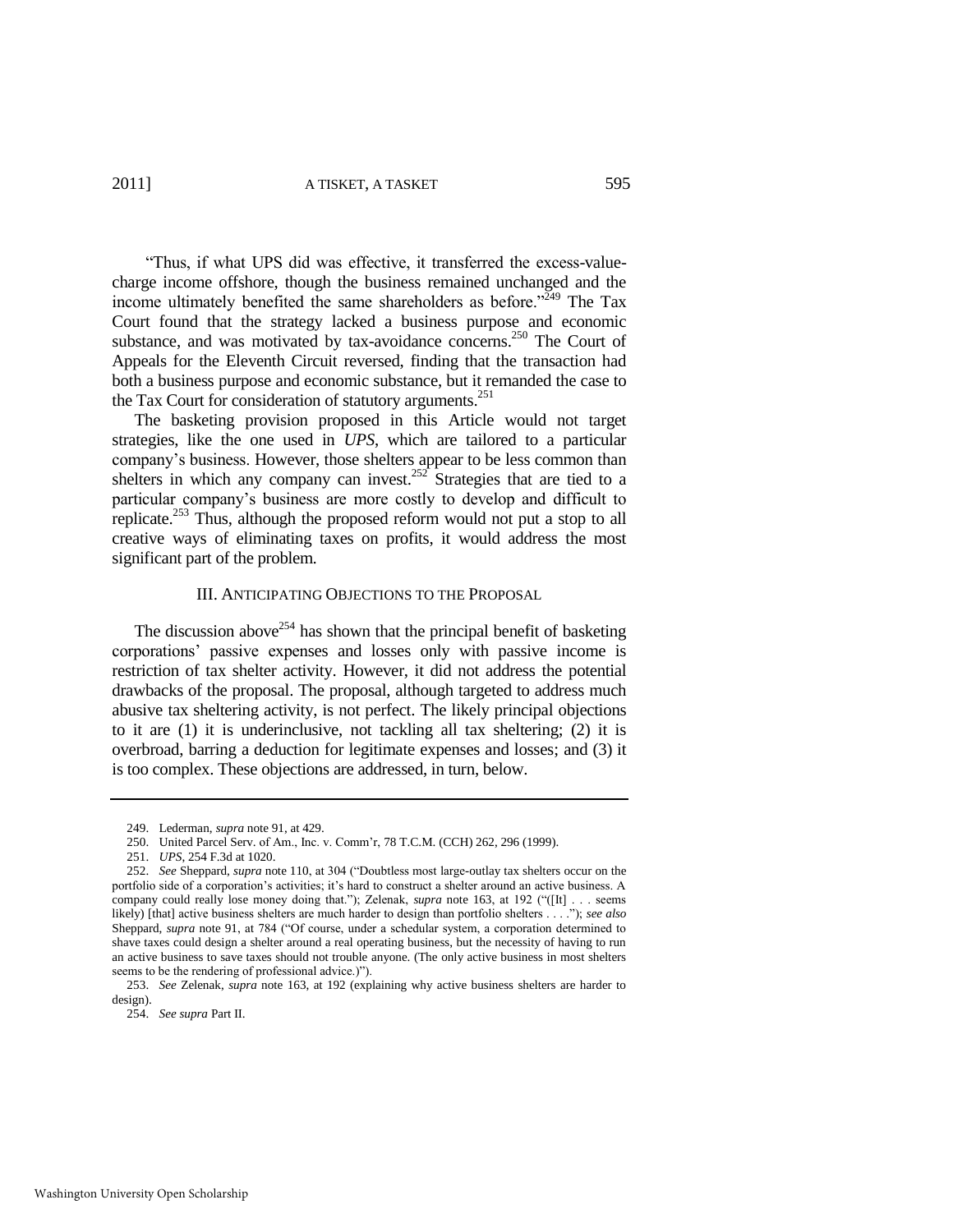#### *A. The Underinclusiveness Objection*

There are two principal aspects to the objection that a basketing proposal will not catch all corporate tax shelters. Professor Lawrence Zelenak has explained:

It is unclear . . . how successful [the basketing] approach might be. In some cases, the income to be sheltered will itself be in the portfolio basket, and thus shelterable by a tax shelter loss in the portfolio basket. In other cases, the income to be sheltered will be in the active business basket, but shelter promoters may be able to design a shelter which also goes into the active basket. $255$ 

These concerns are not as troubling as they might initially seem. On the first issue, as Professor Zelenak goes on to state, $256$  and as the discussion above of a number of 1990s tax shelters suggests, $257$  it seems that most of the income that corporations have tried to shelter is active business income. This is not surprising because the main revenue stream businesses produce is business income. By analogy, the individuals who invested in the shelters of the 1970s and 1980s often were seeking to shelter salary income, $^{258}$  which is why the passive activity loss rules, which limit the deductibility of passive earnings from another active business to the amount of passive income gains, succeeded in eliminating those shelters.<sup>259</sup> Certainly, putting a stop to sheltering active business income through the use of abusive tax strategies would address a substantial problem.

One concern if the proposal were enacted would be "trafficking" in passive losses and credits, along the lines of efforts of profitable companies to acquire net operating losses<sup>260</sup> by acquiring companies with such losses.<sup>261</sup>

259. *See supra* note [52](#page-11-1) and accompanying text. Similarly, Code § 163(d), which limits the deductibility of individuals' investment interest to their net investment income, functions as a real limitation on deductibility. *See* I.R.C. § 163(d) (2006); Linette M. Barclay & Christopher P. McConnell, *Interest Deductions by Individuals: Tax Planning is Essential to Get Through the Intricate Maze of New Rules*, 19 TAX ADVISER 165, 167 (1988) ("The maximum amount of investment interest that one can deduct in any year is equal to net investment income  $\dots$ . . ."). The passive activity loss rules and limitation on investment interest are discussed in Part I.B.

260. *See* I.R.C. § 172(a) ("There shall be allowed as a deduction for the taxable year an amount equal to the aggregate of (1) the net operating loss carryovers to such year, plus (2) the net operating

<sup>255.</sup> Zelenak, *supra* not[e 163,](#page-26-0) at 192 (footnotes omitted).

<sup>256.</sup> *Id.*

<sup>257.</sup> *See supra* note[s 169](#page-28-0)[–251](#page-39-0) and accompanying text.

<sup>258.</sup> *See* John W. Lee, *Entity Classification and Integration: Publicly Traded Partnerships, Personal Service Corporations, and the Tax Legislative Process*, 8 VA. TAX REV. 57, 110 (1988) (Before 1986, "[t]he public apparently perceived that high-income individuals were using tax shelters to reduce or even eliminate the current incidence of taxation on their portfolio income and salaries.").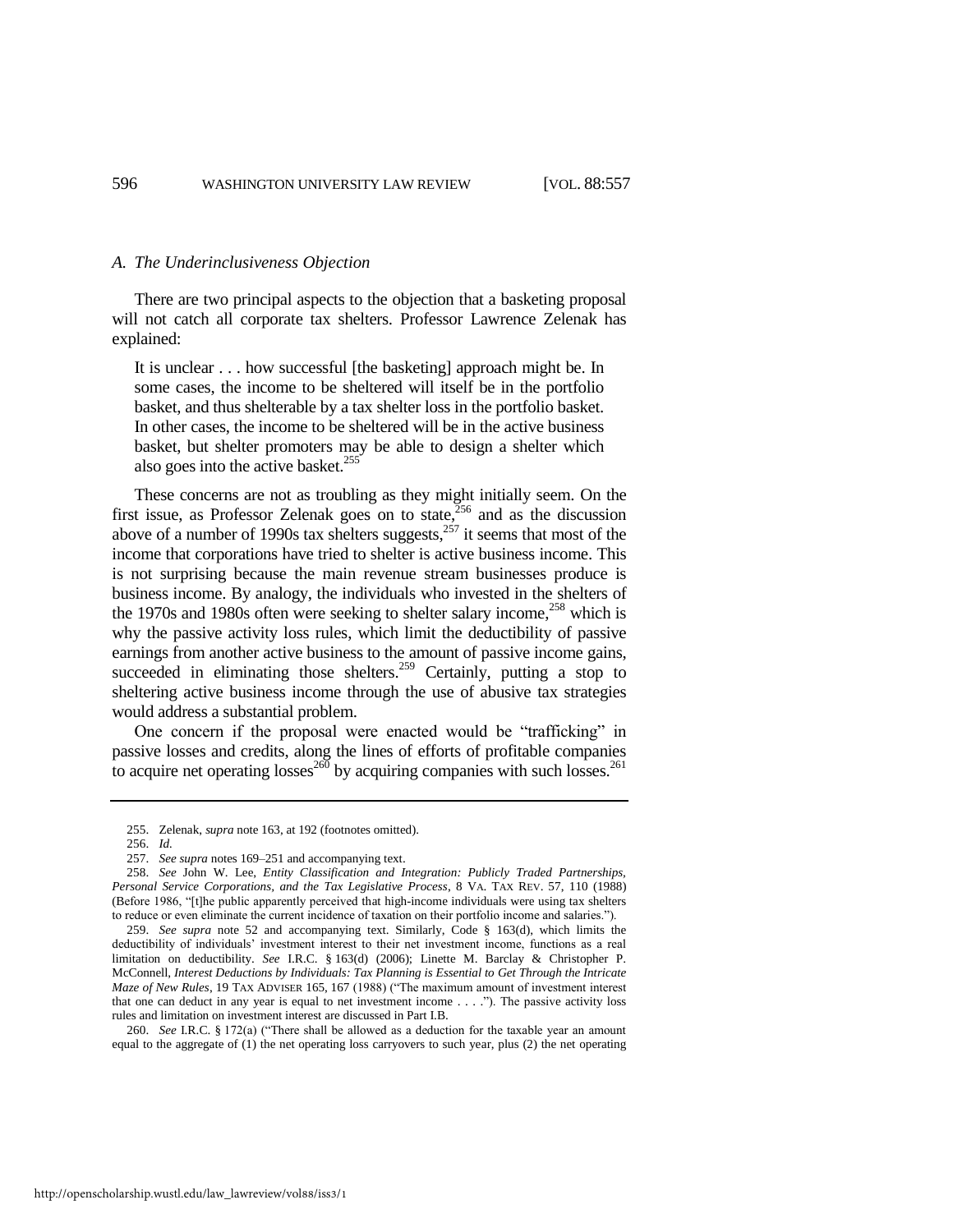A company with excess passive losses or credits would have an incentive to try to monetize them rather than simply carrying them over to the next year, especially if it was experiencing cash flow issues.<sup>262</sup>

For companies with net profits, losses and credits would shelter that income, so profitable companies have an incentive to try to acquire them. The proposal advanced in this Article only imposes a limitation on the deductibility of passive items; active losses and credits would still be able to be offset against passive or active income. Therefore, a profitable company could use active losses to offset its income, whether or not that income is composed in whole or in part of passive items. However, the Code defines net operating loss as "the excess of the deductions allowed by this chapter over the gross income."<sup>263</sup> Thus, net operating losses include active losses, but not losses that would be disallowed by the proposal.

The Code contains provisions specifically designed to eliminate trafficking in net operating losses.<sup>264</sup> However, only one provision, Code § 269, currently is broad enough to reach trafficking in net passive losses.<sup>265</sup> It provides, in part:

(a) In general. If—

 $\overline{\phantom{a}}$ 

 (1) any person or persons acquire, or acquired on or after October 8, 1940, directly or indirectly, control of a corporation, or

loss carrybacks to such year."); *id.* § 172(c) ("For purposes of this section, the term 'net operating loss' means the excess of the deductions allowed by this chapter over the gross income.").

<sup>261.</sup> *See* Charles W. Adams, *An Economic Justification for Corporate Reorganizations*, 20 HOFSTRA L. REV. 117, 132 (1991) ("Over the years, taxpayers have devised a variety of schemes for transferring the net operating loss deduction so that it can be used to average income between different taxpayers, rather than between different tax years of one taxpayer. Congress and the courts have reacted by erecting a number of barriers to corporate taxpayers' trafficking in net operating loss deductions.‖). I am grateful to Christopher Hanna for suggesting this ploy in the passive loss context.

<sup>262.</sup> The proposal would allow unused passive items to be carried forward indefinitely. *See supra* text accompanying note[s 94](#page-17-0)[–95.](#page-17-1) However, losses and credits that are deferred for specific purposes are not as valuable as ones that are usable currently.

<sup>263.</sup> I.R.C. § 172(c). Section 172 is in Chapter 1, "Normal Taxes and Surtaxes," which would be the logical chapter in which to situate the basketing provision proposed in this Article.

<sup>264.</sup> *See id.* § 382 (limiting the use of net operating losses following an ownership change); *id.*  § 384 (disallowing the use of preacquisition net operating losses to offset built-in gains in certain corporate acquisitions); *see also id.* § 269 (giving Secretary of the Treasury authority to disallow deductions, credits, and other allowances acquired in certain contexts, where "the principal purpose for which such acquisition was made is evasion or avoidance of Federal income tax by securing the benefit of a deduction, credit, or other allowance which such person or corporation would not otherwise enjoy . . . .").

<sup>265.</sup> *See id.* § 269. One commentator has explained: "Section 269 has been most frequently used by the Service to disregard the acquisition of companies acquired to utilize their net operating losses or to gain multiple surtax exemptions.‖ Marilyn Barrett, *Independent Contractor/Employee Classification in the Entertainment Industry: The Old, the New and the Continuing Uncertainty*, 13 U. MIAMI ENT. & SPORTS L. REV. 91, 109 n.53 (1995).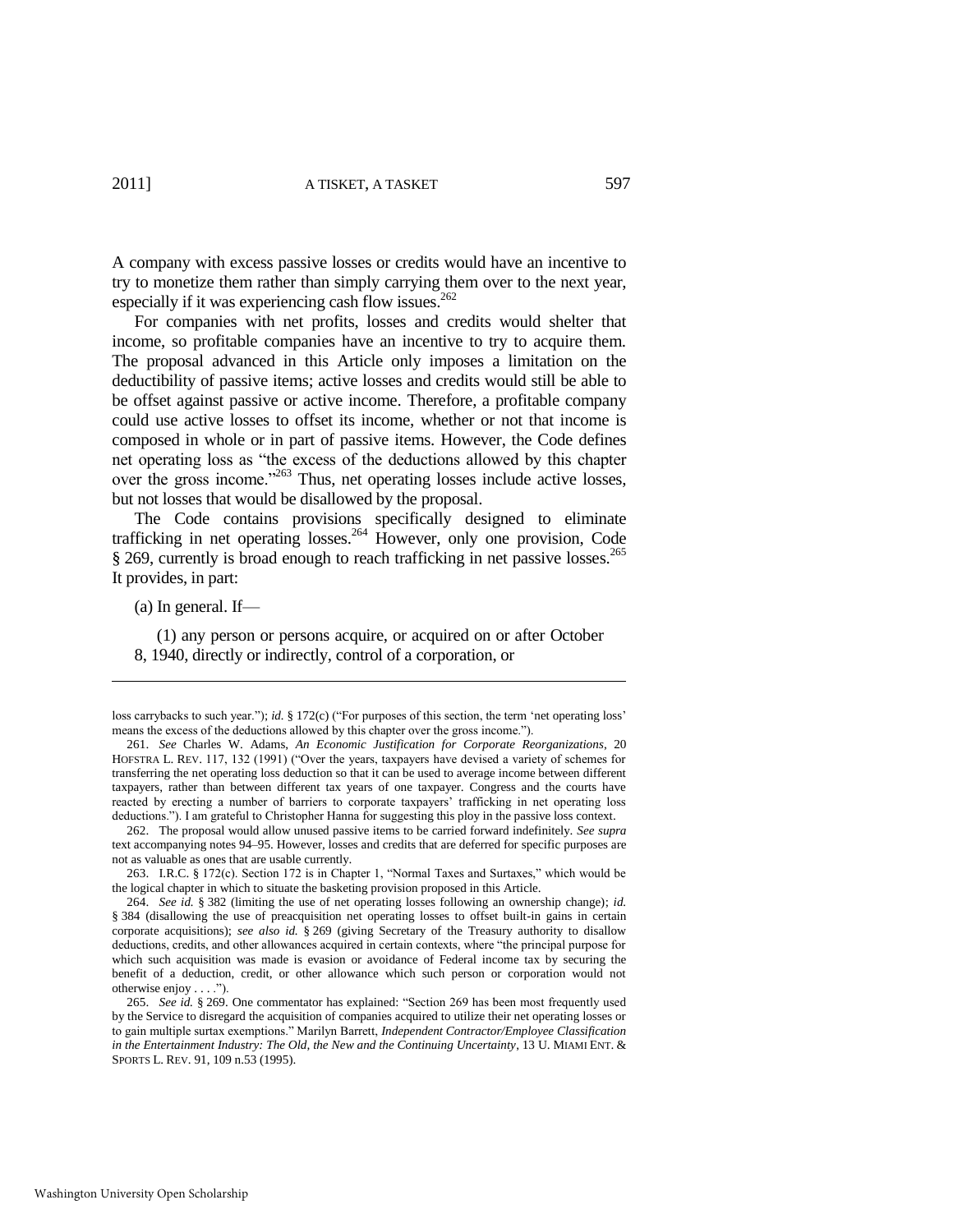(2) any corporation acquires, or acquired on or after October 8, 1940, directly or indirectly, property of another corporation, not controlled, directly or indirectly, immediately before such acquisition, by such acquiring corporation or its stockholders, the basis of which property, in the hands of the acquiring corporation, is determined by reference to the basis in the hands of the transferor corporation, and the principal purpose for which such acquisition was made is evasion or avoidance of Federal income tax by securing the benefit of a deduction, credit, or other allowance which such person or corporation would not otherwise enjoy, then the Secretary may disallow such deduction, credit, or other allowance.<sup>266</sup>

Section 269 therefore gives the IRS discretion to challenge the acquisition of tax benefits for tax-avoidance purposes. By contrast, Code §§ 382 and 384 disallow net operating losses more directly.<sup>267</sup> Therefore, if the basketing proposal advanced in this Article were enacted without changing other provisions, profitable corporations would be more readily able to acquire net passive losses than to acquire net operating losses.<sup>268</sup> To prevent that, §§ 382 and 384 could be amended to bring net corporate passive losses within their scope. $269$ 

<span id="page-42-1"></span><span id="page-42-0"></span>On the second issue raised by Professor Zelenak—that "shelter promoters" may be able to design a shelter which also goes into the active basket<sup> $270$ </sup> most of the well-known corporate tax shelters involved passive investments.<sup>271</sup> That is not coincidental; passive investment structures are much more easily replicated. Sheltering active business income often will require tailoring a shelter to a particular business or industry, as with the offshore strategy in the *UPS* case.<sup>272</sup> It is generally less costly to design a prewired strategy involving securities than to design a shelter built into a business.

<sup>266.</sup> I.R.C. § 269(a).

<sup>267.</sup> *See id.* §§ 382, 384.

<sup>268.</sup> One commentator explains: "Although the subjective test of section 269 enabled the Service to limit net operating loss transfers in the most egregious cases, the objective test of section 382 proved more successful in limiting such transfers." Michelle M. Arnopol, *Why Have Chapter 11 Bankruptcies Failed So Miserably? A Reappraisal of Congressional Attempts to Protect a Corporation's Net Operating Losses After Bankruptcy*, 68 NOTRE DAME L. REV. 133, 147 (1992) (footnote omitted).

<sup>269.</sup> An alternative would be to create a parallel regime for net passive losses. However, that would be less efficient than enlarging the scope of existing §§ 382 and 384.

<sup>270.</sup> Zelenak, *supra* not[e 163,](#page-26-0) at 192 (footnote omitted).

<sup>271.</sup> *See supra* text accompanying note[s 162](#page-26-1)[–246.](#page-38-0)

<sup>272.</sup> United Parcel Serv. of Am., Inc. v. Comm'r (*UPS*), 254 F.3d 1014, 1016–17 (11th Cir. 2001).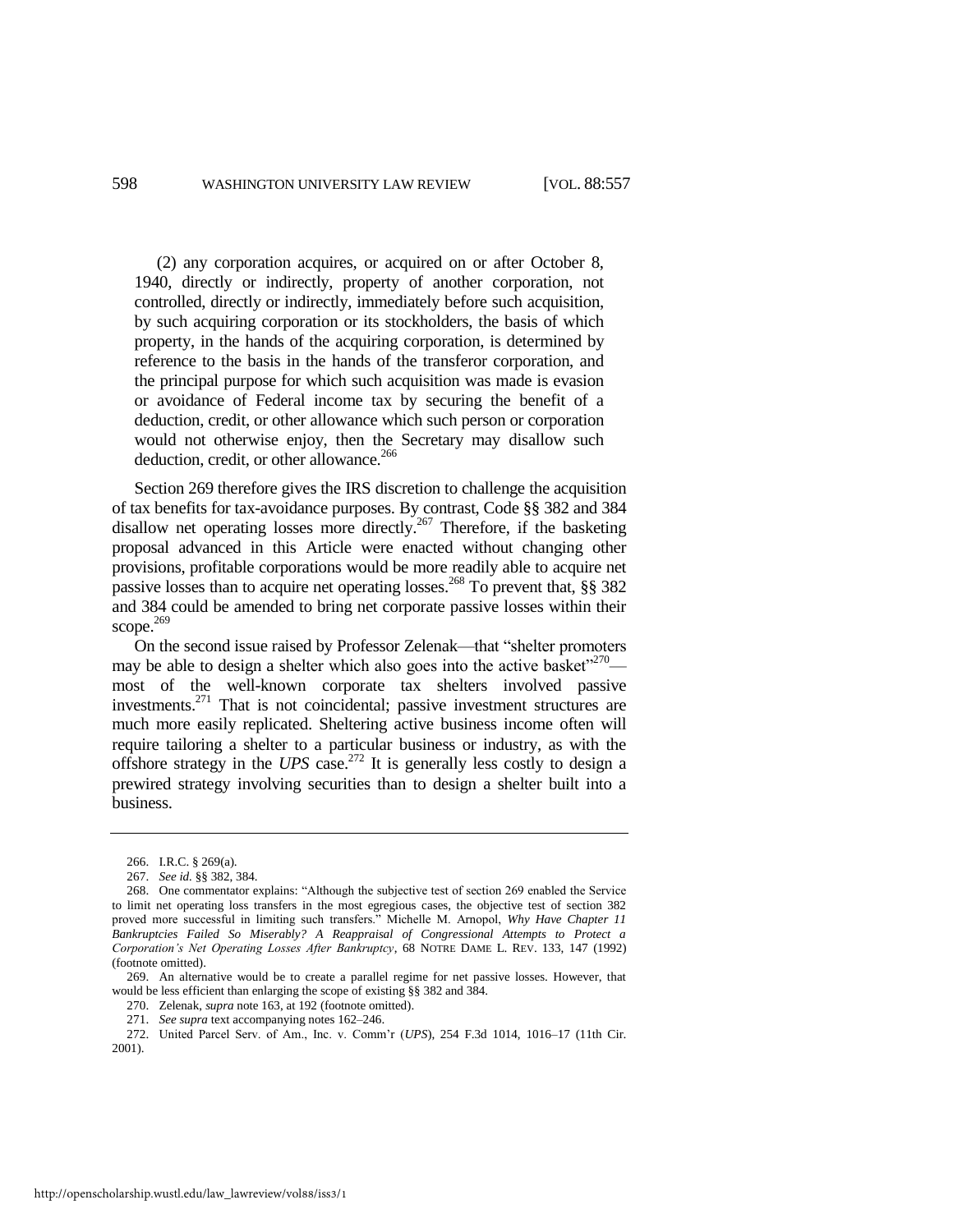Putting a stop to the development of corporate tax shelters that can be purchased "off the rack" would be incredibly valuable for the fisc, even if a niche market remains for custom "tailored" tax strategies. Professor Zelenak concludes, for similar reasons, that, despite the concerns he mentioned, "the schedular approach seems worthy of further consideration.<sup> $273$ </sup> He explains:

If (as seems likely) most income to be sheltered is from active businesses, and if (as also seems likely) active business shelters are much harder to design than portfolio shelters, then a schedular system would seriously impede shelter activity, even if it did not succeed in shutting down all shelters.<sup>274</sup>

It is possible, however, that if the proposed provision were enacted, corporations subject to it would respond by trying to convert passive losses into active ones to avoid the basketing requirement. For example, the general definition under § 954(c) encompasses interest and dividends, as well as income from the sale of assets that give rise to passive income, $275$  but it provides an exception for "dealers in securities."<sup>276</sup> For securities dealers, items from "transaction[s]  $\ldots$  entered into in the ordinary course of such dealer's trade or business as such a dealer" are not taken into account, so long as "the income from the transaction is attributable to activities of the dealer in the country under the laws of which the dealer is created or organized.<sup>277</sup> A company might consider setting up a brokerage business to avail itself of this provision, claiming that the tax strategy was considered part of the U.S. brokerage business, so the loss was active.<sup>278</sup> However, in situations in which taxpayers purchased a cloned tax shelter, such as those in *ACM*, *Black & Decker*, and the other shelters discussed above, an examination of the facts and circumstances likely would reveal that the shelter was not entered into in the ordinary course of the securities business.<sup>279</sup>

279. This inquiry is a concrete one that courts should be equipped to perform. Note that, for example, Code § 954 $(c)$  requires a determination of whether a "transaction [was] entered into by the taxpayer in the normal course of the taxpayer's trade or business" in the context of determining whether it is a "commodity hedging transaction[]." *See I.R.C.* §§ 954(c)(1)(C)(i); 1221(b)(2)(A)(i); *infra* text accompanying notes [282–](#page-44-1)84. In addition, setting up a new line of business involves substantial costs, which would be a deterrent in itself. Moreover, assuming a corporation bore the costs of starting the new line of business and was successful in its claim that the shelter losses did not constitute passive items within the meaning of  $\S$  954(c), the losses still would not accomplish the company's goal of sheltering profits from its original business if the brokerage business earned profits

<sup>273.</sup> Zelenak, *supra* not[e 163,](#page-26-0) at 192.

<sup>274.</sup> *Id.* (footnote omitted).

<sup>275.</sup> *See* I.R.C. § 954(c)(1) (2006).

<sup>276.</sup> *Id.* § 954(c)(2)(C)(ii).

<sup>277.</sup> *Id.* 

<sup>278.</sup> I am grateful to Stephanie McMahon for raising and discussing this issue with me.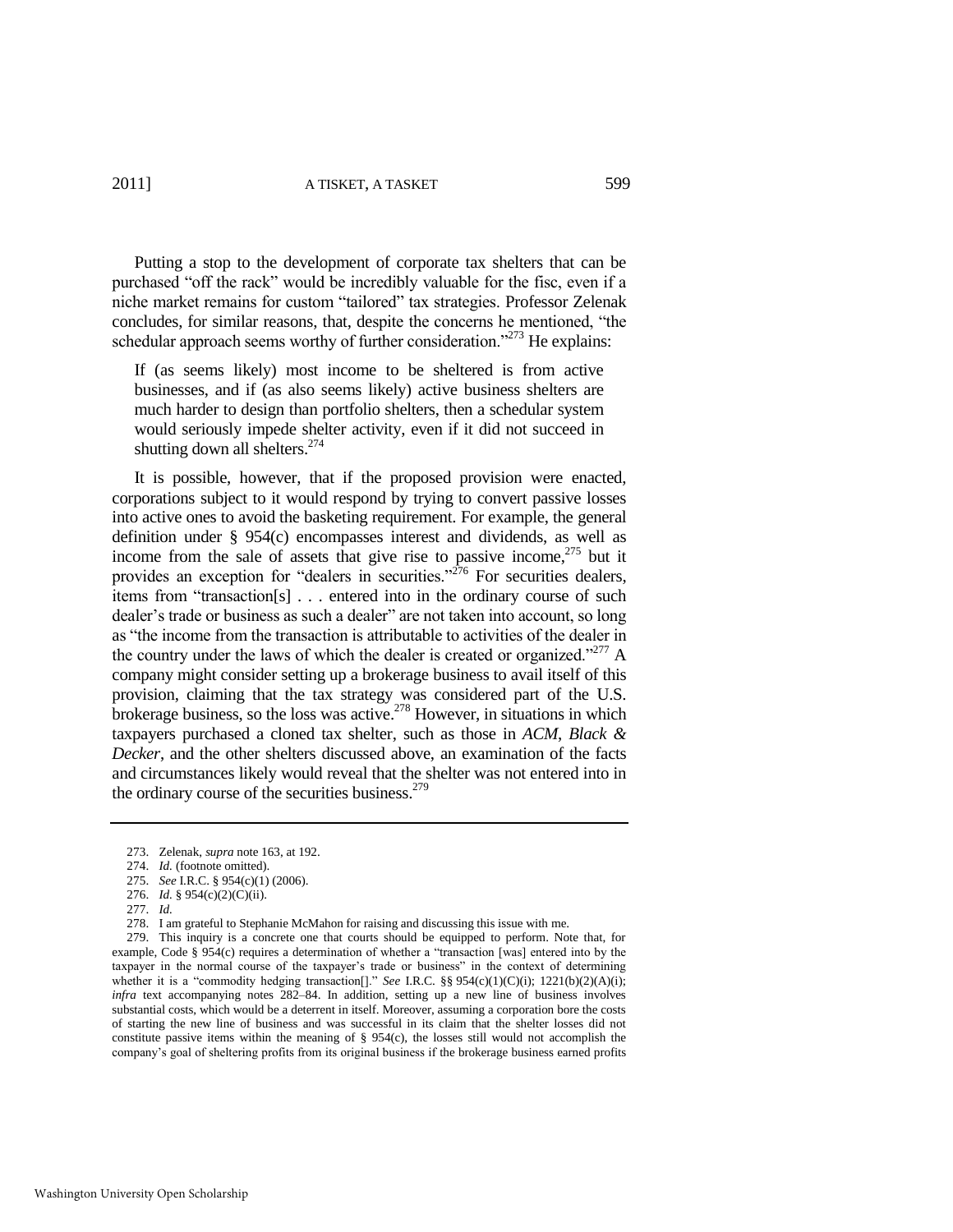Nonetheless, some taxpayers probably would escape the strictures of the proposed provision, finding a way to avoid basketing of passive deductions and credits or a way to convert active income into passive income for purposes of the basketing restriction. The proposed provision raises the cost of these efforts, however, and thus would at least serve as a friction that should reduce tax sheltering.

#### *B. The Overinclusiveness Objection*

#### *1. Limiting Overinclusiveness*

Another problem with basketing is that some items that are disallowed might be ones that, in theory, seemingly should be allowed. As the Treasury Department noted, "Applying such rules [as § 469] in response to corporate tax shelter transactions casts a wide net—one that would catch both taxpayers that engage in sheltering transactions as well as those that do not." $^{280}$ 

<span id="page-44-1"></span><span id="page-44-0"></span>Importantly, the proposed basketing rule should not apply to hedges of commodities related to the taxpayer's business, such as corn futures purchased by a manufacturer of cornstarch and corn syrup.<sup>281</sup> Code § 954(c) excludes gains and losses that "arise out of commodity hedging transactions."<sup>282</sup> Commodity hedging transactions are defined by reference to Code § 1221(b)(2).<sup>283</sup> This includes "any transaction entered into by the taxpayer in the normal course of the taxpayer's trade or business primarily . . . to manage risk of price changes or currency fluctuations with respect to ordinary property which is held or to be held by the taxpayer."<sup>284</sup> Thus, the proposal should not apply to hedges of commodities in order to assure a source of supply of inventory or raw materials, for example.

at least equal to the loss from the shelter. Therefore, if the brokerage business were successful, the taxpayer would have to increase the size of the shelter in order to receive a tax benefit from the shelter loss. This would increase its cost and the likelihood that the shelter would be detected. If, on the other hand, the brokerage business were unsuccessful, that would increase the taxpayer's pretax costs.

<sup>280.</sup> U.S. DEP'T OF TREASURY, *supra* not[e 90,](#page-16-1) at 113.

<sup>281.</sup> *See, e.g.*, Corn Prods. Ref. Co. v. Comm'r, 350 U.S. 46, 48 (1955) (describing taxpayer, which transacted in corn futures, as "a nationally known manufacturer of products made from grain corn. It manufactures starch, syrup, sugar, and their byproducts, feeds and oil.")

<sup>282.</sup> I.R.C. § 954(c)(1)(C)(i).

<sup>283.</sup> *Id.* § 954(c)(5)(A) (applying I.R.C. § 1221(b)(2) with certain modifications). Section  $954(c)(5)(A)(i)(III)$  requires the substitution of "controlled foreign corporation' for 'taxpayer' each place it appears" in § 1221(b)(2), which should not be carried over to the basketing proposal. *Id.*  $§ 954(c)(5)(A)(i)(III).$ 

<sup>284.</sup> *Id.* § 1221(b)(2)(A)(i).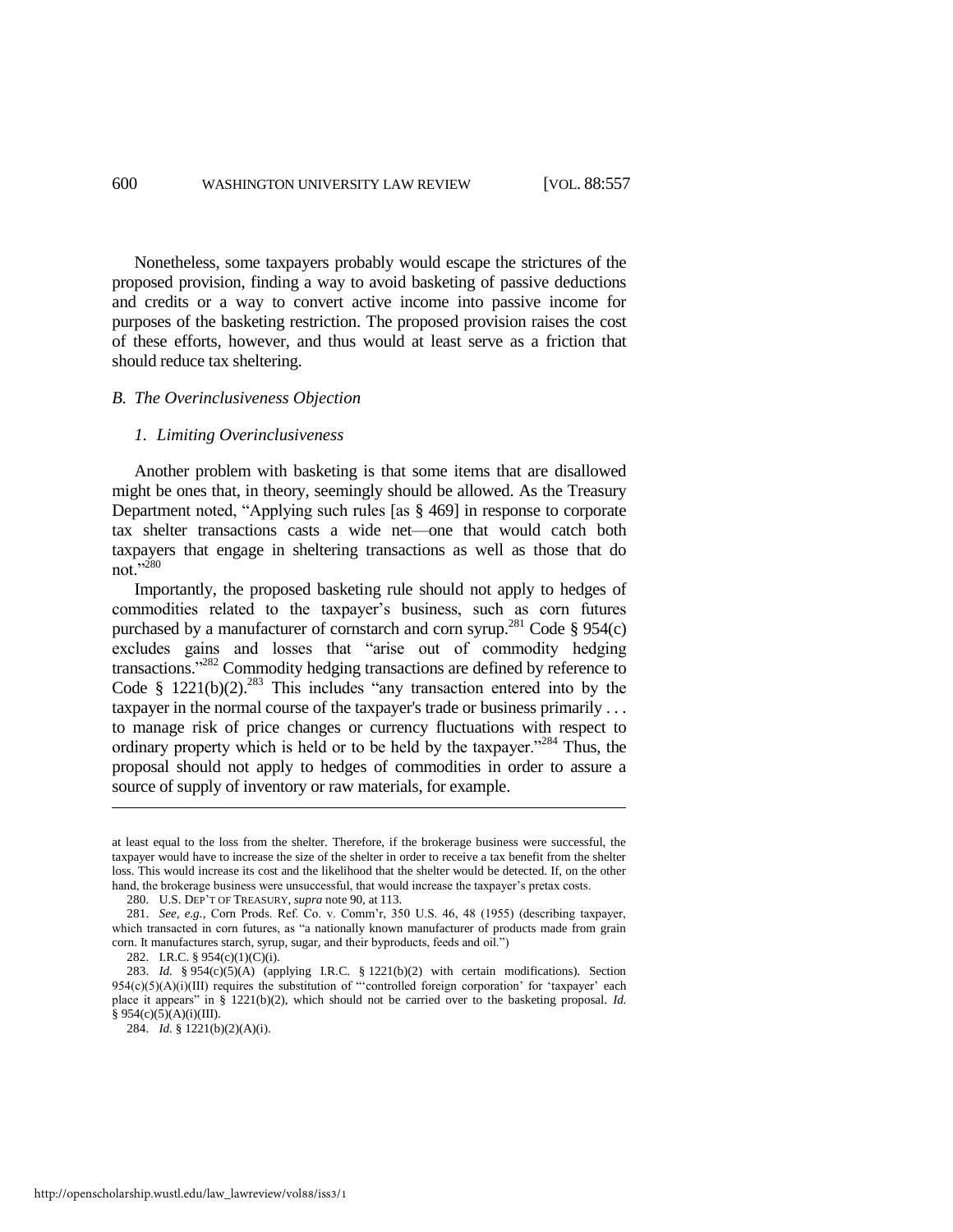Aside from specific exceptions like this one, the overinclusive nature of basketing is difficult, if not impossible, to avoid without a motive test. However, adding a motive test would be unwise because motive is inherently subjective. Motive and purpose inquiries are necessarily fact-sensitive and thus costly. They also open the door to taxpayer manipulation. Such is the case with the "business purpose" prong of the economic substance doctrine, for example.<sup>285</sup>

The passive activity loss rules of § 469 also operate to deter or disallow losses without regard to whether the transaction involves an abusive tax shelter. For example, if an individual taxpayer is a passive investor in another's active business, and the taxpayer's investment loses money, the loss is subject to  $\S 469$  even if the transaction lacked any abusive elements.<sup>286</sup>

This is therefore a cost of the basketing proposal, and one not readily avoided. The questions this issue raises are therefore how high the costs are, how those costs compare to the benefits of the proposal, and whether another alternative offers a more favorable cost-benefit ratio. The costs and benefits are very difficult to quantify. However, the \$10 million threshold for applicability of the proposed provision will help reduce overinclusiveness and compliance costs.

Beyond that, the passive activity loss provision offers a historical analogy. The provision is widely viewed as having eliminated the individual tax shelters of the 1970s and 1980s.<sup>287</sup> That is a substantial benefit, given the deadweight loss that tax sheltering entails.<sup>288</sup> However, given its broad applicability, it likely has had some impact on passive investing in others' businesses, such as deterring individuals from making venture capital investments.<sup>289</sup>

<sup>285.</sup> *See* Lederman, *supra* note [91,](#page-16-0) at 398 n.27, 433.

<sup>286.</sup> *See* Lederman, *supra* note [59,](#page-12-2) at 1433 (giving example of taxpayer investing in a bakery run by a partnership).

<sup>287.</sup> *See supra* not[e 59 a](#page-12-2)nd accompanying text.

<sup>288.</sup> *See* Mark P. Gergen, *The Logic of Deterrence: Corporate Tax Shelters*, 55 TAX L. REV. 255, 274 (2002) ("The most easily measured social cost of corporate tax shelters is the cost to promoters and taxpayers of developing, marketing, and executing the strategies. Such expenditures yield little social benefit and so may be counted as a deadweight loss.").

<sup>289.</sup> *See* Joseph Bankman, *The Structure of Silicon Valley Start-Ups*, 41 UCLA L. REV. 1737, 1767 (1994) ("A start-up organized as a partnership could provide its partners with tax losses. However, the ability of individual partners to use those losses would be constrained by the alternative minimum tax and the passive loss rules."). Victor Fleischer explains:

Absent unusual circumstances, . . . the passive loss rules prevent limited partners in venture capital funds from immediately using the losses, as LPs [limited partners] do not normally help manage the portfolio companies in any significant way. The tax losses in the pass-through structure flow through to the venture capital fund and then to the LPs, but individuals may not use those losses immediately to offset taxable income from nonpassive activities.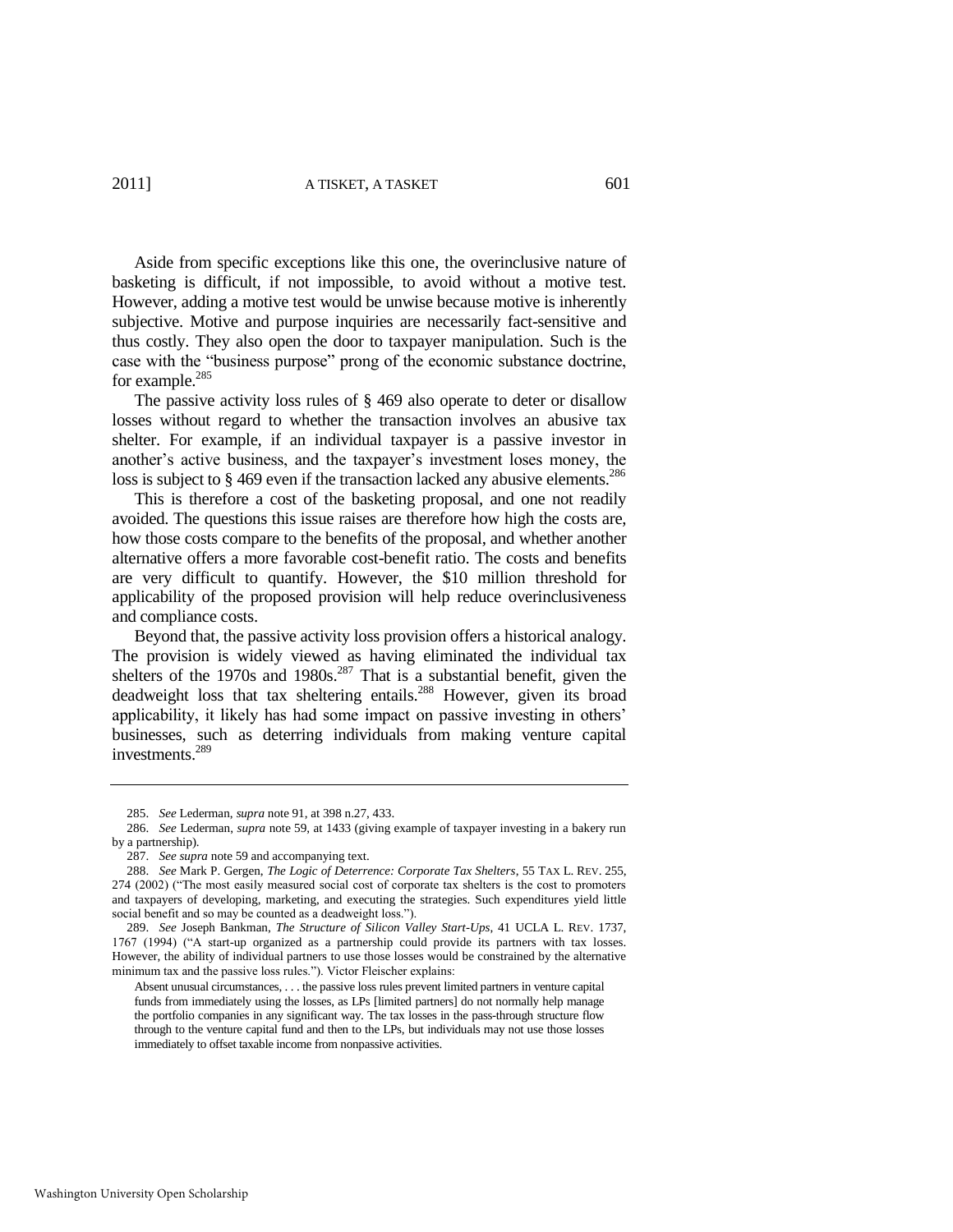In the corporate context, the benefit of the proposed provision would be analogous to the benefit of the passive activity loss rules: a severe limitation on sheltering of active income. The dollar amounts involved in tax sheltering in the 1990s were substantial.<sup>290</sup> Although sheltering waned in the 2000s in the face of a multipronged attack by the government and, more recently, declining corporate income, this is a problem that will likely resurface once companies are profitable.<sup>291</sup> Although Congress and the Treasury have closed the loopholes that facilitated certain tax shelters, $292$  taxpayers will inevitably find others. Disclosure requirements and increased penalties provide greater deterrence than previous rules did, but probably not enough. The IRS can

290. *See*, *e.g.*, U.S. GOV'T ACCOUNTABILITY OFFICE, GAO-05-171, TAX SHELTERS: SERVICES PROVIDED BY EXTERNAL AUDITORS 11, 12 tbl.3 (2005) (estimating that, in 1998 through 2003, tax shelters cost the federal fisc almost \$129 billion); Johnson & Zelenak, *supra* note [13,](#page-5-0) at 1389 ("In recent years, accounting and law firms have marketed aggressive prepackaged tax shelters called loss generators. . . . Loss generators can be very large, sometimes producing claimed tax losses in excess of  $$100$  million.").

Fleischer, *supra* not[e 97,](#page-18-0) at 154–55 (footnote omitted). That is one reason start-up companies seeking venture capital may be inclined to organize as C corporations despite the corporate double tax. *See*  Bankman, *supra*, at 1754–66 (discussing a number of possible reasons for start-ups' use of the corporate form); *see also* Larry E. Ribstein, *The Important Role of Non-Organization Law*, 40 WAKE FOREST L. REV. 751, 770 (2005) (noting tax incentives of using the corporate form). Because start-up companies typically organize as C corporations, losses do not pass through, so the provision proposed in this Article should not reduce the benefits of using C corporations for venture capital start-up companies. *See* Fleischer, *supra* note [97,](#page-18-0) at 137. In theory, the proposed provision could apply if a corporate investor sold stock in a start-up at a loss and had capital gains sufficient to claim some or all of the loss. However, there is almost no market for stock in a privately held start-up corporation. *See* Fred Wilson, *A Second Market is Emerging*, A VC: MUSINGS OF A VC IN NYC (Apr. 23, 2009), http://www.avc.com/a\_vc/2009/04/a-second-market-is-emerging.html. Moreover, most providers of venture capital are tax-exempt organizations. *See* Paul Gompers & Josh Lerner, *The Venture Capital Revolution*, 15 J. ECON. PERSP. 145, 151 tbl.1 (2001) (corporate investors were only 2% to 17% of venture capital funds in years examined); *see also* Bankman, *supra*, at 1753 ("In recent years, . . . a majority of the investment in start-ups has come from tax-exempt institutional investors, such as pensions and university endowments."); Fleischer, *supra* not[e 97,](#page-18-0) at 158 ("Tax-exempt entities, such as pension funds and university endowments, comprise the largest investor class in the venture capital industry.").

<sup>291.</sup> *See Johnson & Zelenak, supra* note [13,](#page-5-0) at 1391 ("Shelters may not reemerge as a major problem soon, [in part] . . . because there may not be much income needing sheltering for the next few years. It would be a major mistake . . . to assume that the tax shelter dragon has been slain once and for all.") The article further argues that "[t]ax shelters could return—perhaps with a vengeance—if the federal judiciary were to become less receptive to the government's invocation of the various common-law antiabuse doctrines." *Id.* On March 30, 2010, Congress added § 7701(o) to "clarify" the judicially developed economic substance doctrine. *See* Monte A. Jackel, *Dawn of a New Era: Congress Codifies Economic Substance*, 127 TAX NOTES 289, 289 n.2 (2010). Although the new provision may foster uniformity in the application of the doctrine, it does not eliminate the substantive problems with the doctrine. *See generally* Lederman, *supra* note [91](#page-16-0) (arguing that the economic substance doctrine's focus on taxpayer intent and the prospect of pretax profit renders the doctrine easy for taxpayers to manipulate).

<sup>292.</sup> For example, Congress enacted § 358(h) to shut down the contingent liability shelter. *See* Joshua D. Blank, *Overcoming Overdisclosure: Toward Tax Shelter Detection*, 56 UCLA L. REV. 1629, 1637 n.30 (2009).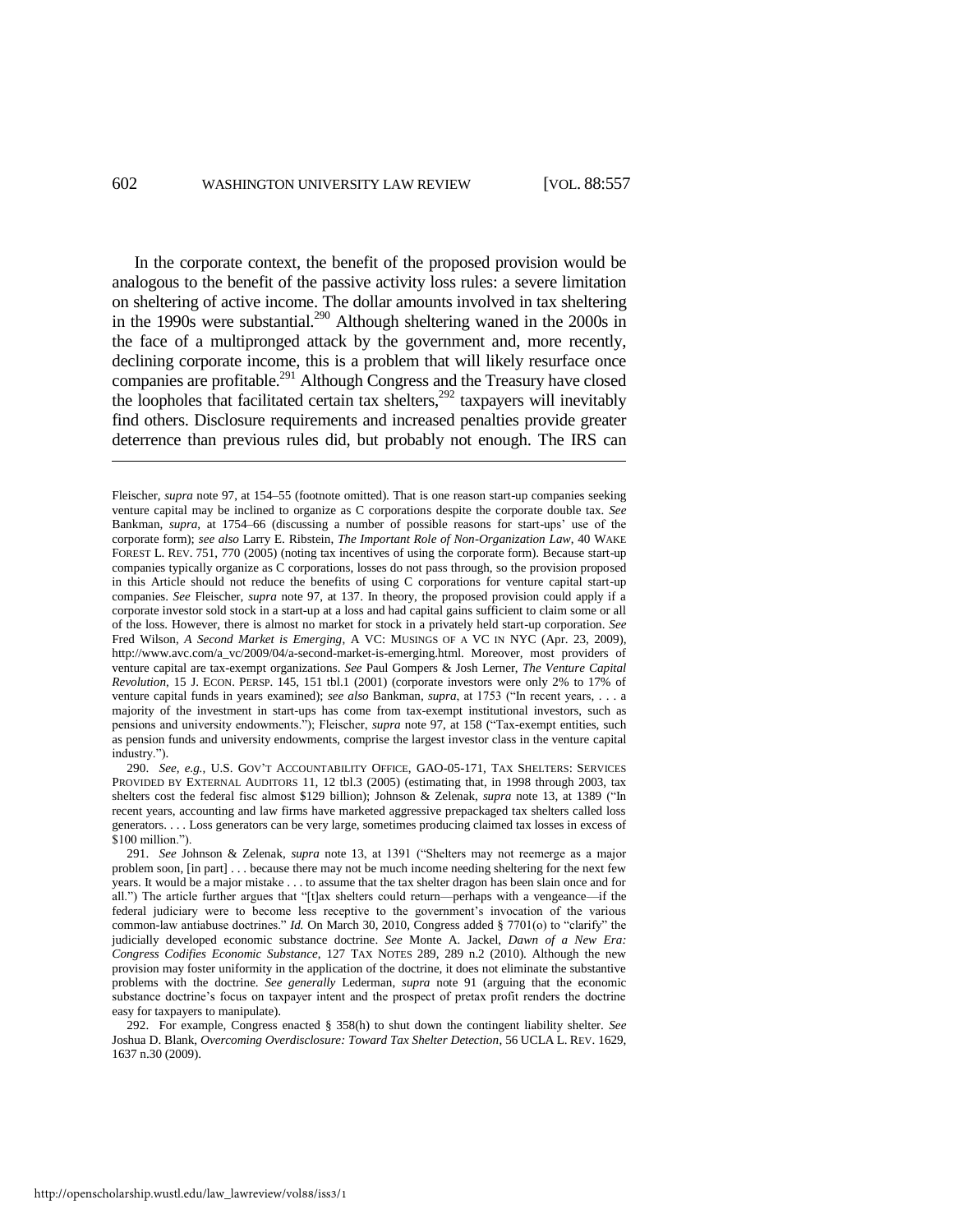easily become overburdened with the volume of disclosures, particularly in the face of incentives for both the risk averse and the aggressive to engage in overdisclosure.<sup>293</sup> And even the higher penalties are not substantial enough to provide adequate deterrence unless audit rates are increased to unrealistic levels.<sup>294</sup> The revised Circular 230 rules, designed to limit the use of tax opinions as "penalty insurance" for shelters, $2\frac{5}{5}$  similarly are helpful but insufficient if the penalty itself is an insufficient deterrent.

The costs of the corporate basketing proposal would also be analogous to those of the passive activity loss rules. That is, the proposal would raise the cost of corporate passive investment by reducing deductions available for expenses (such as interest paid) and losses. However, because the proposal only disallows passive deductions in excess of passive income, it should have a somewhat limited deterrent effect on investments designed to produce income. That is, the proposal should effectively deter investments designed to produce losses (tax strategies). However, for real investments, such as straightforward purchases of stock, the taxpayer would need to discount the cost of the provision by the probability it would apply. For example, a stock purchase on margin (thus incurring interest expense), might have only a relatively small probability of returning income less than the interest expense.

#### *2. A Possible Alternative*

Thus, the analogy of the passive activity loss rules and the corporate context itself suggest that the overinclusive aspect of basketing imposes costs that are small in comparison to the benefits basketing offers. Nonetheless, such a rule does impose costs, so the next question is whether there is an option with a more favorable cost-benefit ratio. Commentators have noted that there does not seem to be a "silver bullet" that would address all corporate tax shelters.<sup>296</sup> However, Calvin Johnson and Lawrence Zelenak

<sup>293.</sup> *See generally id.* (arguing that overdisclosure can be used to reduce the possibility that the government will detect abusive tax strategies).

<sup>294.</sup> *See* Leandra Lederman, *The Interplay Between Norms and Enforcement in Tax Compliance*, 64 OHIO ST. L.J. 1453, 1465 (2003) (showing that, for example "an audit rate of  $1\%$  would require a \$99,000 penalty"—a penalty of 990%—for the expected value to equal payment of \$1,000 of tax). Even the 30% penalty under Code  $\S$  6662A for undisclosed "listed ... transactions" makes the expected value of cheating equal the expected value of compliance only at a 76.9% audit rate: \$1,000 of tax due is equivalent to 76.9% of \$1,300 (\$1,000 of tax plus a \$300 penalty). I.R.C. § 6662A(c) (2006).

<sup>295.</sup> *See* 31 C.F.R. § 10.35 (2009).

<sup>296.</sup> Marvin A. Chirelstein & Lawrence A. Zelenak, *Tax Shelters and the Search for a Silver Bullet*, 105 COLUM. L. REV. 1939, 1951 (2005) ("What is wanted is a silver bullet (or perhaps a broadspectrum antibiotic) that would kill a wide variety of tax shelters, and do so in such a way that the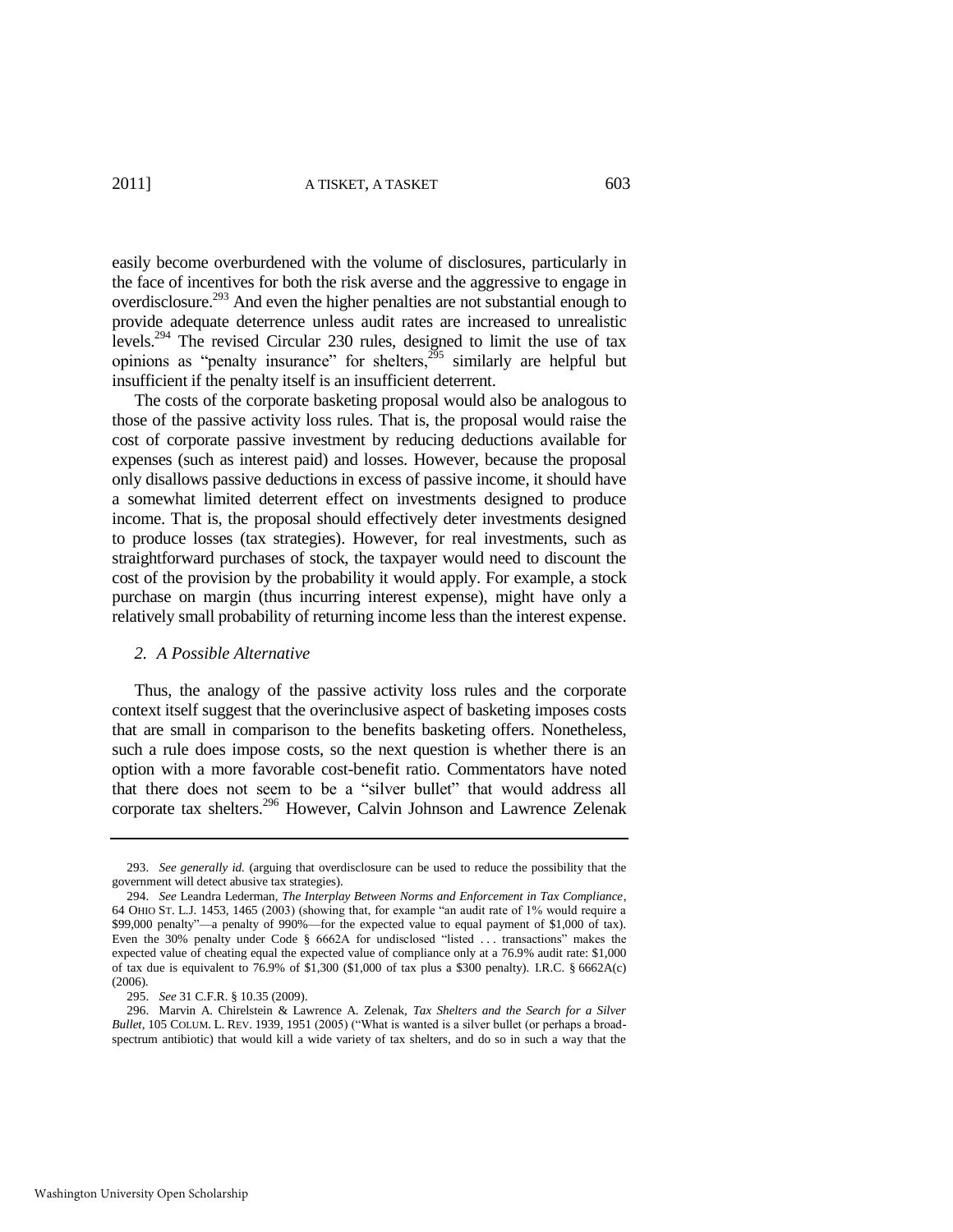have proposed an amendment to Code § 165 that would address the deduction of noneconomic losses. Their proposal is to add to § 165(b) the following language:

―No deduction shall be allowed for any loss claimed to have been incurred in connection with any transaction or series of transactions except to the extent that such loss accurately reflects a reduction in the taxpayer's net worth. Losses not allowed in a particular year under this paragraph may be allowed in a later year, when and if they reflect a measured reduction in net worth."<sup>297</sup>

That proposal is a useful one, but, by its terms, it is limited to losses. It does not address the deductibility of expenses or the allowance of credits. Thus, although it would be very useful to address loss-generating shelters, including the four inflated-basis strategies discussed above, it would not target tax strategies such as the foreign tax credit strategy in *Compaq* and *IES*, which made use of the foreign tax credit.<sup>298</sup> Although that strategy has since been limited statutorily, it provides an example of a corporate tax shelter that is not a loss generator.

The Johnson and Zelenak proposal would thus not have quite the breadth of the basketing provision proposed in this Article. Its benefits would therefore not be as substantial. It would therefore also not entail the same costs. However, it would also have costs the basketing proposal would not have. Most importantly, the proposal would seem to require measuring the taxpayer's net worth before and after a transaction in order to determine if and when the taxpayer's net worth has declined. For many taxpayers, that would be a challenging endeavor, given the complexity of their finances and the complexity of the transactions in question. After-the-fact reconstruction of net worth by the IRS might also be more complex than applying a basketing provision because of disputes over what items affect net worth, and to what extent. $299$ 

 $\overline{a}$ 

government would no longer always be playing catch up . . . . It is not immediately obvious, however, how that might be done.").

<sup>297.</sup> Johnson & Zelenak, *supra* not[e 13,](#page-5-0) at 1392. The proposal would allow for exceptions: [T]he proposal would give Treasury the authority to identify those situations by regulation and to exempt them from the application of new section 165(b)(2). There is a precedent for this approach; Treasury has successfully written partnership antiabuse rules, with many examples of transactions considered abusive and transactions specifically allowed. Also, Congress could, if it wanted, include in the legislation its own listing of particular types of artificial losses that are not subject to disallowance.

*Id.* (footnotes omitted).

<sup>298.</sup> *See supra* text accompanying note[s 227–](#page-36-0)41.

<sup>299.</sup> For example, depreciation is accelerated for tax purposes. *See* Christopher H. Hanna, *The*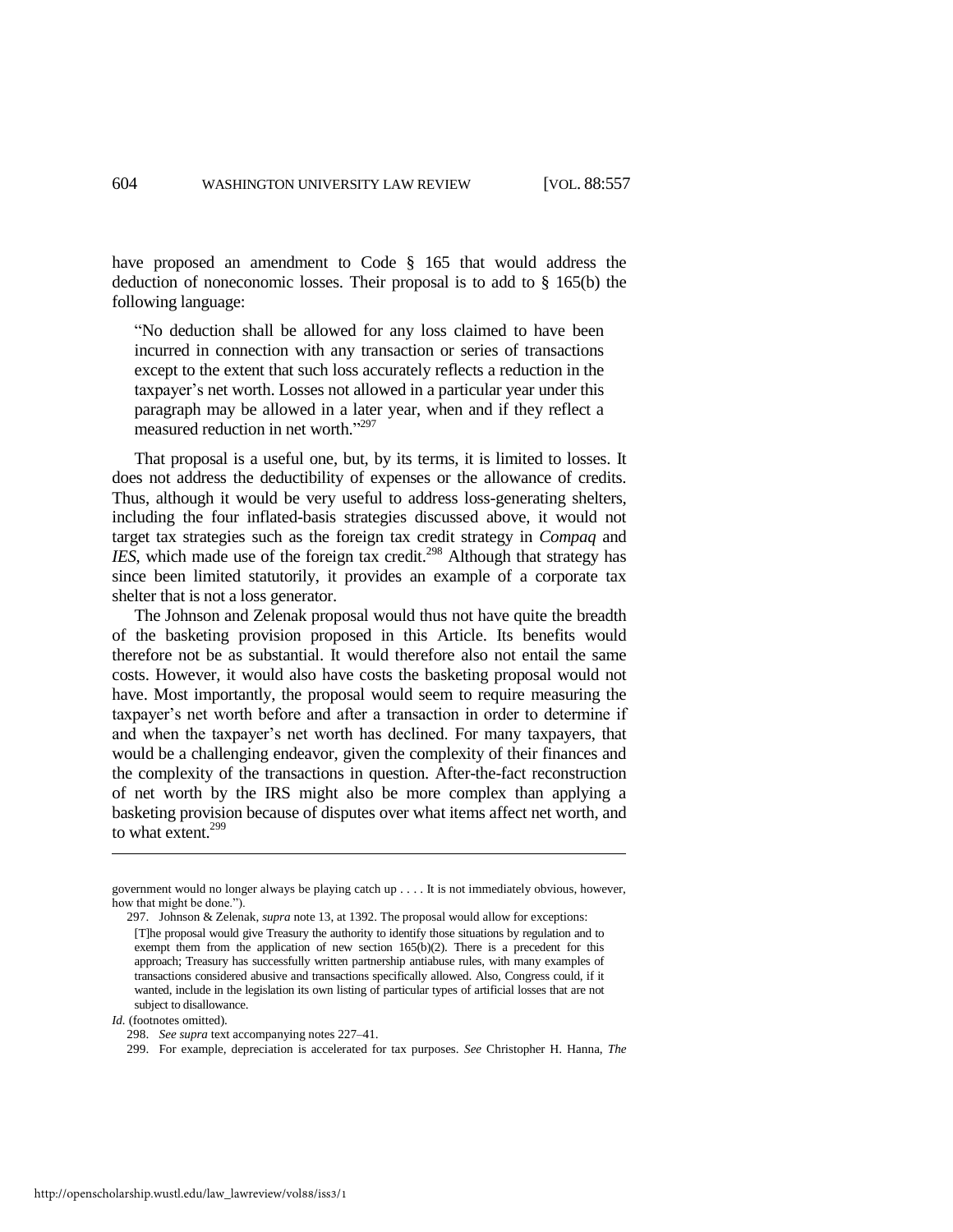In addition, the Johnson and Zelenak proposal appears to apply to all taxpayers, not just corporations.<sup>300</sup> That would increase the compliance cost taxpayers face. For example, it would apply to individuals, although tax sheltering by individuals has not been a substantial problem since 1986 in light of the passive activity loss rules and other rules,  $3^{01}$  such as the limitation on interest of § 163(d) and the at-risk rules of § 465.<sup>302</sup> Finally, the proposal has another scope issue, which is that it does not have a *de minimis* exception, so even low-income taxpayers and small corporations would need to apply it.

#### *C. The Complexity Objection: Segregating Corporations' Passive and Active Items*

Most new tax provisions add some amount of complexity to an already complicated set of rules. The proposed provision is no exception. The specific complexity it would add is a requirement that corporations subject to it identify and segregate their passive items. The asset-based threshold $303$ would eliminate that burden for small corporations, but large corporations would still bear it. Of course, it is important to note, as mentioned above,  $304$ that multinational corporations are already required to sort their passive and active items for several other purposes and that the proposed provision would rely on the same definitional section. However, the proposal would require large domestic corporations to sort out items that previously had been bundled.

The Treasury raised the complexity concern about basketing in a 1999 white paper, stating:

*Real Value of Tax Deferral*, 61 FLA. L. REV. 203, 228 (2009) ("Under the Code, a corporation may depreciate tangible personal property under an accelerated method of depreciation."). How does that affect net worth? Litigation on the IRS's application of the "net worth" method of reconstructing a taxpayer's income where the taxpayer's records were inadequate or do not accurately reflect income suggests how complex net worth calculations can be. *See, e.g.*, Erickson v. Comm'r, 937 F.2d 1548, 1550–52 (10th Cir. 1991) (analyzing whether the cost of marijuana should be included in the Commission's determination of net worth); United States v. Walton, 909 F.2d 915, 922–23 (6th Cir. 1990) (examining whether an airplane legally titled to a corporation should increase its sole shareholder's net worth); Estate of Upshaw v. Comm'r, 416 F.2d 737, 743–44 (7th Cir. 1969) (analyzing whether accrued federal income tax liabilities reduce net worth).

<sup>300.</sup> *See* Johnson & Zelenak, *supra* not[e 13,](#page-5-0) at 1392.

<sup>301.</sup> *See supra* not[e 59 a](#page-12-2)nd accompanying text.

<sup>302.</sup> *See* I.R.C. §§ 163(d), 465 (2006); *see also supra* note [6](#page-4-0) and accompanying text; *supra* text accompanying not[e 35.](#page-8-0) 

<sup>303.</sup> *See supra* text accompanying note[s 100–](#page-18-1)03.

<sup>304.</sup> *See supra* text accompanying not[e 117.](#page-21-2)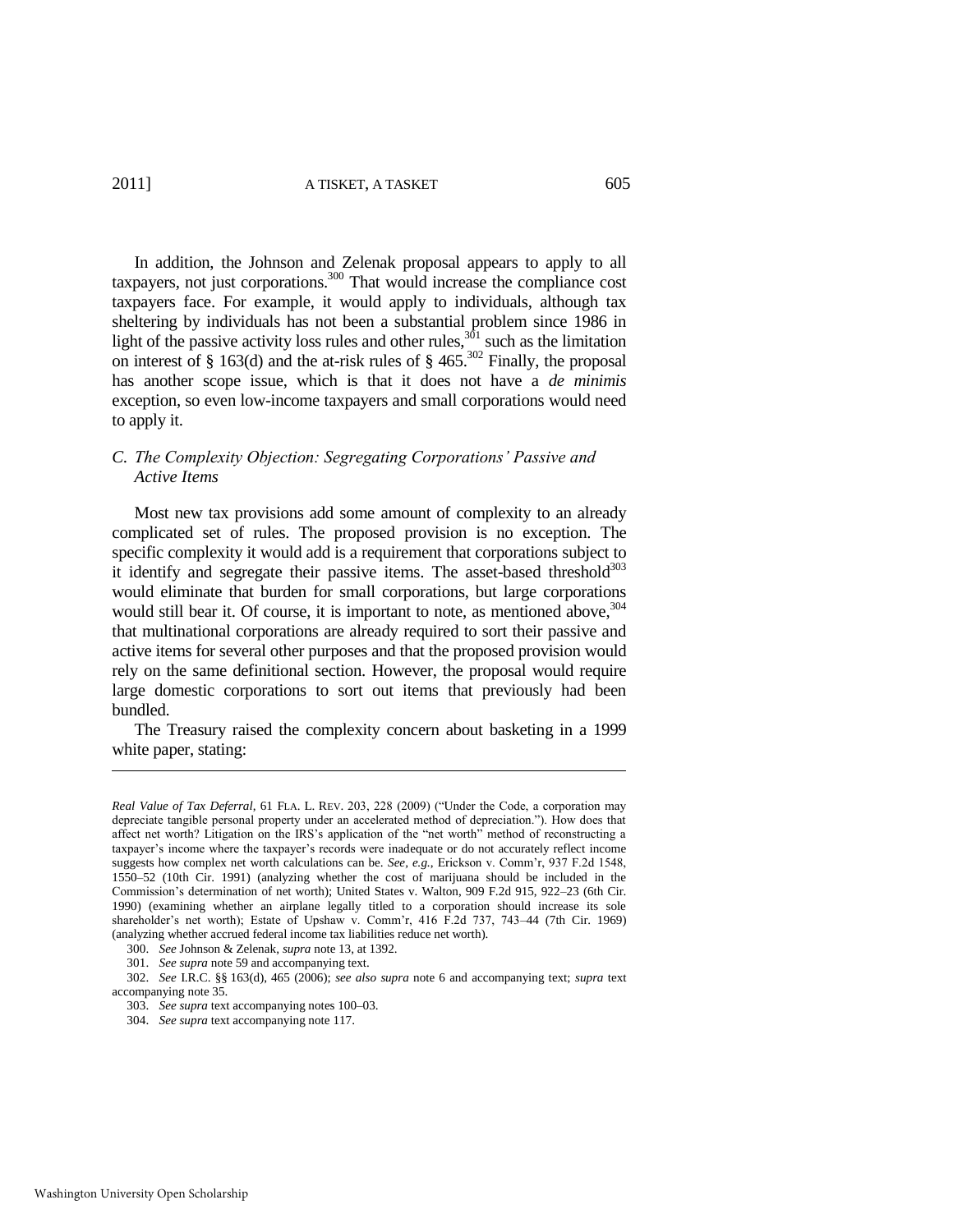A broad basketing or schedular system limited to corporate tax shelters would be difficult to design, implement and enforce. Unlike individuals, corporations engage in a wide variety of activities and often grow and diversify into new activities. Because money is fungible, tracing tax benefits derived from financing transactions to taxable income from activities for which the financing is used (and vice versa) would be difficult. $305$ 

The Treasury's comparison suggests that basketing is more complex for corporations than for individuals because corporations engage in a broader range of activities. In one sense, individuals may engage in a broader range of activities than corporations because, like corporations, they engage in business activities as well as nonbusiness profit-seeking (investment-type) activities, $306$  but, unlike corporations, they engage in personal activities as well. In fact, individuals often need to distinguish among those items, whether for basketing purposes, as discussed above,  $307$  or because of limitations on or disallowance of deductions of a particular type. For example, an individual with deductible nonemployee business expenses can deduct them above the line<sup>308</sup> but must treat expenses to produce most investment income as disfavored "miscellaneous itemized deductions."<sup>309</sup> An individual's personal expenses generally are not deductible at all.<sup>310</sup>

Yet, in another sense, corporations may engage in a broader range of activities than individuals because they can more easily expand into a range of activities that require large numbers of workers. However, corporations doing that typically will have more sophisticated record-keeping systems

310. *See* I.R.C. § 262 (providing general rule that "no deduction shall be allowed for personal, living, or family expenses.").

<sup>305.</sup> U.S. DEP'T OF TREASURY, *supra* note [90,](#page-16-1) at 118. The white paper also stated: "Limiting schedular taxation to corporate tax shelters would require a definition and identification of the offending transactions." *Id.* at 118–19. That concern does not apply to the proposal that is the subject of this Article because basketing would not be limited to tax shelter transactions. *See supra* text accompanying note[s 90](#page-16-1)[–92.](#page-17-2) 

<sup>306.</sup> *See supra* text accompanying note[s 108–](#page-20-1)09.

<sup>307.</sup> *See supra* Part I.B.

<sup>308.</sup> I.R.C. § 62(a)(1).

<sup>309.</sup> *See id.* §§ 62(a), 67(b). Miscellaneous itemized deductions are subject to a number of limitations on their deductibility. *See id.* § 63 (providing individual taxpayer with a choice between itemizing and claiming standard deduction); *id.* § 67 (2% floor on itemized deductions); *id.* § 68 (overall limitation on itemized deductions). As these limitations suggest, an individual's trade or business activity is often privileged over nonbusiness profit-seeking activity. *See* Lederman, *supra* note [59,](#page-12-2) at 1450. Under case law, the distinction between the two types of profit-seeking endeavors is whether the activity is sufficiently "active." See id. ("To square Higgins [v. Comm'r, 312 U.S. 212 (1941)] with [Comm'r v.] Groetzinger, [480 U.S. 23, 35 (1987),] the focus must be on the ‗active' or 'passive' nature of the taxpayer's earnings.").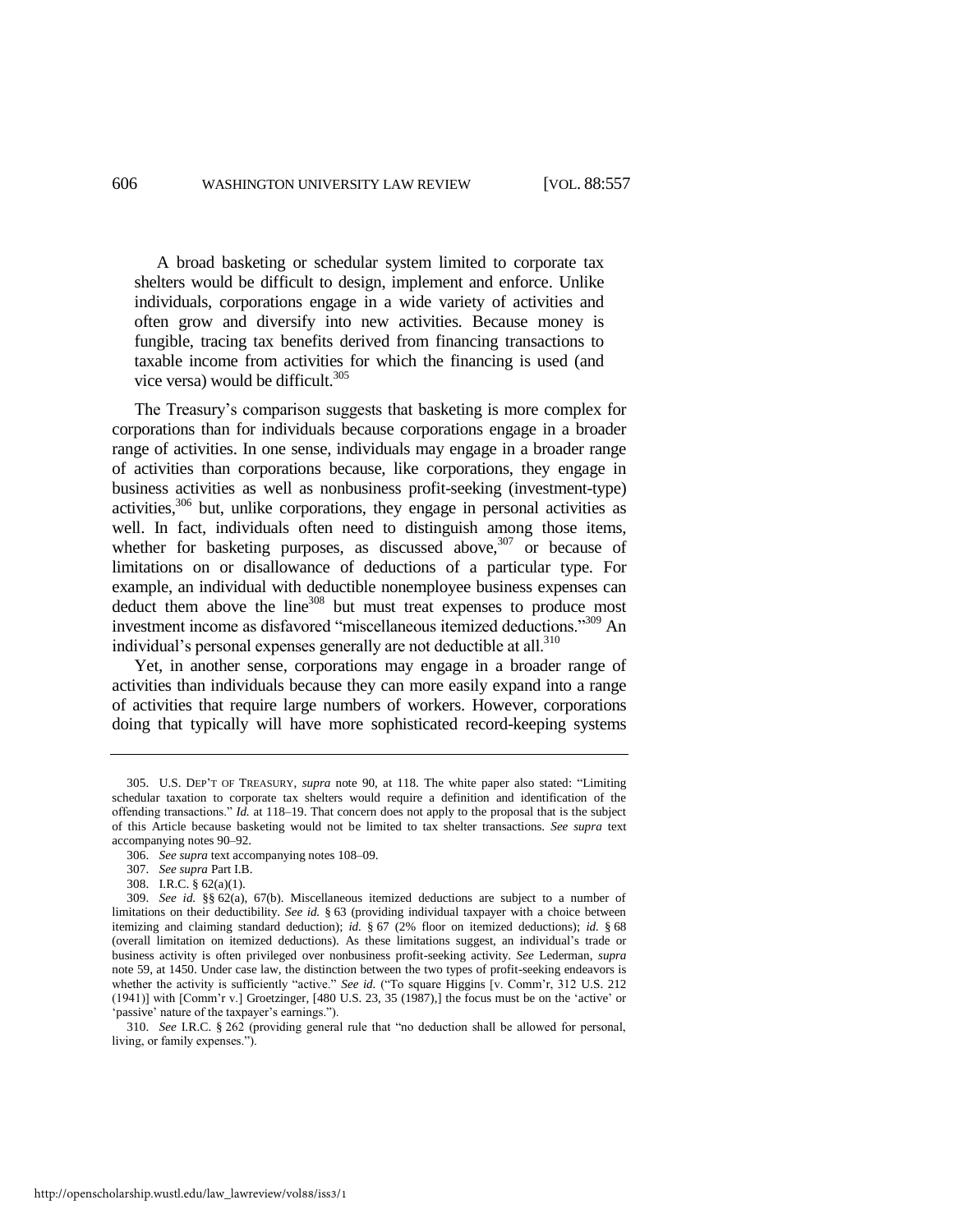than individuals with fewer activities. Those record-keeping systems facilitate compliance with the tax laws.

It is true that any rule that distinguishes among distinct types of items requires some sorting and tracing. However, it is very possible for corporations to do that in the passive/active context. As discussed above, multinational corporations are already required to do so in at least three contexts<sup>311</sup>: Subpart F of the Code requires separation of the passive and active income of each CFC, because the passive income is taxed currently, while active income is taxed only upon repatriation; $312$  the PFIC regime requires identification of a foreign corporation's passive and active income and assets in order to determine whether the corporation is a PFIC, which subjects U.S. shareholders to antideferral tax rules; $313$  and the foreign tax credit regime requires separation of passive income into a distinct basket from other income, so as to prohibit cross-crediting across categories.<sup>314</sup> Large domestic corporations should be equally well equipped to identify the passive items that fall within the § 954(c) definition and separate them out from their other items.

#### **CONCLUSION**

In the federal income tax, basketing of deductions with related income is an exception to the general rule that deductions can be taken from any income, regardless of source. It is nonetheless used fairly frequently in the individual federal income tax to prevent deductions from reducing tax on unrelated income. Some of the basketing provisions applicable to individuals function, at least in part, as anti-tax-shelter devices.

Many of the basketing provisions applicable to individuals could, in theory, apply to corporate taxpayers, though they generally do not. Conceptually, there is no reason why corporate expenses and losses could not be subject to basketing. In fact, many of the cookie-cutter corporate tax shelters developed in the 1990s would not have worked if corporations' passive losses were only allowed to offset passive income.

Basketing does not work perfectly to disallow only tax shelter items. As the passive activity loss rules of Code  $\S$  469 illustrate,<sup>315</sup> basketing does not capture all tax shelters, and it also sweeps in some bona fide investments.

<sup>311.</sup> *See supra* Part II.A.2.b–c.

<sup>312.</sup> *See generally supra* note[s 136–](#page-23-1)42 and accompanying text.

<sup>313.</sup> *See supra* text accompanying note[s 117–](#page-21-2)30.

<sup>314.</sup> *See supra* text accompanying note[s 139–](#page-23-2)41.

<sup>315.</sup> I.R.C. § 469 (2006).